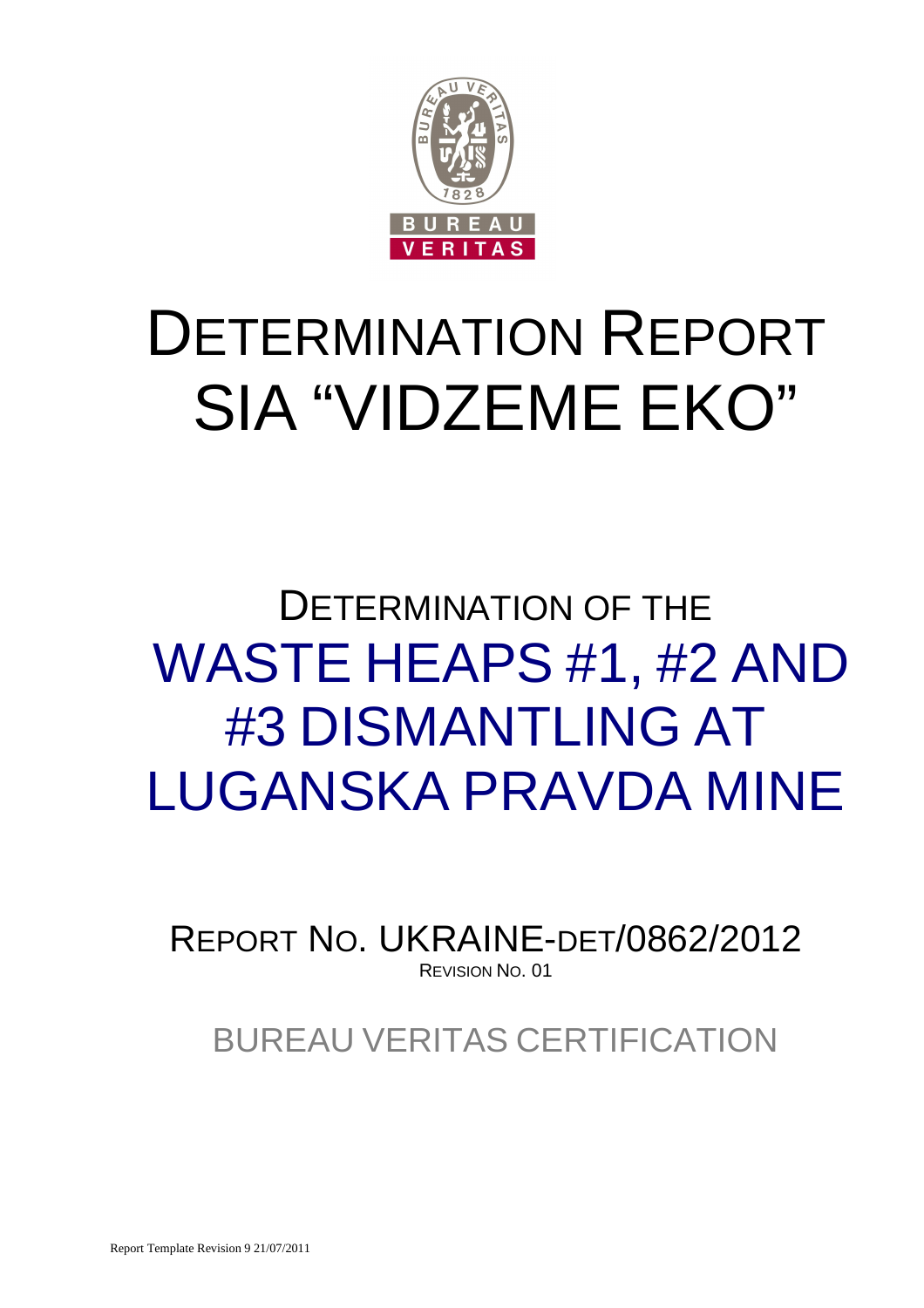DETERMINATION REPORT: WASTE HEAPS #1, #2 AND #3 DISMANTLING AT LUGANSKA PRAVDA MINE



| Date of first issue: | Organizational unit:         |
|----------------------|------------------------------|
| 01/12/2012           | Bureau Veritas Certification |
|                      | <b>Holding SAS</b>           |
| Client:              | Client ref.:                 |
| ISIA "Vidzeme Eko"   | Victor Tkachenko             |

Summary:

Bureau Veritas Certification has made the determination of the "Waste heaps #1, #2 and #3 dismantling at Luganska Pravda mine" project of SIA "Vidzeme Eko" located in Schotove town, Antratsyt counsil land, Luhansk Region, Ukraine on the basis of UNFCCC criteria for the JI, as well as criteria given to provide for consistent project operations, monitoring and reporting. UNFCCC criteria refer to Article 6 of the Kyoto Protocol, the JI rules and modalities and the subsequent decisions by the JI Supervisory Committee, as well as the host country criteria.

The determination scope is defined as an independent and objective review of the project design document, the project's baseline study, monitoring plan and other relevant documents, and consisted of the following three phases: i) desk review of the project design and the baseline and monitoring plan; ii) follow-up interviews with project stakeholders; iii) resolution of outstanding issues and the issuance of the final determination report and opinion. The overall determination, from Contract Review to Determination Report & Opinion, was conducted using Bureau Veritas Certification internal procedures.

The first output of the determination process is a list of Clarification and Corrective Action Requests (CL and CAR), presented in Appendix A. Taking into account this output, the project proponent revised its project design document.

In summary, it is Bureau Veritas Certification's opinion that the project correctly applies Guidance on criteria for baseline setting and monitoring and meets the relevant UNFCCC requirements for the JI and the relevant host country criteria.

| Report No.:<br>UKRAINE-det/0862/2012                                                                                                                                                                                               | Subject Group:<br>JI   | Indexing terms            |  |  |
|------------------------------------------------------------------------------------------------------------------------------------------------------------------------------------------------------------------------------------|------------------------|---------------------------|--|--|
| Project title:<br>Waste heaps #1, #2 and #3 dismantling at Luganska<br>Pravda mine                                                                                                                                                 |                        |                           |  |  |
| Work carried out by:<br>Gariyenchyk- Team Leader,<br>Svitlana<br>Lead<br>No distribution without permission from the<br>IХ<br>Verifier<br>Client or responsible organizational unit<br>Vyacheslav Yeriomin - Team Member, Verifier |                        |                           |  |  |
| Work reviewed by:<br>Ivan Sokolov - Internal Technical Reviewer<br>Vasyl kobzar - Technical Specialist                                                                                                                             |                        | Limited distribution      |  |  |
| Work approved by:<br>Ivan Sokolov - Operational Manager                                                                                                                                                                            |                        | Unrestricted distribution |  |  |
| Date of this revision:<br>Rev. No.:<br>03/12/2012<br>01                                                                                                                                                                            | Number of pages:<br>52 |                           |  |  |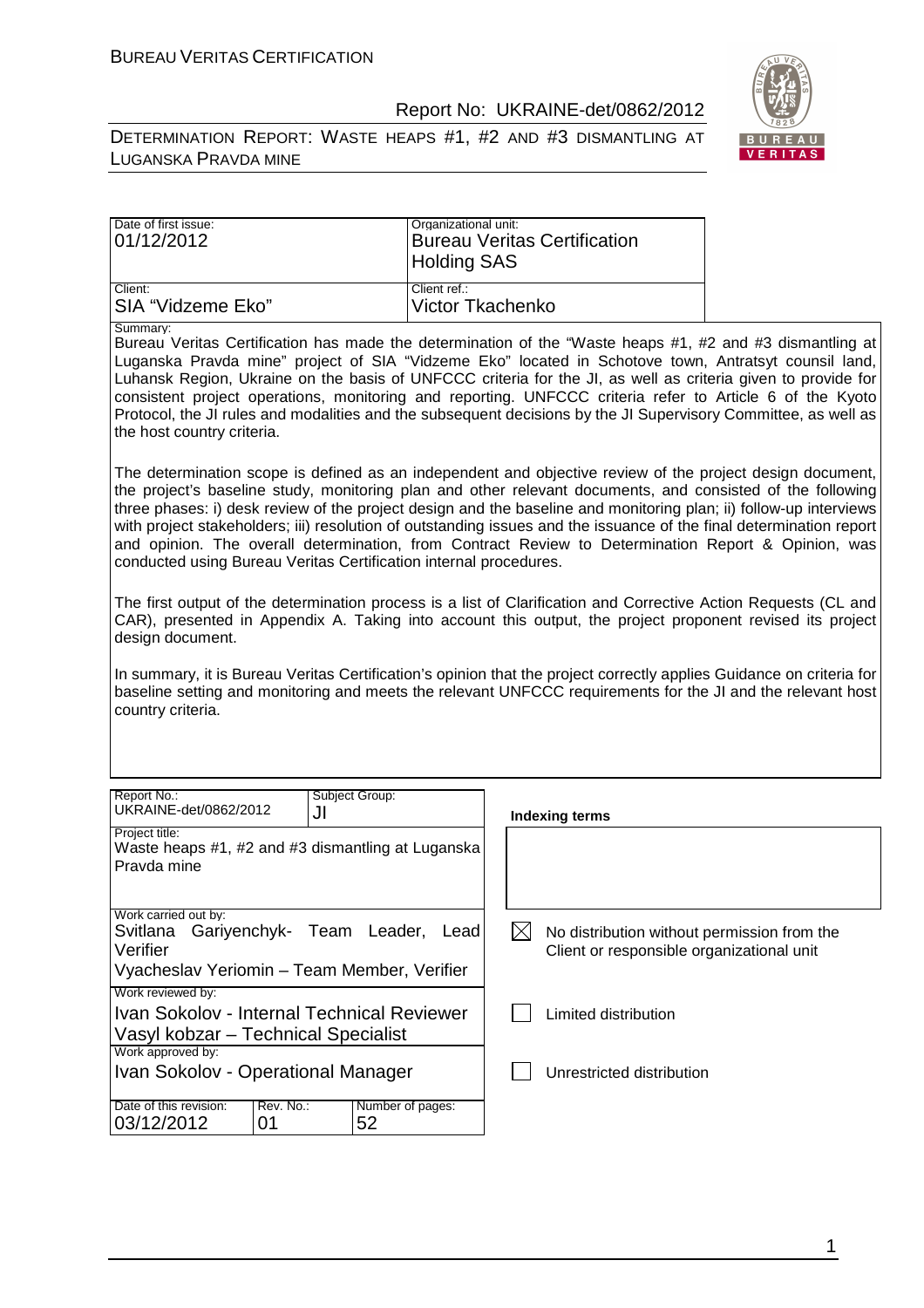DETERMINATION REPORT: WASTE HEAPS #1, #2 AND #3 DISMANTLING AT LUGANSKA PRAVDA MINE

# **Table of Contents Page 2018**

| $\mathbf{1}$   |                                                                                     |                |
|----------------|-------------------------------------------------------------------------------------|----------------|
| 1.1            | Objective                                                                           | 3              |
| 1.2            | Scope                                                                               | 3              |
| 1.3            | Determination team                                                                  | 3              |
| $\overline{2}$ |                                                                                     | $\overline{4}$ |
| 2.1            | <b>Review of Documents</b>                                                          | $\overline{4}$ |
| 2.2            | Follow-up Interviews                                                                | 5              |
| 2.3            | <b>Resolution of Clarification and Corrective Action Requests</b>                   | 5              |
| 3              |                                                                                     |                |
| $\overline{4}$ |                                                                                     |                |
| 4.1            | Project approvals by Parties involved (19-20)                                       | $\overline{7}$ |
| 4.2            | Authorization of project participants by Parties involved (21)                      | 8              |
| 4.3            | Baseline setting (22-26)                                                            | 8              |
| 4.4            | Additionality (27-31)                                                               | 12             |
| 4.5            | Project boundary (32-33)                                                            | 12             |
| 4.6            | Crediting period (34)                                                               | 13             |
| 4.7            | Monitoring plan (35-39)                                                             | 14             |
| 4.8            | Leakage (40-41)                                                                     | 19             |
| 4.9            | Estimation of emission reductions or enhancements of net removals<br>$(42-47)$      | 20             |
| 4.10           | Environmental impacts (48)                                                          | 22             |
| 4.11           | Stakeholder consultation (49)                                                       | 22             |
| 4.12           | Determination regarding small scale projects (50-57)                                | 22             |
| 4.13           | Determination regarding land use, land-use change and forestry                      |                |
|                | (LULUCF) projects (58-64)                                                           | 22             |
| 4.14           | Determination regarding programmes of activities (65-73)                            | 22             |
| 5              | SUMMARY AND REPORT OF HOW DUE ACCOUNT WAS<br>TAKEN OF COMMENTS RECEIVED PURSUANT TO |                |
| 6              |                                                                                     |                |
| $\overline{7}$ |                                                                                     |                |
|                |                                                                                     |                |

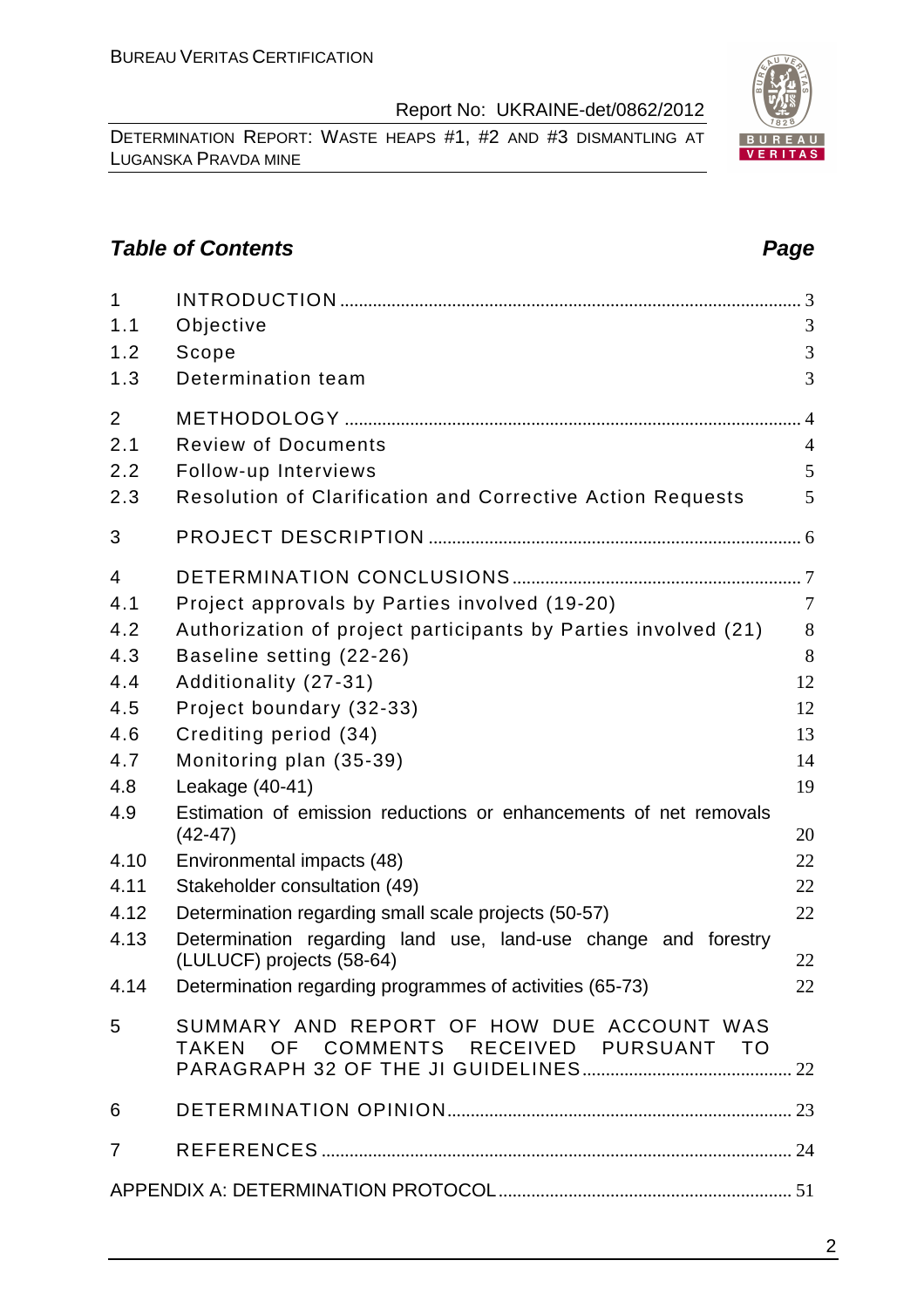DETERMINATION REPORT: WASTE HEAPS #1, #2 AND #3 DISMANTLING AT LUGANSKA PRAVDA MINE



# **1 INTRODUCTION**

SIA "Vidzeme Eko" has commissioned Bureau Veritas Certification to determine its JI project "Waste heaps #1, #2 and #3 dismantling at Luganska Pravda mine" (hereafter called "the project") at Schotove town, Antratsyt counsil land, Luhansk Region, Ukraine.

This report summarizes the findings of the determination of the project, performed on the basis of UNFCCC criteria, as well as criteria given to provide for consistent project operations, monitoring and reporting.

# **1.1 Objective**

The determination serves as project design verification and is a requirement of all projects. The determination is an independent third party assessment of the project design. In particular, the project's baseline, the monitoring plan (MP), and the project's compliance with relevant UNFCCC and host country criteria are determined in order to confirm that the project design, as documented, is sound and reasonable, and meets the stated requirements and identified criteria. Determination is a requirement for all JI projects and is seen as necessary to provide assurance to stakeholders of the quality of the project and its intended generation of emission reduction units (ERUs).

UNFCCC criteria refer to Article 6 of the Kyoto Protocol, the JI rules and modalities and the subsequent decisions by the JI Supervisory Committee, as well as the host country criteria.

# **1.2 Scope**

The determination scope is defined as an independent and objective review of the project design document, the project's baseline study and monitoring plan and other relevant documents. The information in these documents is reviewed against Kyoto Protocol requirements, UNFCCC rules and associated interpretations.

The determination is not meant to provide any consulting towards the Client. However, stated requests for clarifications and/or corrective actions may provide input for improvement of the project design.

# **1.3 Determination team**

The determination team consists of the following personnel:

Svitlana Gariyenchyk

Bureau Veritas Certification Team Leader, Climate Change Verifier

Vyacheslav Yeriomin

Bureau Veritas Certification Climate Change Verifier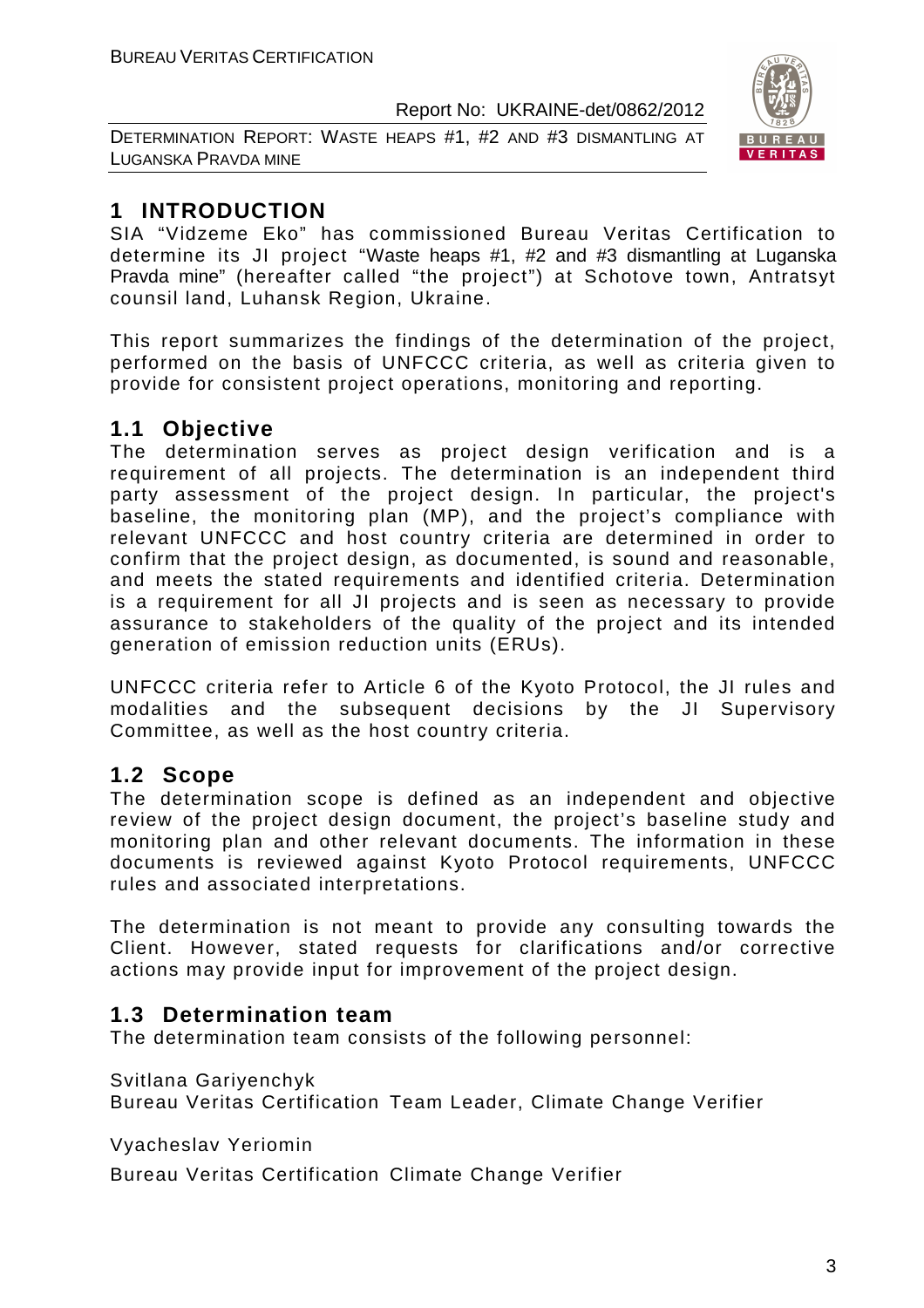DETERMINATION REPORT: WASTE HEAPS #1, #2 AND #3 DISMANTLING AT LUGANSKA PRAVDA MINE



This determination report was reviewed by:

Ivan Sokolov Bureau Veritas Certification, Internal reviewer

Vasyl Kobzar

Bureau Veritas Certification, Technical Specialist

# **2 METHODOLOGY**

The overall determination, from Contract Review to Determination Report & Opinion, was conducted using Bureau Veritas Certification internal procedures.

In order to ensure transparency, a determination protocol was customized for the project, according to the version 01 of the Joint Implementation Determination and Verification Manual, issued by the Joint Implementation Supervisory Committee at its 19 meeting on 04/12/2009. The protocol shows, in a transparent manner, criteria (requirements), means of determination and the results from determining the identified criteria. The determination protocol serves the following purposes:

- It organizes, details and clarifies the requirements a JI project is expected to meet;
- It ensures a transparent determination process where the determiner will document how a particular requirement has been determined and the result of the determination.

The completed determination protocol is enclosed in Appendix A to this report.

# **2.1 Review of Documents**

The Project Design Document (PDD) submitted by SIA "Vidzeme Eko" and additional background documents related to the project design and baseline, i.e. country Law, Guidelines for users of the joint implementation project design document form, Approved CDM methodology and/or Guidance on criteria for baseline setting and monitoring, Kyoto Protocol, Clarifications on Determination Requirements to be Checked by an Accredited Independent Entity were reviewed.

To address Bureau Veritas Certification corrective action and clarification requests, SIA "Vidzeme Eko" revised the PDD and resubmitted it on 03/12/2012.

The determination findings presented in this report relate to the project as described in the PDD version(s) 2.0.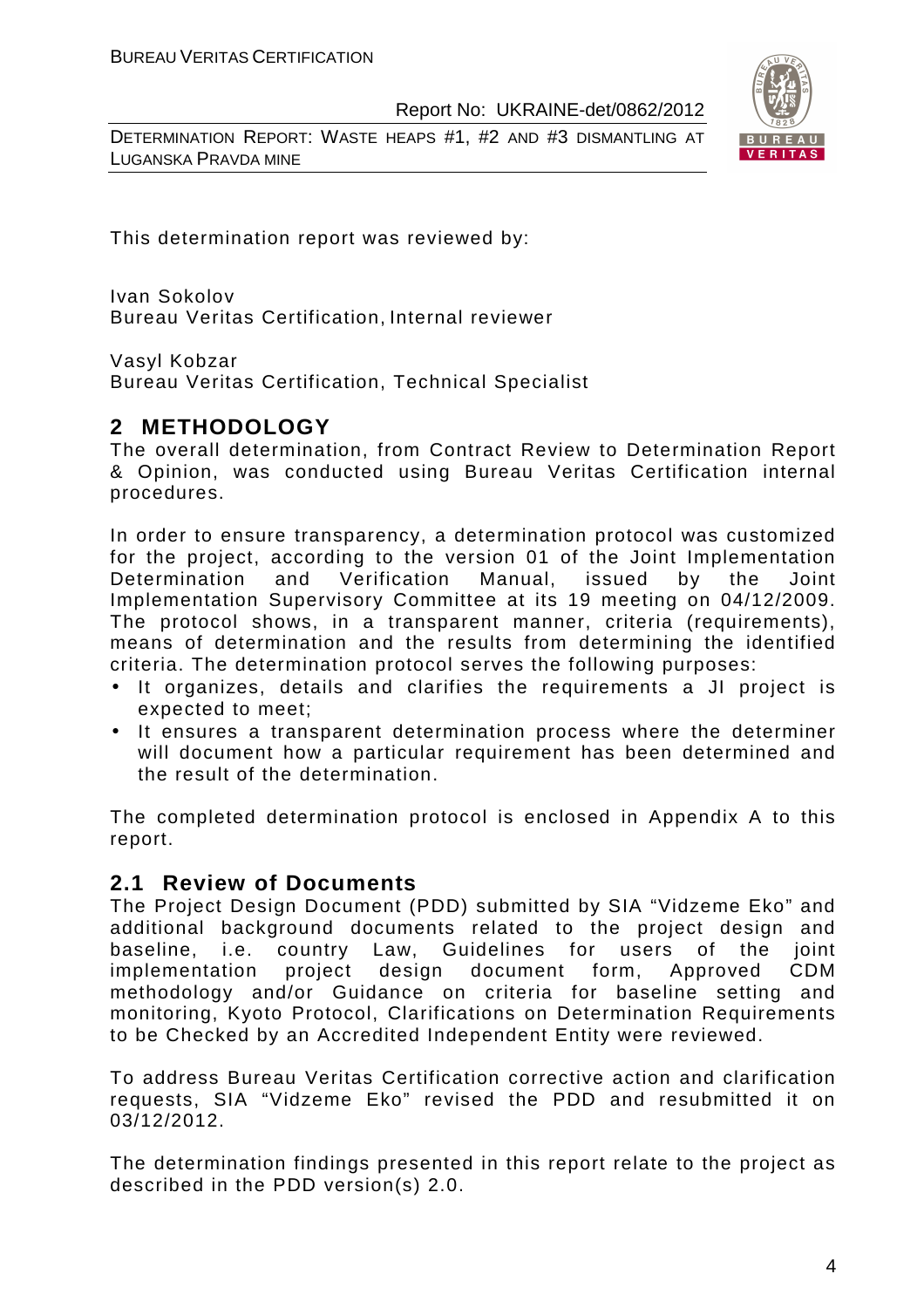DETERMINATION REPORT: WASTE HEAPS #1, #2 AND #3 DISMANTLING AT LUGANSKA PRAVDA MINE



# **2.2 Follow-up Interviews**

On 01/12/2012 Bureau Veritas Certification performed on-site interviews with project stakeholders to confirm selected information and to resolve issues identified in the document review. Representatives of "Kompaniya "Persha Yurydychna" Ltd and SIA "Vidzeme Eko" were interviewed (see References). The main topics of the interviews are summarized in Table 1.

## **Table 1 Interview topics**

| <b>Interviewed</b><br>organization | <b>Interview topics</b>                                                |
|------------------------------------|------------------------------------------------------------------------|
| "Kompaniya "Persha                 | $\triangleright$ Project History                                       |
| Yurydychna" Ltd                    | $\triangleright$ Project Approach                                      |
|                                    | <b>Project boundary</b>                                                |
|                                    | <b>Implementation Schedule</b>                                         |
|                                    | <b>Organization structure</b>                                          |
|                                    | $\triangleright$ Authorities and responsibilities                      |
|                                    | $\triangleright$ Training of personnel                                 |
|                                    | Quality management procedures and technologies                         |
|                                    | $\triangleright$ Records on rehabilitation/implementation of equipment |
|                                    | $\triangleright$ Metering equipment control                            |
|                                    | Metering record keeping system, database                               |
|                                    | $\triangleright$ Technical documentation                               |
|                                    | Monitoring plan and procedures                                         |
|                                    | Permits and licenses                                                   |
| <b>CONSULTANT</b>                  | Baseline methodology                                                   |
| SIA "Vidzeme Eko"                  | Monitoring plan<br>➤                                                   |
|                                    | <b>Additionality proofs</b><br>➤                                       |
|                                    | Calculation of emission reductions                                     |

# **2.3 Resolution of Clarification and Corrective Action Requests**

The objective of this phase of the determination is to raise the requests for corrective actions and clarification and any other outstanding issues that needed to be clarified for Bureau Veritas Certification positive conclusion on the project design.

If the determination team, in assessing the PDD and supporting documents, identifies issues that need to be corrected, clarified or improved with regard to JI project requirements, it will raise these issues and inform the project participants of these issues in the form of:

(a) Corrective action request (CAR), requesting the project participants to correct a mistake in the published PDD that is not in accordance with the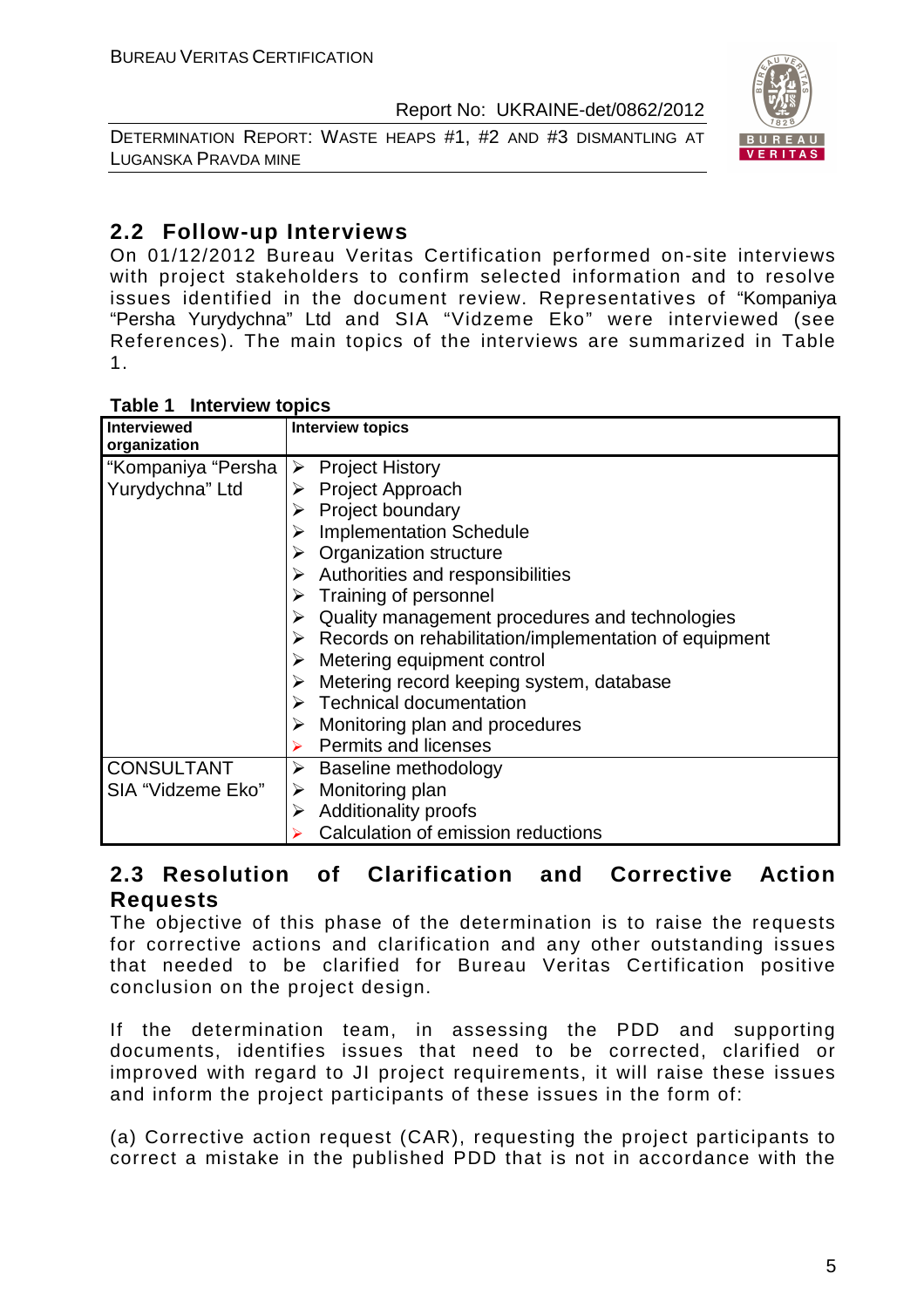DETERMINATION REPORT: WASTE HEAPS #1, #2 AND #3 DISMANTLING AT LUGANSKA PRAVDA MINE



(technical) process used for the project or relevant JI project requirement or that shows any other logical flaw;

(b) Clarification request (CL), requesting the project participants to provide additional information for the determination team to assess compliance with the JI project requirement in question;

(c) Forward action request (FAR), informing the project participants of an issue, relating to project implementation but not project design, that needs to be reviewed during the first verification of the project.

The determination team will make an objective assessment as to whether the actions taken by the project participants, if any, satisfactorily resolve the issues raised, if any, and should conclude its findings of the determination.

To guarantee the transparency of the verification process, the concerns raised are documented in more detail in the determination protocol in Appendix A.

# **3 PROJECT DESCRIPTION**

Proposed project consists in full dismantling of waste heaps #1, 2, 3 of former "Luhanska pravda" mine with sorting and enrichment of obtained coal containing rock mass.

Proposed project encompasses abovementioned waste heaps #1, 2, 3 of mine "Luhanska pravda" and enrichment plant "Tsentralna".

"Kompaniya "Persha Yurydychna" Ltd is owner of waste heaps and process the coal containing rock mass at enrichment plant "Tsentralna" on contract basis.

Technologies employed in the project activity are described below Technologies employed in the project activity are described below

Bulldozers rise to the top of the dump on its tail section. Dismantling of dump with bulldozers is carried by horizontal layers, after lowering the height of dump to 25-30 m, allowed dismantling by slope (15 °) layers. A combined method for the dump dismantling is used, when after decline by bulldozers to lower layer height, in which entrance road can be constructed, further dismantling is carried out by excavators with direct loading rock into vehicles (dump trucks).

On the second stage, the rock mass is delivered to the enrichment plant "Volodarska" for further enrichment. The rock mass is supplied to the inertial screening sifter for the pre-classification by class of 100 mm. After the pre-classification, the coal mass delivered to the preparatory screening to sifter GIL-52a by dry or wet mode. Beneficiation of large class 13 mm is made on heavy media separator STK 32-55010, and beneficiation of small class 3-13 mm - at hydrocyclone GTSM-63011. Next, washing of the suspension of beneficiation products and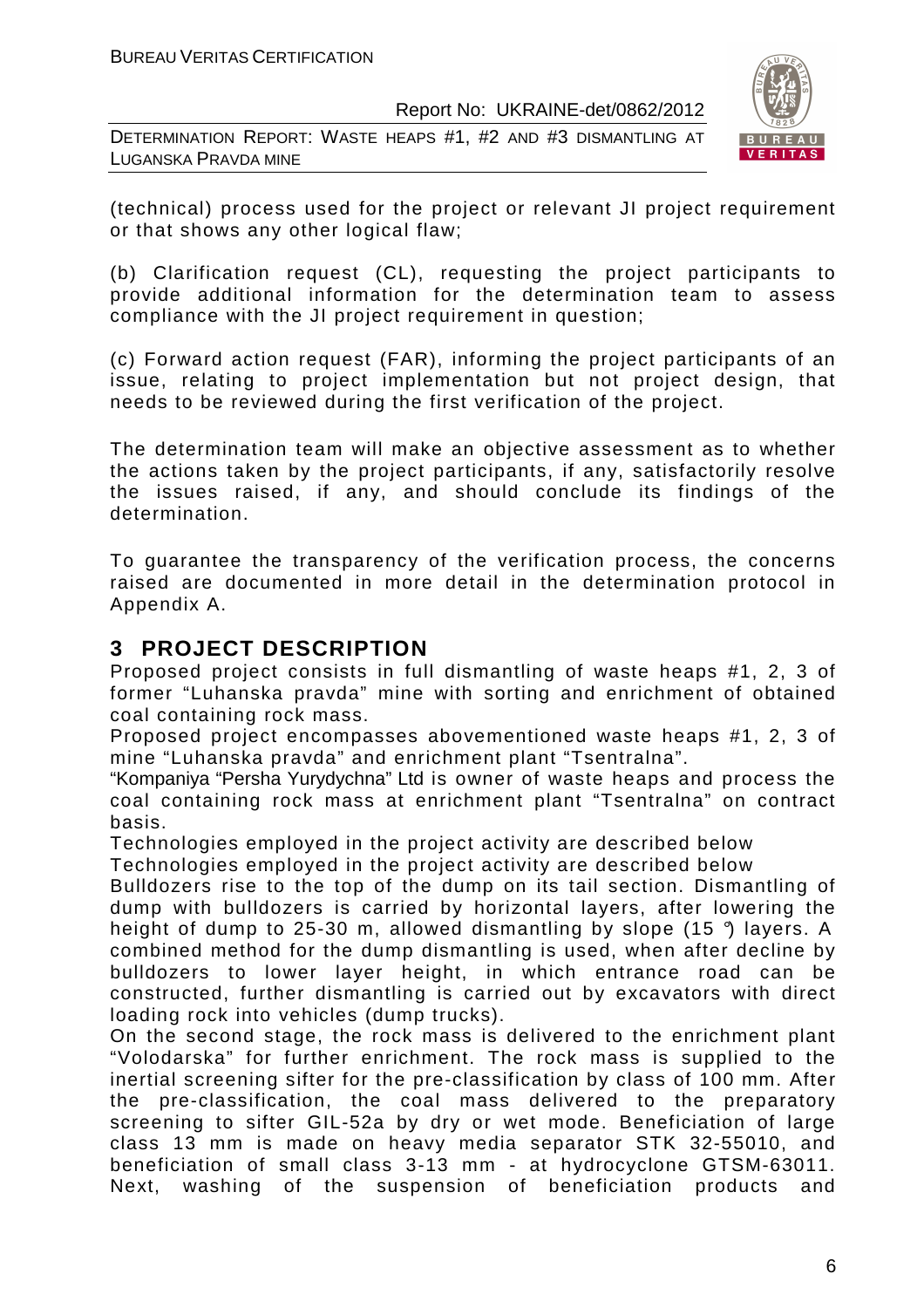DETERMINATION REPORT: WASTE HEAPS #1, #2 AND #3 DISMANTLING AT LUGANSKA PRAVDA MINE



dehydrating products by dressing screens and centrifuge take place, regeneration suspension at electromagnetic separator. Thus the water in this process is used in closed loop. Beneficiation products (coal concentrate) are transported by conveyor belt into bins for further shipment to the consumer. Waste is transported to the flat dump

The proposed project is aimed at reducing anthropogenic emissions. Emission reductions created by:

- Elimination of greenhouse gases sources associated with waste heaps burning, by extracting coal from the rock dumps;

- Reduction of uncontrolled methane emissions due to replacement of coal that would have been extracted through mining;

- Reduction of electricity consumption at waste heap dismantling in comparison to electricity consumption at coal mine.

Identified problem areas for project descriptions, project participants' responses and conclusions of Bureau Veritas Certification are described in Annex A (refer to CAR01-CAR06, CL01, CL02)

# **4 DETERMINATION CONCLUSIONS**

In the following sections, the conclusions of the determination are stated.

The findings from the desk review of the original project design documents and the findings from interviews during the follow up visit are described in the Determination Protocol in Appendix A.

The Clarification and Corrective Action Requests are stated, where applicable, in the following sections and are further documented in the Determination Protocol in Appendix A. The determination of the Project resulted in 15 Corrective Action Requests and 3 Clarification Requests.

The number between brackets at the end of each section corresponds to the DVM paragraph

# **4.1 Project approvals by Parties involved (19-20)**

The project has already received Letter of Endorsement #3609/23/7 dated 23/11/2012 issued by State Environmental Investment Agency.

The Bureau Veritas Certification obtained Letter of Endorsement from SIA "Vidzeme-Eko" and doesn't doubt in its authenticity.

As for this time no written project approvals of the project from the Parties Involved are available (see CAR07 pending till the Host Party LoA received). After receiving Determination Report from the Accredited Independent Entity (AIE) project documentation will be submitted to the Ukrainian Designated Focal Point (DFP) which is State Environment Investment Agency for receiving the Letter of Approval.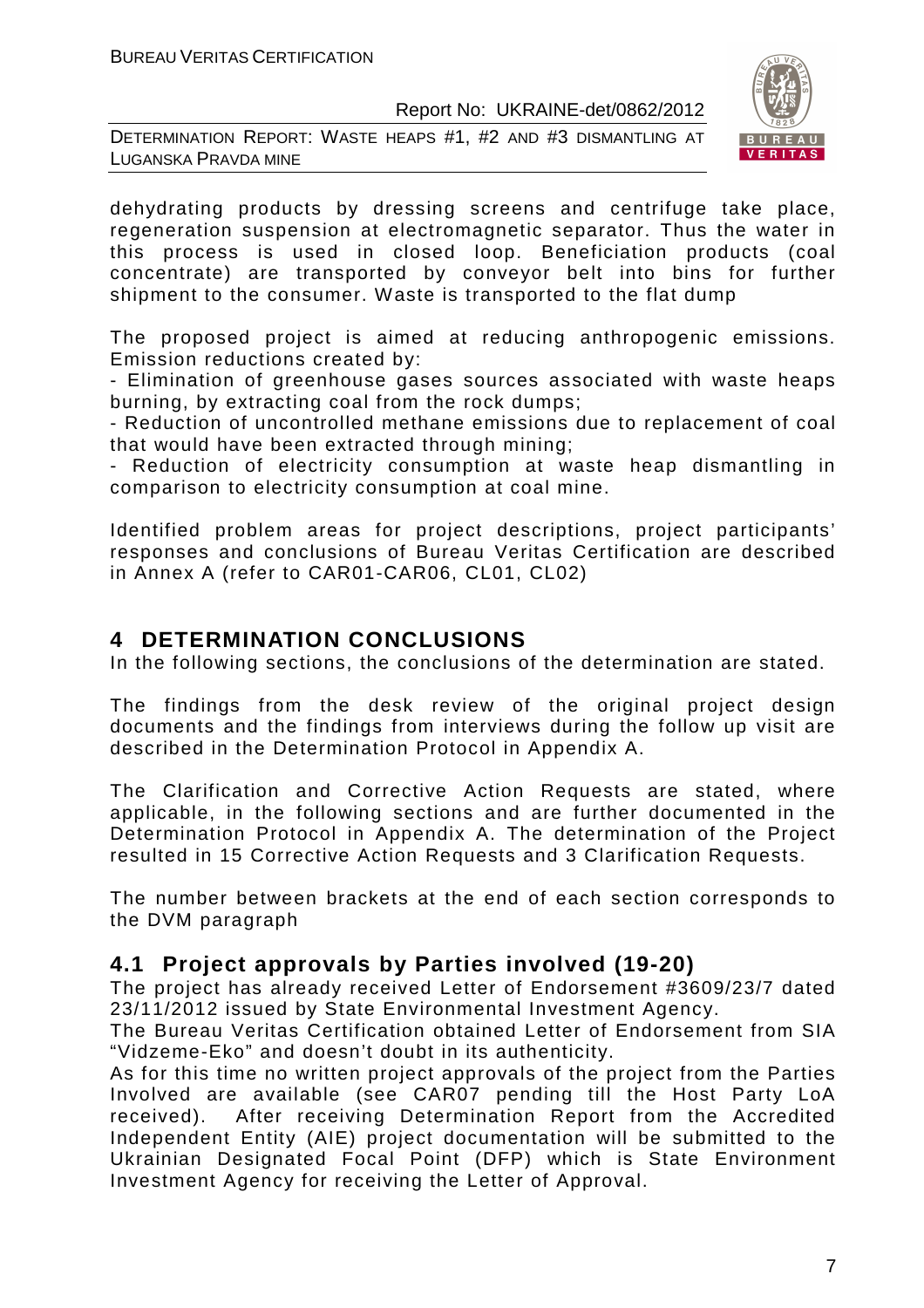DETERMINATION REPORT: WASTE HEAPS #1, #2 AND #3 DISMANTLING AT LUGANSKA PRAVDA MINE



The written approvals from the other Party will be obtained later on.

Identified problem areas for written project approvals, project participants' responses and conclusions of Bureau Veritas Certification are described in Annex A (refer to CAR07).

# **4.2 Authorization of project participants by Parties involved (21)**

In accordance with paragraph 21 of the DVM the assessment of this area focuses on whether each of the legal entities listed as project participants in the PDD is authorized by a Party involved, which is also listed in the PDD.

Authorisation of the project participants by Parties involved is expected through a written project approval, see CAR07 that is pending

# **4.3 Baseline setting (22-26)**

The PDD explicitly indicates that using a methodology for baseline setting and monitoring developed in accordance with appendix B of the JI guidelines (hereinafter referred to as JI specific approach) was the selected approach for identifying the baseline.

The PDD provides a detailed theoretical description in a complete and transparent manner, as well as justification, that the baseline is established:

(a) By listing and describing the following plausible future scenarios on the basis of conservative assumptions and selecting the most plausible one:

#### Scenario 1. Continuation of existing situation

This scenario does not anticipate any activities and therefore does not face any barriers.

#### Scenario 2. Direct energy production from the heat energy of burning waste heap

#### Technological barrier:

This scenario is based on the highly experimental technology, which has not been implemented even in a pilot project. It is also not suitable for all waste heaps as the project owner will have to balance the energy resource availability (i.e. waste heap location) and the location of the energy user. On-site generation of electricity addresses this problem but requires additional interconnection engineering. In general this technology has yet to prove its viability. In addition it does not allow the control and management of the emitted gases. This technology can be applied only in the presence of dumps with developed combustion centre. Even if the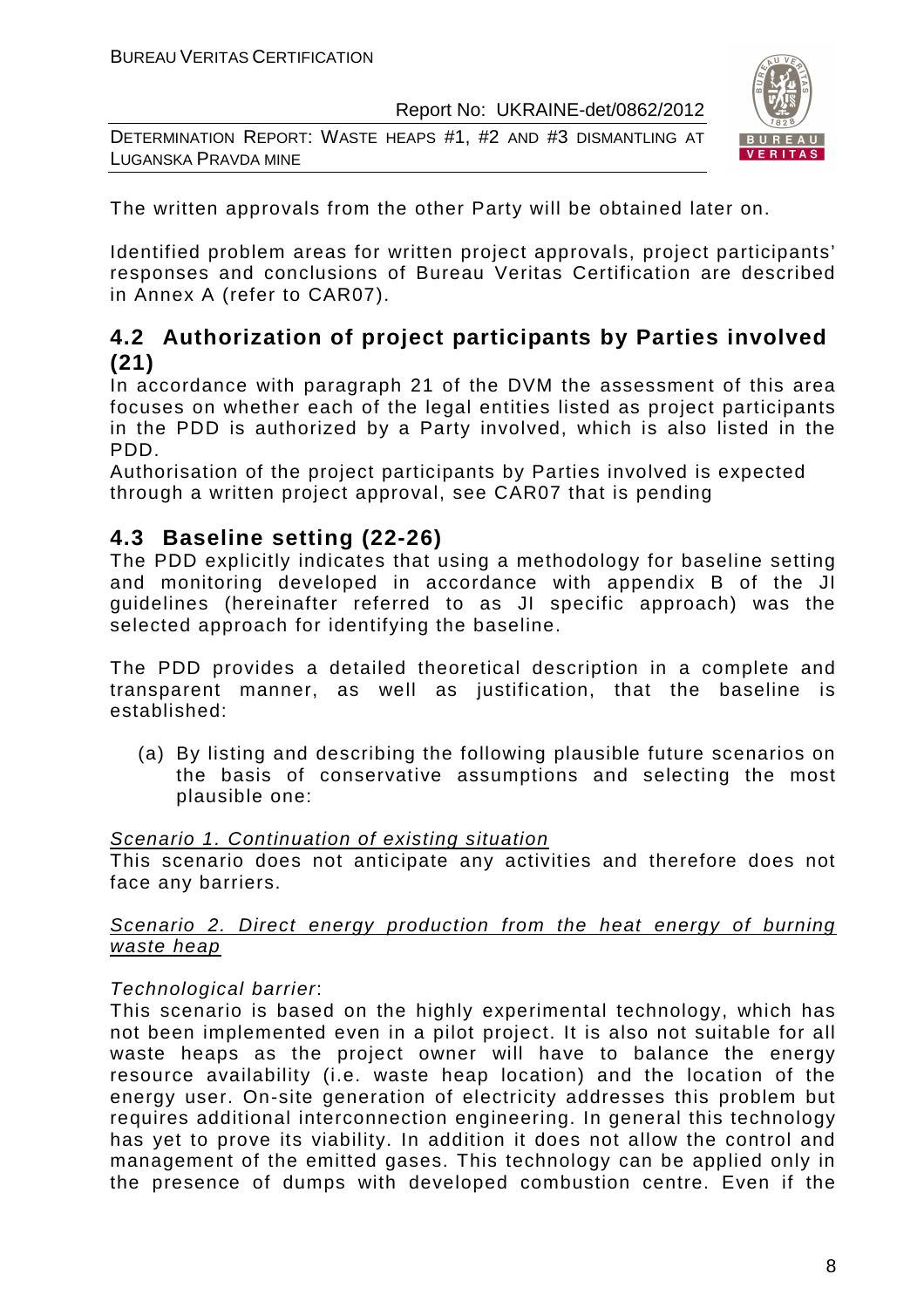DETERMINATION REPORT: WASTE HEAPS #1, #2 AND #3 DISMANTLING AT LUGANSKA PRAVDA MINE



probability of burning rock dump is very high, it is currently impossible to predict the time of its outbreak and therefore predict the start of the use of thermal energy released during its combustion.

#### Investment barrier:

Investment into unproven technology carries a high risk. In case of Ukraine, which carries a high country risk, investment into such unproven energy projects are less likely to attract investors than some other opportunities in the energy sector with higher returns. The pioneering character of the project may appeal to development programmes and governmental incentives but cost of the produced energy is likely to be much higher than alternatives.

#### Scenario 3. Production of construction materials from waste heap matter Technological barrier:

This scenario is based on known technology, however, this technology is not currently available in Ukraine and there is no evidence that such projects will be implemented in the near future. It is also not suitable for all types of waste heaps as the content of waste heap has to be predictable in order for project owner to be able to produce quality materials. High contents of sulphur and moisture can reduce the suitability of the waste heap for processing. A large scale deep exploration of the waste heap has to be performed before the project can start.

Scenario 4. Coal extraction from waste heaps without JI incentives Investment barrier: This scenario is financially unattractive and faces barriers. Detailed description of proposed scenario barriers is provided in the section B.2 of the PDD version 2.0.

#### Scenario 5. Systematic monitoring of waste heaps condition and regular fire prevention and extinguishing measures

Investment barrier: This scenario does not represent any revenues but anticipates additional costs for waste heaps owners. Monitoring of the waste heap status is not done systematically and in general actions are left to the discretion of the individual owners. Waste heaps are mostly owned by mines or regional coal mining associations. Coal mines in Ukraine suffer from limited investment resulting often in safety problems due to complicated mining conditions and financial constraints, with miners' salaries often being delayed by few months. Waste heaps in this situation are considered as additional burdens and mines often do not even perform minimum required maintenance. Exact data are not always available. From a commercial view point the fines that are usually levied by the authorities are considerably lower than costs of all the measures outlined by this scenario.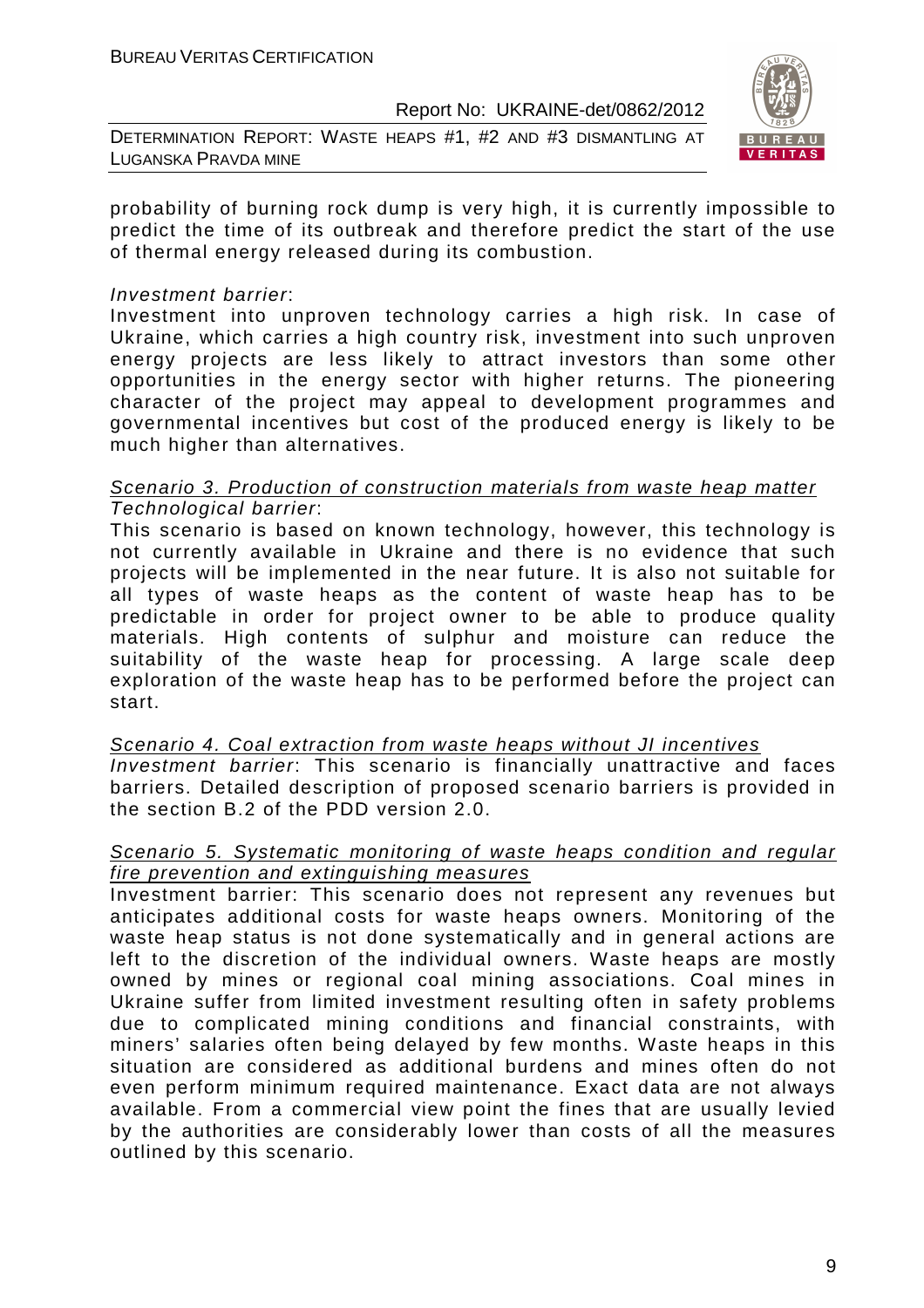DETERMINATION REPORT: WASTE HEAPS #1, #2 AND #3 DISMANTLING AT LUGANSKA PRAVDA MINE



- (b) Taking into account relevant national and/or sectoral policies and circumstances, such as sectoral reform initiatives, local fuel availability, power sector expansion plans, and the economic situation in the project sector. In this context, the following key factors that affect a baseline are taken into account:
- (c) Taking into account relevant national and/or sectoral policies and circumstances, such as sectoral reform initiatives, local fuel availability, power sector expansion plans, and the economic situation in the project sector. In this context, the following key factors that affect a baseline are taken into account:
	- A comprehensive analysis and an in-depth description of the reform policies and legislation concerning the development and reforming of the Ukrainian coal industry. At this time effective united complex state program for prevention of waste heaps burning and reclamation with extraction of coal is absent. Fines paid by pollution costs much less than money spent on measures to prevent ignition or burning For this time 78 % of Luhansk Region waste heaps burned or burning.
	- Describing economic situation. Inner coal market in Ukraine is significantly controlled by Ukrainian government, which is owner of number of mines and significantly influencing on coal costs. Level of coal content in waste heap is difficultly predicted, and "Kompaniya "Persha Yurydychna" Ltd is a small company which cannot supply coal in big quantities in long range time.
	- As far as availability of capital there is a summary of key indicators of business practices in Ukraine as well as a comparison country risk premiums for Ukraine, and Russia are provided by the PP's vividly demonstrating that Ukraine has been always considered a high-risk country for investments and doing business, which extremely limits the opportunities of the project as for its access to financial resources at the international level.
	- It is stated by the project participants that modern technologies and best practices existing in the developed countries are unavailable due to their high cost and necessity of the knowledgeable personnel able to introduce and operate the equipment.
	- As far as the fuel prices and its availability, the PDD states that electricity and diesel fuel are widely used in Ukrainian industry. Prices for diesel fuel that is mostly imported from the Russian Federation are regulated by Ukrainian Government. Electric energy in Ukraine is produced at the thermal and nuclear power stations mainly by use of fossil fuel. Wholesale Electricity Market of Ukraine is managed by the state enterprise "Energorynok"; the level of prices for electric energy ranges greatly for different types of consumers.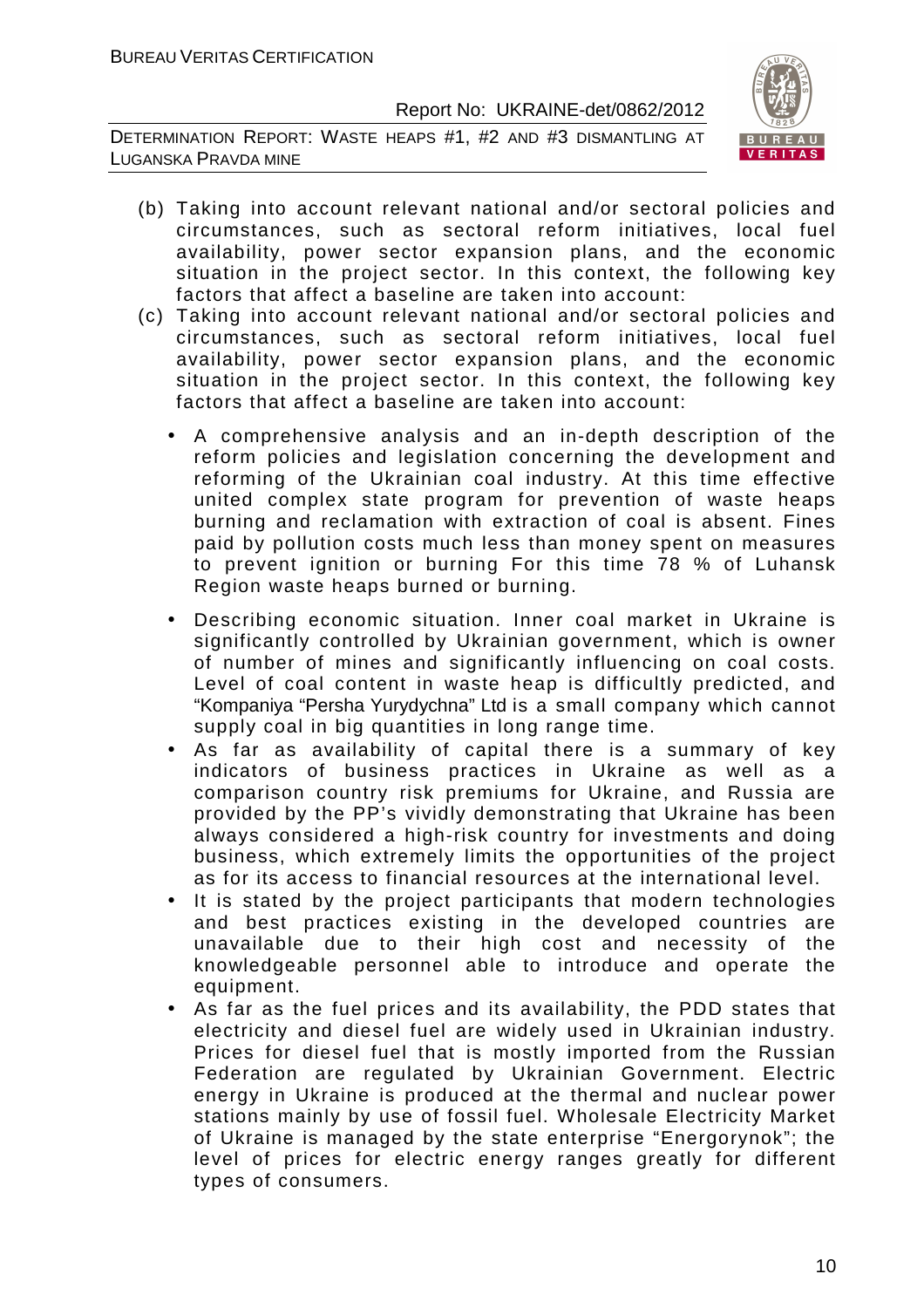DETERMINATION REPORT: WASTE HEAPS #1, #2 AND #3 DISMANTLING AT LUGANSKA PRAVDA MINE



 (c) In such a way that emission reduction units (ERUs) cannot be earned for decreases in activity levels outside the project activity or due to force majeure. According to the proposed approach emission reductions will be earned only when project activity will generate coal concentrate, so no emission reductions can be earned due to any changes outside the project activity.

(d) Taking into account uncertainties and using conservative assumptions such as the following:

- Lower range of parameters is used for calculation of baseline emissions and higher range of parameters is used for calculation of project activity emissions;
- Default values were used to the extent possible in order to reduce uncertainty and provide conservative data for emission calculations.
- The emissions of nitrous oxide have not taken into consideration for conservatism

For more details, please, refer to Section B.1. of the PDD.

Emissions in the baseline scenario are calculated as follows:

 $BE_v = BE_{WHB,v}$ , (1)

Where:

 $BE<sub>WHB,V</sub>$  - baseline emissions due to burning of the waste heap in the year y (tCO2 equivalent ),

Baseline emissions due to burning dumps in year y calculated by the formula:

 $BE_{WHB,y} = FC_{BE,Coal,y}/1000 \cdot \rho_{WHB} \cdot NCV_{Coal} \cdot OXID_{Coal} \cdot K_{Coal}^c \cdot 44/12$  (2) where:

 $FC_{BE, coal,v}$  - amount of coal that has been mined in the baseline scenario and combusted for energy use, equivalent to the amount of coal extracted from the waste heap because of the project activity in the year y, t;

 $\rho$  <sub>WHB</sub> - probability of waste heap burning, d/l;

 $NCV_{Coal}$  - net Calorific Value of coal, TJ/kt;

OXID  $_{Coal}$  - carbon Oxidation factor of coal, d/l;

 $K_{\text{Coal}}^c$  - carbon content of coal, tC/TJ;

1/1000 - conversion factor from tons in kilotonnes, d / l

44/12 - stoichiometric relationship between the molecular weight of carbon dioxide and carbon.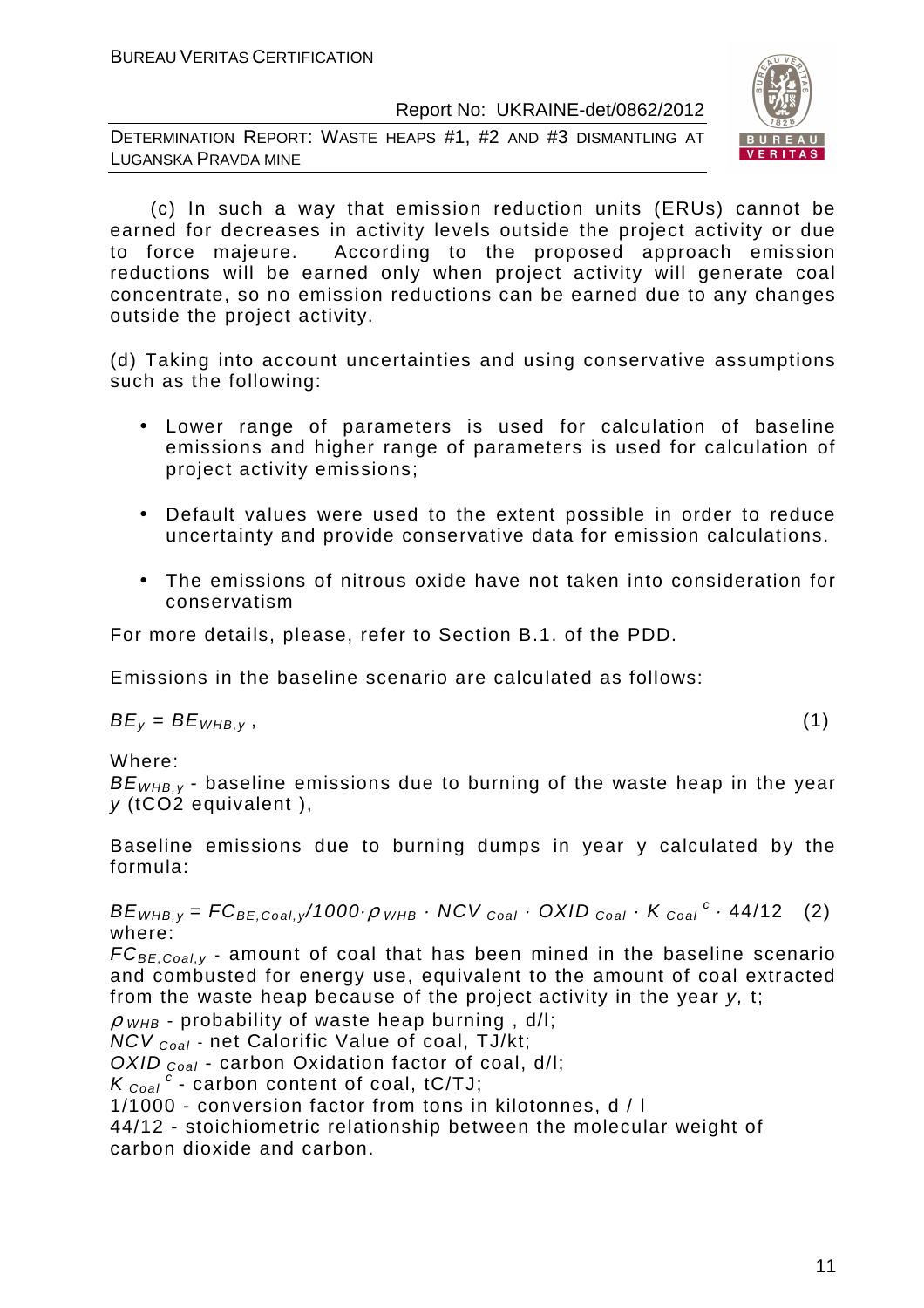DETERMINATION REPORT: WASTE HEAPS #1, #2 AND #3 DISMANTLING AT LUGANSKA PRAVDA MINE



For more detailed information please see section B of the PDD

Identified problem areas for baseline for baseline setting, project participants' responses and conclusions of Bureau Veritas Certification are described in Annex A (refer to CAR06, СL03)

# **4.4 Additionality (27-31)**

The project "Waste Heaps of Volodarskogo Mine and CJSC "Ugolinvest" Dismantling and Processing through CEP" project ITL UA1000446 is selected as the comparable JI project. Accredited independent entity has already positively determined that it would result in a reduction of anthropogenic emissions by sources or an enhancement of net anthropogenic removals by sinks that is additional to any that would otherwise occur. This determination has already been deemed final by the JISC. Appropriate documentation such as PDD and Determination Report regarding this project is available traceably and transparently on the UNFCCC JI Website.

#### http://ji.unfccc.int/JIITLProject/DB/N3KEE3R9KLYYG12XJVSXW396WADJZ7/details

Additionality of the project was demonstrated adequately by demonstrating that the indicated project is implemented under comparable circumstances:

a) Both projects propose **same GHG mitigation measure:** The proposed GHG mitigation measure under both projects is coal extraction from the mine's waste heaps. This will prevent greenhouse gas emissions into the atmosphere during combustion of the heaps and will contribute an additional amount of coal, without the need for mining. Criteria is satisfied

b) Both projects are implemented within the **same country and the same time**: The proposed project and identified comparable project are both located in Ukraine, project crediting periods are divided by 9 months. Criteria is satisfied

c) **Scale.** The difference between the proposed project and the other project(s) is less than 50 per cent in terms of the projects output (i.e. power output, capacity increase, etc.) or service provided.

The projects envisage production of the same product (coal concentrate). Both projects use similar technological equipment. Capacity of both projects are limited by coal contains in the waste heap and waste heaps size and is different about 20,93% of annual average emission reductions for both comparing projects. Criteria is satisfied

d) There were no significant changes in **regulatory framework** between the starting dates of two projects. Criteria is satisfied.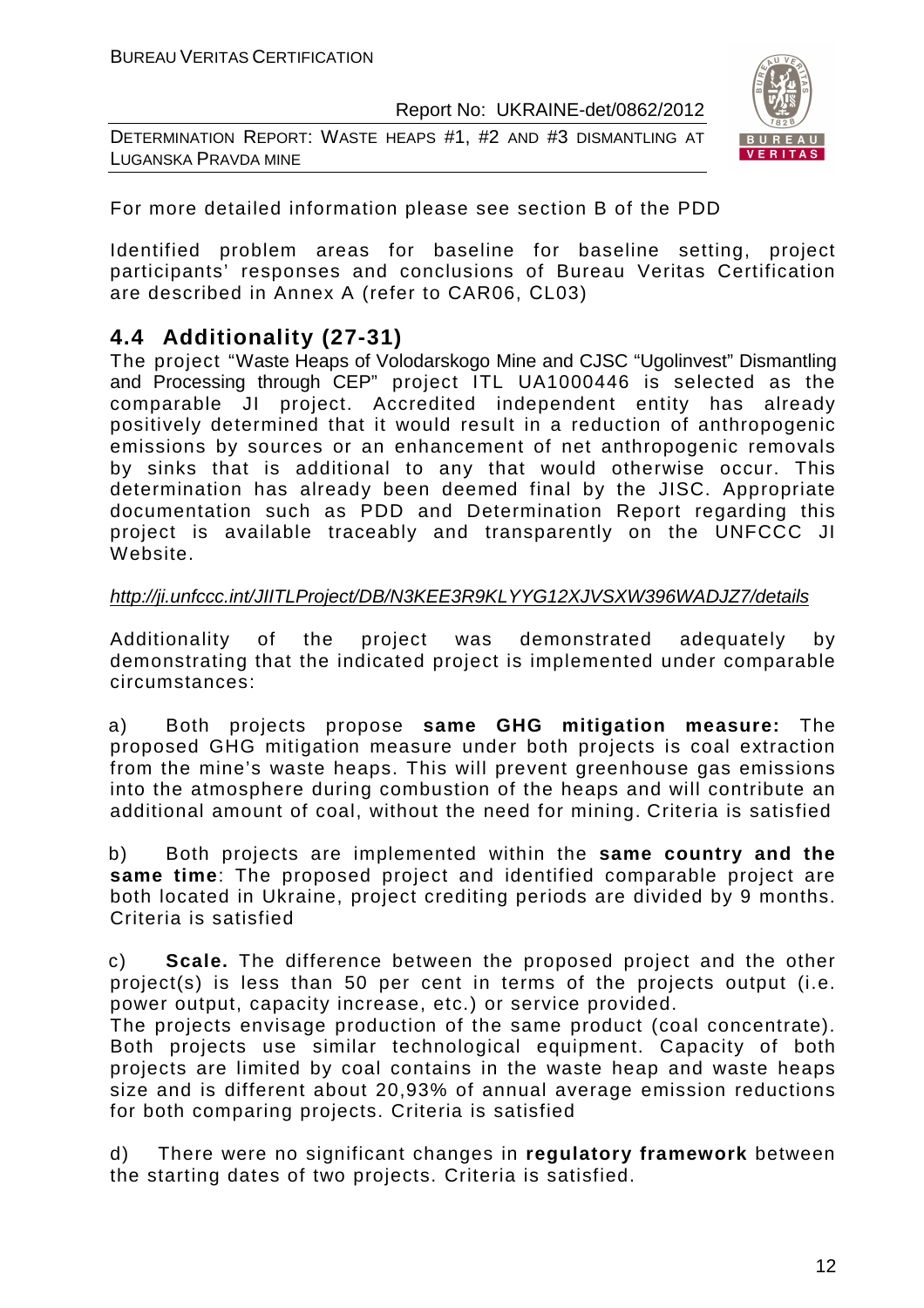DETERMINATION REPORT: WASTE HEAPS #1, #2 AND #3 DISMANTLING AT LUGANSKA PRAVDA MINE



The desk review of provided information and follow-up interviews enabled Bureau Veritas Certification Holding SAS to assess that all explanations, descriptions and analyses in the demonstration of additionality were made in accordance with criteria of "Guidance on criteria for baseline setting and monitoring" version 03 and this projects is indeed comparable project, implemented under comparable circumstances. The proposed JI activity provides the reductions in emissions by sources that are additional to any that would otherwise occur.

Identified problem areas for project additionality, project participants' responses and conclusions of Bureau Veritas Certification are described in Annex A (refer to CAR08)

# **4.5 Project boundaries**

The details on the project boundary were provided in section B.3 of the PDD. The desk review of submitted documentation enabled Bureau Veritas Certification to assess that the project boundary defined in the PDD encompasses all anthropogenic emissions by sources of GHGs that are:

- Under the control of the project participants;
- Reasonably attributable to the project; and
- Significant.

The baseline emission sources of GHGs that are included in the project boundaries are listed below. Emissions of carbon dioxide due to:

- Waste heap burning;

- Consumption of coal for energy production (excluded, does not take into the consideration in calculation).

The project emission sources of GHGs that were included in the project boundaries are listed below. Emissions of carbon dioxide due to:

- Consumption of fossil fuel (diesel fuel) due to extracting coal from dump; - Consumption of coal for energy production (excluded, does not take into the consideration in calculation).

Leakages:

- Fugitive emissions of methane in the mining activities;
- Consumption of electricity from a grid at coal mine.
- Electricity consumption for coal enrichment at benefication plant
- Use of other types of energy sources due to mining (excluded).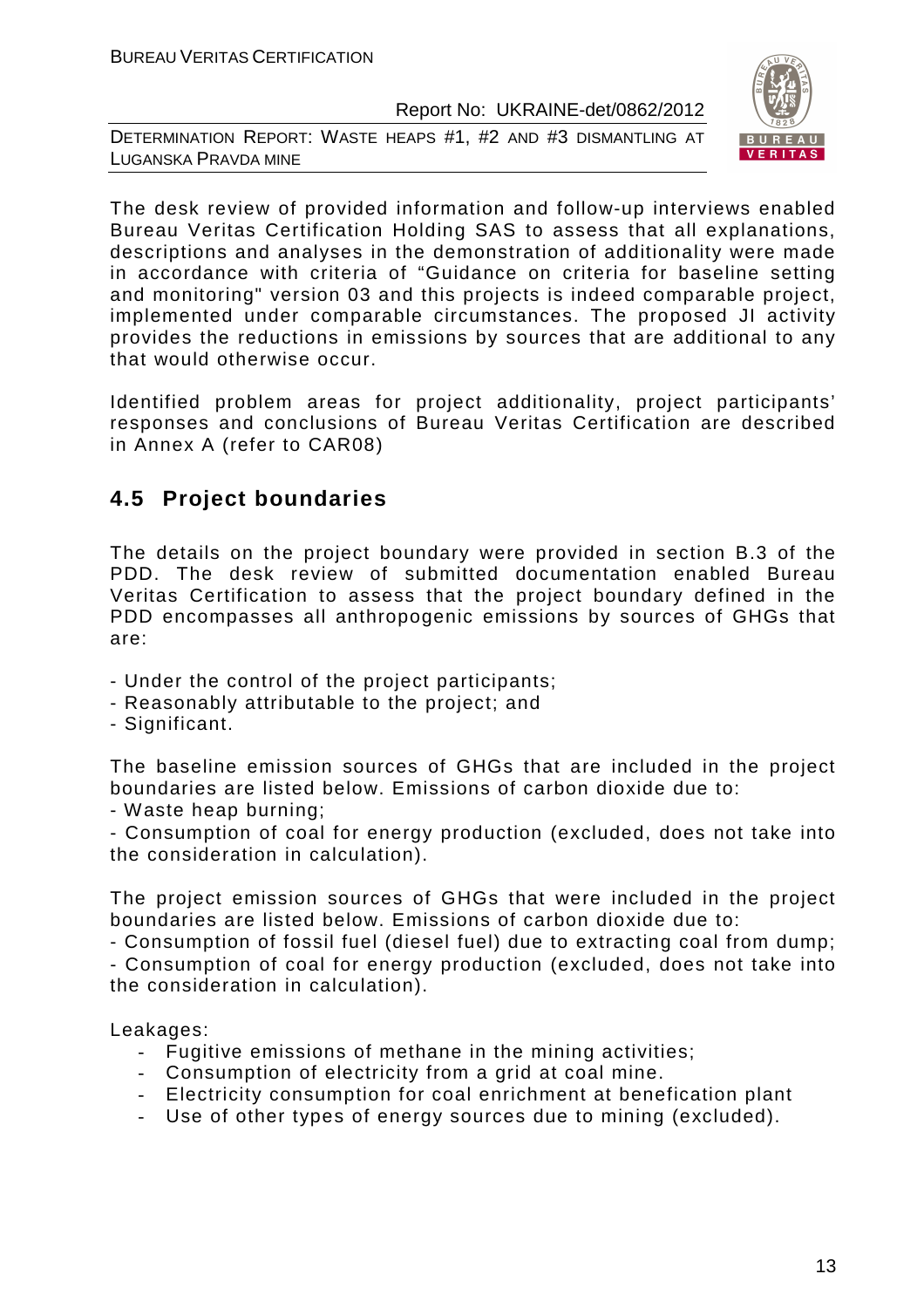DETERMINATION REPORT: WASTE HEAPS #1, #2 AND #3 DISMANTLING AT LUGANSKA PRAVDA MINE



All gases and sources included in the project boundary were explicitly stated, and the exclusions of any sources related to the baseline or the project are appropriately justified and provided in Table 13 of the PDD.

The delineation of the project boundary and the gases and sources included are appropriately described and justified in the PDD by using Figures 8-9 in section B.3 of the PDD.

Identified problem areas for project boundaries, project participants' responses and conclusions of Bureau Veritas Certification are described in Annex A (refer to CAR09)

# **4.6 Crediting period (34)**

The PDD states the starting date of the project as the date on which the waste heap dismantling began, and the starting date is 18/12/2008, which is after the beginning of 2000.

The PDD states the expected operational lifetime of the project in years and months, which is 4 years or 48 months.

The PDD states the length of the crediting period in years and months, which is 4 years or 48 months, and its starting date is 18/12/2008, which is on the date the first emission reductions or enhancements of net removals are generated by the project.

The PDD states that the crediting period for the issuance of ERUs starts only after the beginning of 2008 and does not extend beyond the operational lifetime of the project.

The project operational lifetime and crediting period doesn't extends beyond the 2012 year

Identified problem areas for project crediting period, project participants' responses and conclusions of Bureau Veritas Certification are described in Annex A (refer to CAR09)

# **4.7 Monitoring plan (35-39)**

The PDD, in its monitoring plan section, explicitly indicates that JI specific approach was the selected.

The monitoring plan describes all relevant factors and key characteristics that will be monitored, and the period in which they will be monitored, in particular also all decisive factors for the control and reporting of project performance, such as value of extracted coal, values of consumed electricity, diesel fuel.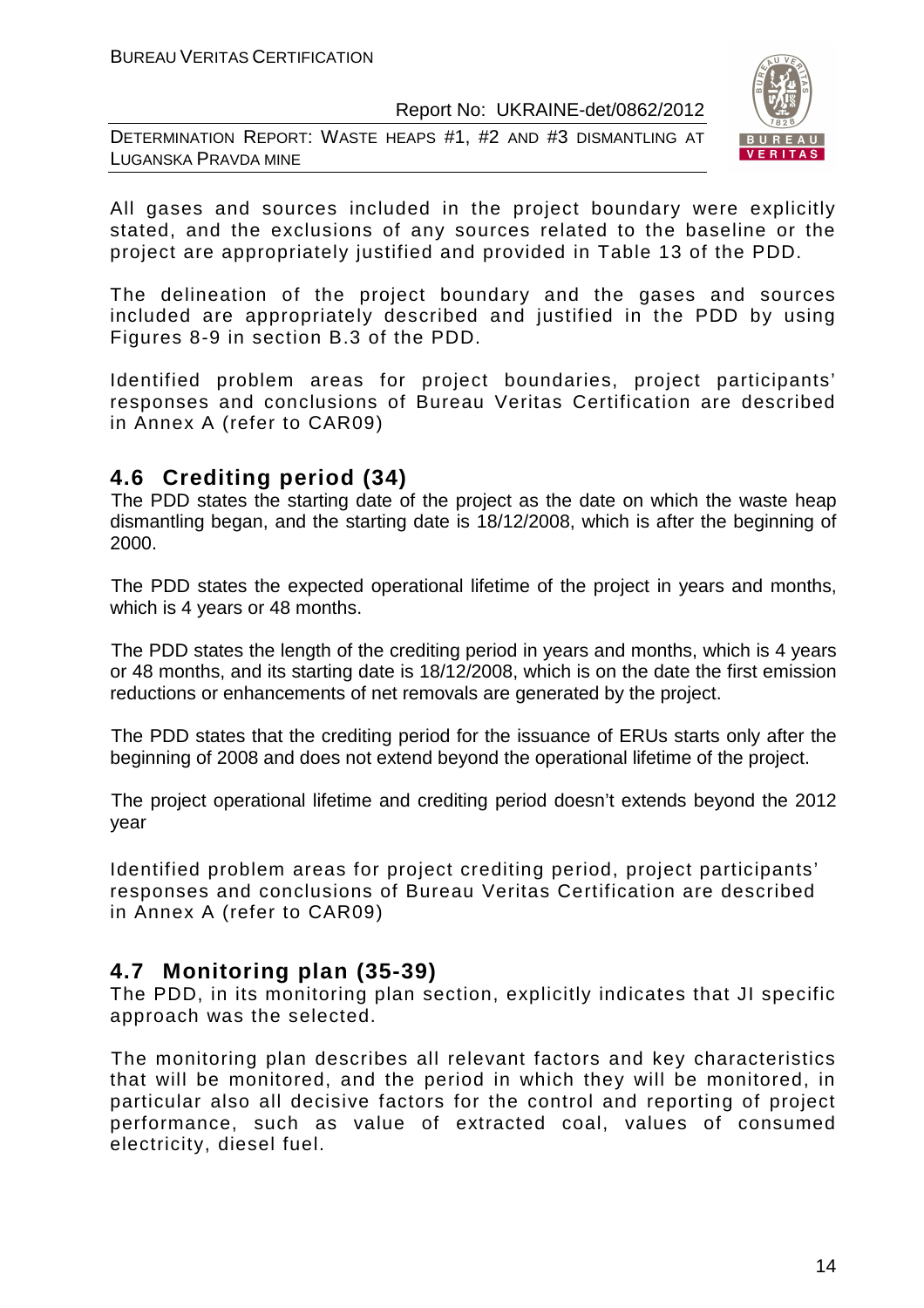DETERMINATION REPORT: WASTE HEAPS #1, #2 AND #3 DISMANTLING AT LUGANSKA PRAVDA MINE



The monitoring plan specifies the indicators, constants and variables that are reliable (i.e. provide consistent and accurate values), valid (i.e. are clearly connected with the effect to be measured), and that provide a transparent picture of the emission reductions or enhancements of net removals to be monitored such as Net Calorific Value of Coal, Net calorific value of Diesel fuel, Carbon Oxidation Factor of Coal, Carbon Oxidation Factor of Diesel Fuel, Carbon content of coal, Carbon content of diesel fuel, Emission factor for fugitive methane emissions from coal mining, Specific carbon dioxide emissions due to production of electricity at TPP and by its consumptions, The average ash content of coal produced in Luhansk region, the average moisture of coal produced in Luhansk Region, probability of waste heap burning, average electricity consumption per tonne of coal, produced in Ukraine.

The monitoring plan draws on the list of standard variables indicated in appendix B of "Guidance on criteria for baseline setting and monitoring" developed by the JISC.

The monitoring plan explicitly and clearly distinguishes:

(i) Data and parameters that are not monitored throughout the crediting period, but are determined only once (and thus remain fixed throughout the crediting period), and that are available already at the stage of determination, such as Global Warming potential of the Methane, Methane Density, Net Calorific Value of Coal, Net calorific value of Diesel fuel, Carbon Oxidation Factor of Coal, Carbon Oxidation Factor of Diesel Fuel, Carbon content of coal, Carbon content of diesel fuel, Emission factor for fugitive methane emissions from coal mining, Specific carbon dioxide emissions due to production of electricity at TPP and by its consumptions, The average ash content of coal produced in Luhansk region, the average moisture of coal produced in Luhansk Region, probability of waste heap burning, average electricity consumption per tonne of coal, produced in Ukraine

(ii) Data and parameters that are not monitored throughout the crediting period, but are determined only once (and thus remain fixed throughout the crediting period), but that are not already available at the stage of determination, such as absent.

(iii) Data and parameters that are monitored throughout the crediting period, such as Additional amount of electricity consumed in project, amount of diesel fuel consumed in project year, value of produced coal.

The monitoring plan describes the methods employed for data monitoring (including its frequency) and recording, such as direct monitoring of electricity consumption by meters, sampling of produced coal, etc.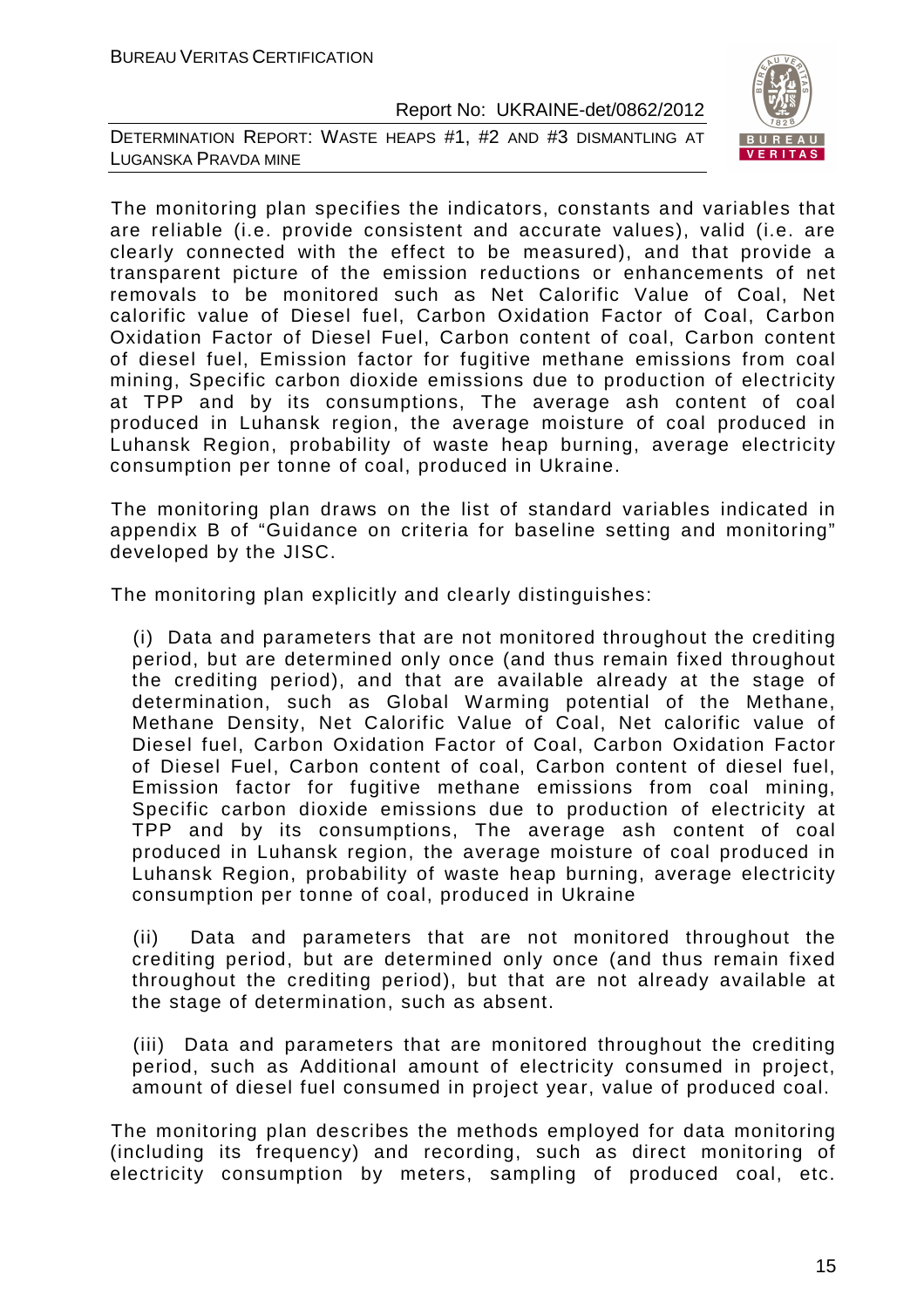DETERMINATION REPORT: WASTE HEAPS #1, #2 AND #3 DISMANTLING AT LUGANSKA PRAVDA MINE



Description of employed methods is provided in the section D.1 of the PDD.

The monitoring plan elaborates all algorithms and formulae used for the estimation/calculation of baseline emissions/removals and project emissions/removals or direct monitoring of emission reductions from the project, leakage, as appropriate, such as described below

The annual emission reductions are calculated as follows:

$$
ER_y = BE_y - PE_y - LE_y,\tag{3}
$$

where:

 $ER<sub>v</sub>$  - emissions reductions of the JI project in year y (tCO2 equivalent);  $BE<sub>y</sub>$  - baseline emission in year y (tCO2 equivalent);  $PE_v$  - project emission in year y (tCO2 equivalent);  $LE_v$  - leakages in year y, (tCO2 equivalent).

Emissions in the baseline scenario are calculated as follows:

$$
BE_y = BE_{WHB,y}, \t\t(4)
$$

Where:

 $BE<sub>WHB-V</sub>$  - baseline emissions due to burning of the waste heap in the year y (tCO2 equivalent ),

Baseline emissions due to burning dumps in year y calculated by the formula:

 $BE_{WHB,y} = FC_{BE,Coal,y}$ /1000 $\cdot \rho$   $_{WHB}$   $\cdot$  NCV  $_{Coal}$   $\cdot$  OXID  $_{Coal}$   $\cdot$  K  $_{Coal}$   $\cdot$  44/12 (5) where:

 $FC_{BE, coal,v}$  - amount of coal that has been mined in the baseline scenario and combusted for energy use, equivalent to the amount of coal extracted from the wast heap because of the project activity in the year y, t;

 $\rho$  w<sub>HB</sub> - probability of waste heap burning,  $d/l$ :

NCV <sub>Coal</sub> - net Calorific Value of coal, TJ/kt, calculated at formulae 4 in the section 4.3 of this Report;

OXID  $_{Coal}$  - carbon Oxidation factor of coal, d/l;

 $K_{\text{Coal}}^c$  - carbon content of coal, tC/TJ;

1/1000 - conversion factor from tons in kilotonnes, d / l

44/12 - stoichiometric relationship between the molecular weight of carbon dioxide and carbon.

Emissions from the project activity are calculated as follows:

 $PE_v = PE_{Diesel.v}$  (6)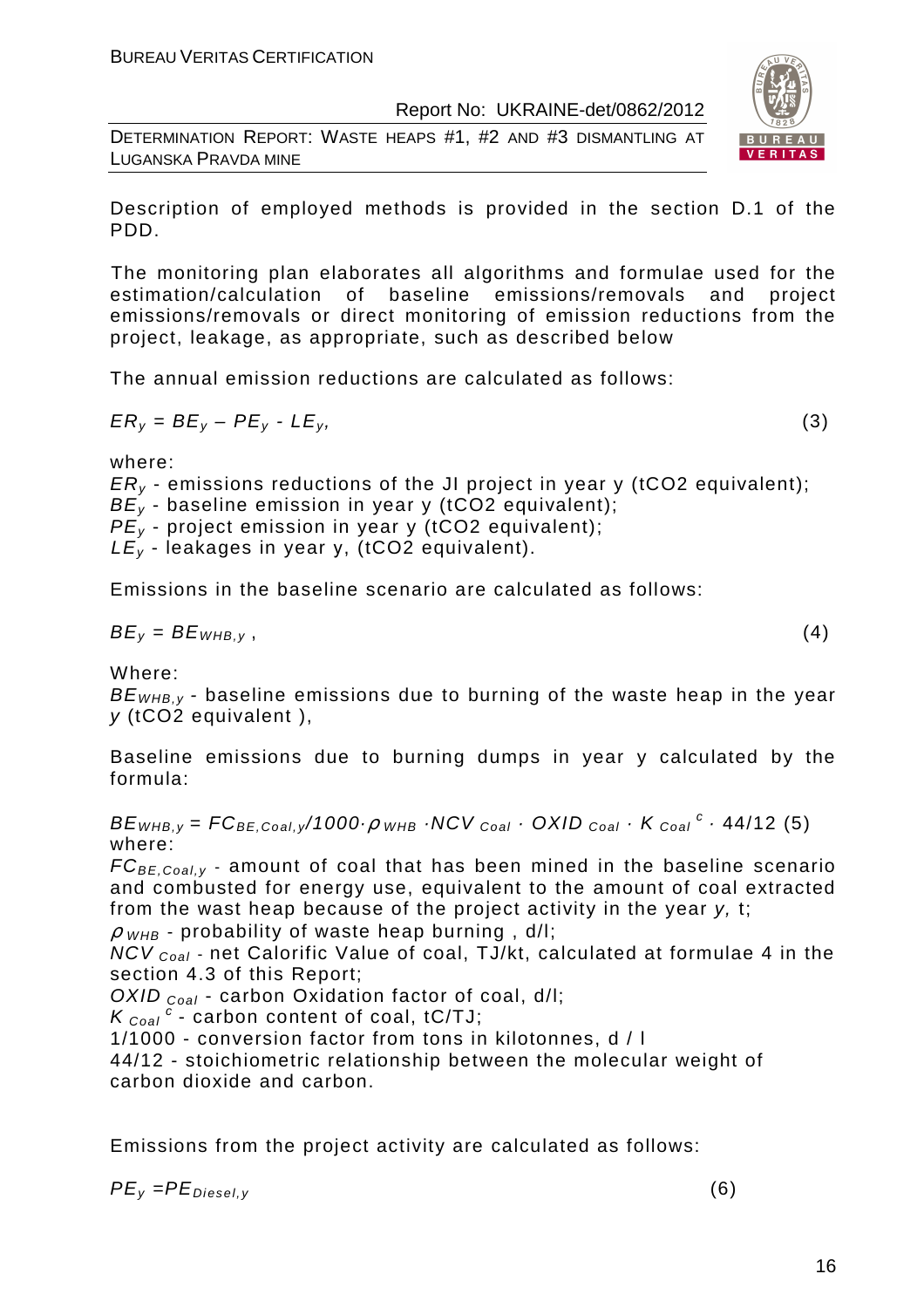DETERMINATION REPORT: WASTE HEAPS #1, #2 AND #3 DISMANTLING AT LUGANSKA PRAVDA MINE



#### where:

 $PE<sub>v</sub>$  - project emissions due to project activity in the year y (tCO2 equivalent),

 $PE_{\text{Diesel},v}$  - project emissions due to consumption of diesel fuel by the project activity in the year y (tCO2 equivalent).

Project emissions due to consumption of diesel fuel by the project activity in the year y are calculated as follows:

 $PE_{\text{Diesel}, y} = FC_{\text{BE},\text{Diesel}, y} / 1000 \cdot NCV_{\text{Diesel}} \cdot OXID_{\text{Diesel}} \cdot K_{\text{Diesel}}^c \cdot 44/12$  (7)

where:

 $FC_{BE, Diesel, y}$  - amount of diesel fuel, consumed in project in year y, t;  $NCV<sub>Diesel</sub>$  - Net Calorific Value of diesel fuel, TJ/kt;  $OXID<sub>Diesel</sub>$  - carbon Oxidation factor of diesel fuel, d/l;  $K_{Diesel}^c$  - carbon content of diesel, tC/TJ; 44/12 - stoichiometric relationship between the molecular weight of carbon dioxide and carbon.

1/1000 - conversion factor from tons in kilotonnes, d / l

Leakages in year y are calculated as follows:

$$
LE_y = LE_{B,y} + LE_{P,y}
$$
 (8)

where::  $LE<sub>v</sub>$  - leakages in year y, (t CO2e);  $LE_{B,y}$  - leakages in the baseline scenario in the year y, (t CO2e);  $LE_{P,V}$  - leakages in project scenario in a year y, (t CO2e);

Leakages in the baseline scenario in the year y are calculated as follow

$$
LE_{B,y} = LE_{CH4,y} + LE_{EL,y}
$$
 (9)

Leakages due to fugitive emissions of methane in the mining activities in the year y are calculated as follows:

$$
LE_{\text{CH4},y} = -FC_{BE, \text{Coal},y} \cdot EF_{\text{CH4}} \cdot \rho_{\text{CH4}} \cdot GWP_{\text{CH4}}, \qquad (10)
$$

 $FC_{BE, coal,v}$  - amount of coal that has been mined in the baseline scenario and combusted for energy use, equivalent to the amount of coal extracted from the sludge depository because of the project activity in the year y, t;  $EF<sub>CH4</sub>$  - emission factor for fugitive methane emissions from coal mining, m3/t;

 $ρ<sub>CH4</sub>$  - methane density at standard conditions t/m3; GWPCH4 - Global Warming Potential of Methane, tСО2/ tСН4.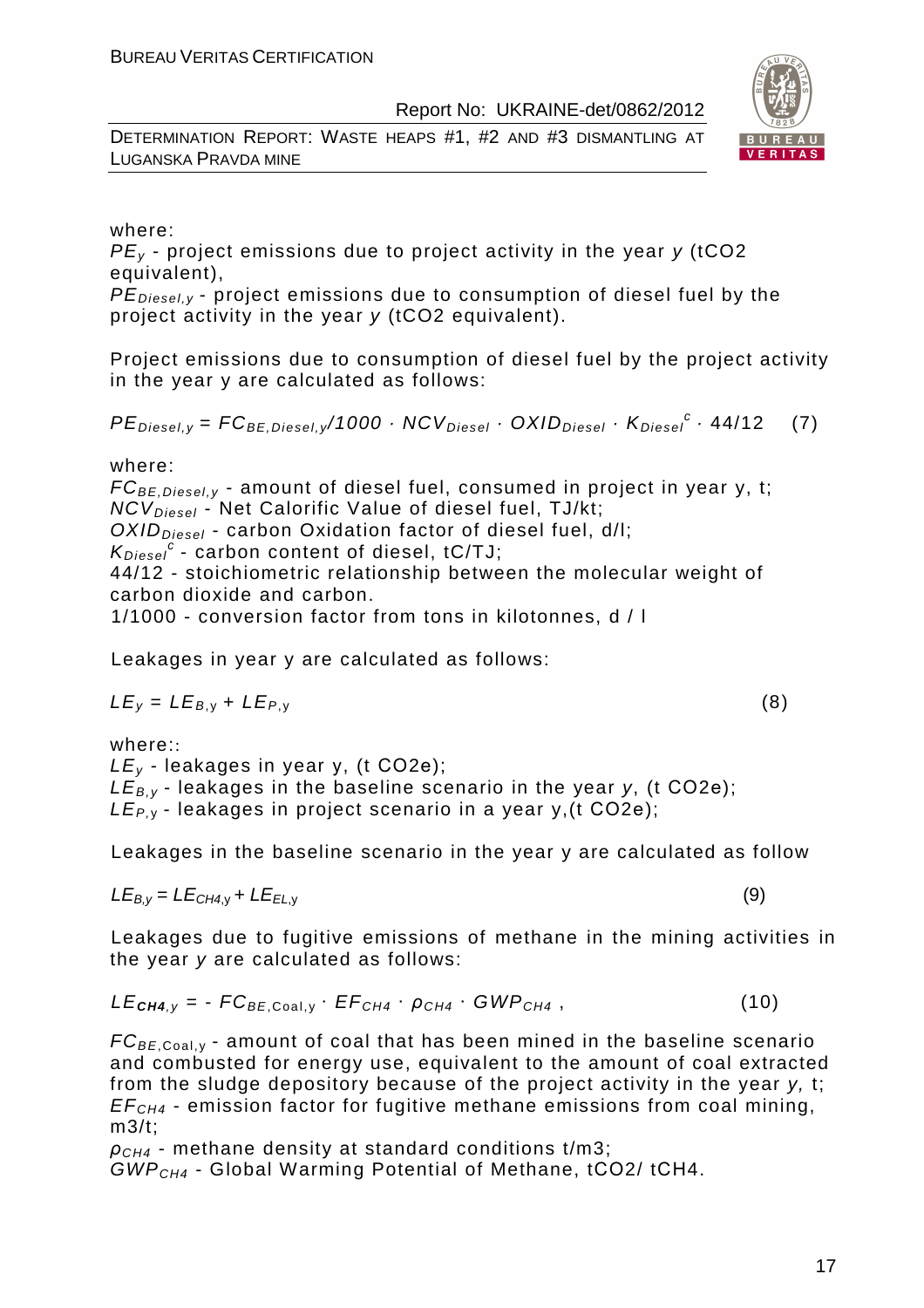DETERMINATION REPORT: WASTE HEAPS #1, #2 AND #3 DISMANTLING AT LUGANSKA PRAVDA MINE



Leakages due to consumption of electricity from a grid at coal mine in a year y are calculated as follows:

$$
LE_{B,EL,y} = -FC_{BE,Coal,y} \cdot N_{Coal,y}^{E} \cdot EF_{CO2,EL,y}
$$
 (11)

Where

 $FC_{BE, coal,v}$  - amount of coal that has been mined in the baseline scenario and combusted for energy use, equivalent to the amount of coal extracted from the waste heaps because of the project activity in the year y, t;

N<sub>Coal,y</sub><sup>E</sup> - Average electricity consumption per tonne of coal, produced in Ukraine in the year y, MWh/t;

EF<sup>C</sup>*О*2,EL, <sup>у</sup> - Specific carbon dioxide emissions due to production of electricity at TPP and by its consumption, tСО2/MWh

Leakages in project scenario in a year y are calculated as follow:

$$
LE_{P,y} = LE_{P,EL,y} \tag{12}
$$

Where

 $LE_{P,FL,V}$ - leakages due to consumption of electricity from a grid at benefication plant in a year y,(t СО2е)

$$
LE_{P,EL,y} = -FC_{BE,Coal,y} \cdot N_{P,Coal,y}^{E} \cdot EF_{CO2,EL,y}
$$
 (13)

Де

 $FC_{BE, coal,v}$  - amount of coal that has been mined in the baseline scenario and combusted for energy use, equivalent to the amount of coal extracted from the waste heaps because of the project activity in the year y, t;

 $N_{P,Coal,y}$ <sup>E</sup> - average electricity consumption per tonne of coal for the processing technology of rock on the benefication plant, MW/t;

EF<sup>C</sup>*О*2,EL, <sup>у</sup> - specific carbon dioxide emissions due to production of electricity at TPP and by its consumption, tСО2/MWh;

The monitoring plan presents the quality assurance and control procedures for the monitoring process described in the section D.2 of the PDD. This includes, as appropriate, information on calibration and on how records on data and/or method validity and accuracy are kept and made available on request.

The monitoring plan clearly identifies the responsibilities and the authority regarding the monitoring activities. Clear and transparent scheme of monitoring data flow is provided in the section D.3 of the PDD.

On the whole, the monitoring plan reflects good monitoring practices appropriate to the project type.

The monitoring plan provides, in tabular form, a complete compilation of the data that need to be collected for its application, including data that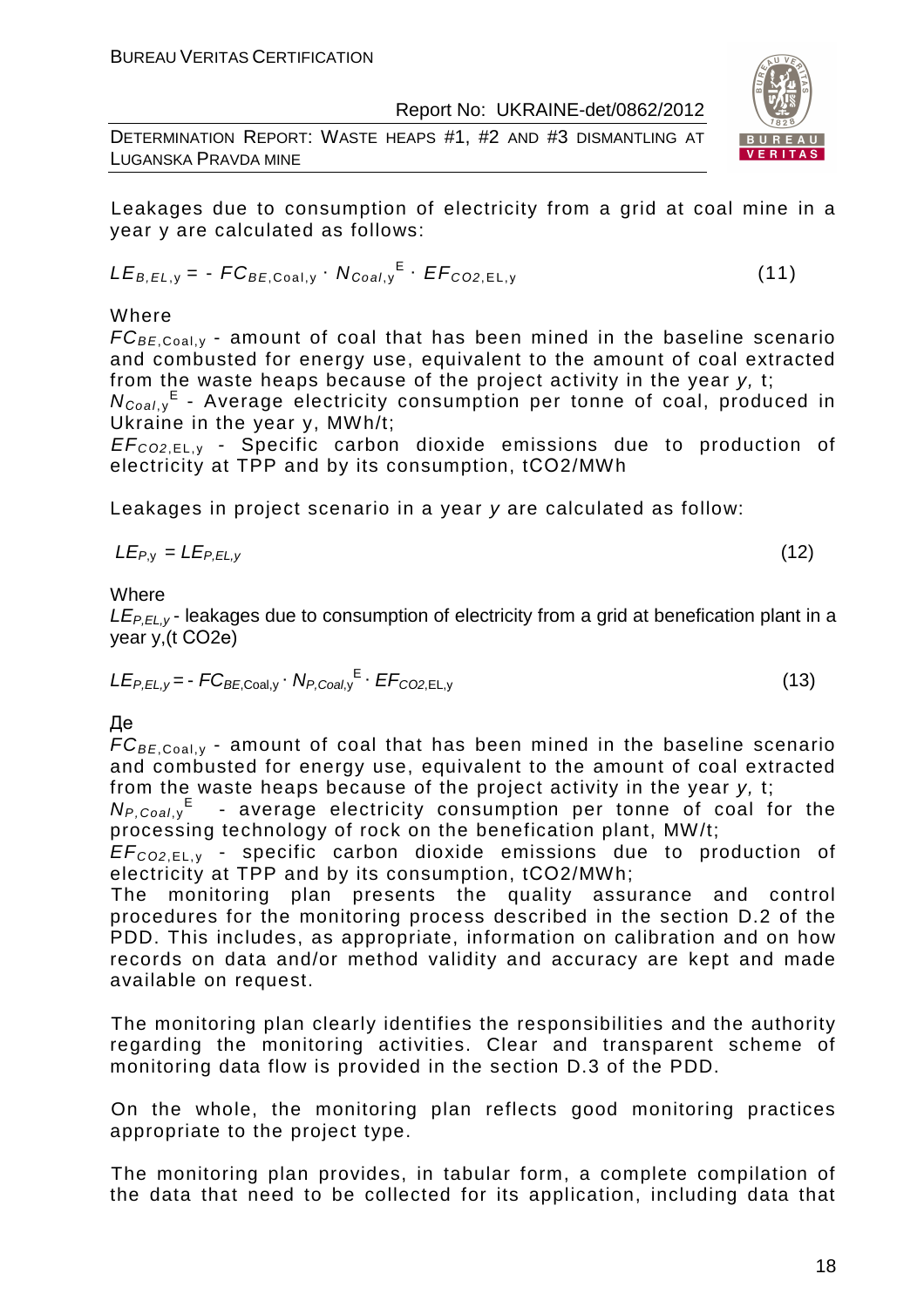DETERMINATION REPORT: WASTE HEAPS #1, #2 AND #3 DISMANTLING AT LUGANSKA PRAVDA MINE



are measured or sampled and data that are collected from other sources (e.g. official statistics, expert judgment, proprietary data, IPCC, commercial and scientific literature etc.) but not including data that are calculated with equations.

The monitoring plan indicates that the data monitored and required for verification are to be kept for two years after the last transfer of ERUs for the project.

Identified problem areas for project monitoring plan, project participants' responses and conclusions of Bureau Veritas Certification are described in Annex A to the Determination Report (refer to CAR10-CAR15)

# **4.8 Leakage (40-41)**

This project will result in a net change in fugitive methane emissions due to the mining activities. As coal in the baseline scenario is only coming from mines it causes fugitive emissions of methane. These are calculated as standard country specific emission factor applied to the amount of coal that is extracted from the waste heaps in the project scenario (which is the same as the amount of coal that would have been mined in the baseline scenario. Source of the leakage are the fugitive methane emissions due to coal mining. These emissions are specific to the coal that is being mined. Coal produced by the project activity is not mined but extracted from the waste heap through the advanced beneficiation process. Therefore, coal produced by the project activity substitutes the coal would have been otherwise mined in the baseline. Coal that is mined in the baseline has fugitive methane emissions associated with it and the coal produced by the project activity does not have such emissions associated with it.

As reliable and accurate national data on fugitive CH4 emissions associated with the production of coal are available, project participants used this data to calculate the amount of fugitive CH4 emission as described below.

This leakage is measurable: through the same procedure as used in 2006 IPCC Guidelines (See Volume 2, Chapter 4, Page 4-11) and also used in CDM approved methodology ACM0009, Version 4.0.0. Activity data (in our case amount of coal extracted from the waste heap which is monitored directly) is multiplied by the emission factor (which is sourced from the relevant national study – National Inventory Report of Ukraine under the Kyoto Protocol) and any conversion coefficients.

Electricity consumption and related greenhouse gas emissions due to dismantling of waste heap to be taken into account in calculating the project emissions. Carbon dioxide emissions due to electricity consumption in the coal mine way in an amount, equivalent to the design of coal - a leakage that can be taken into account at base of the State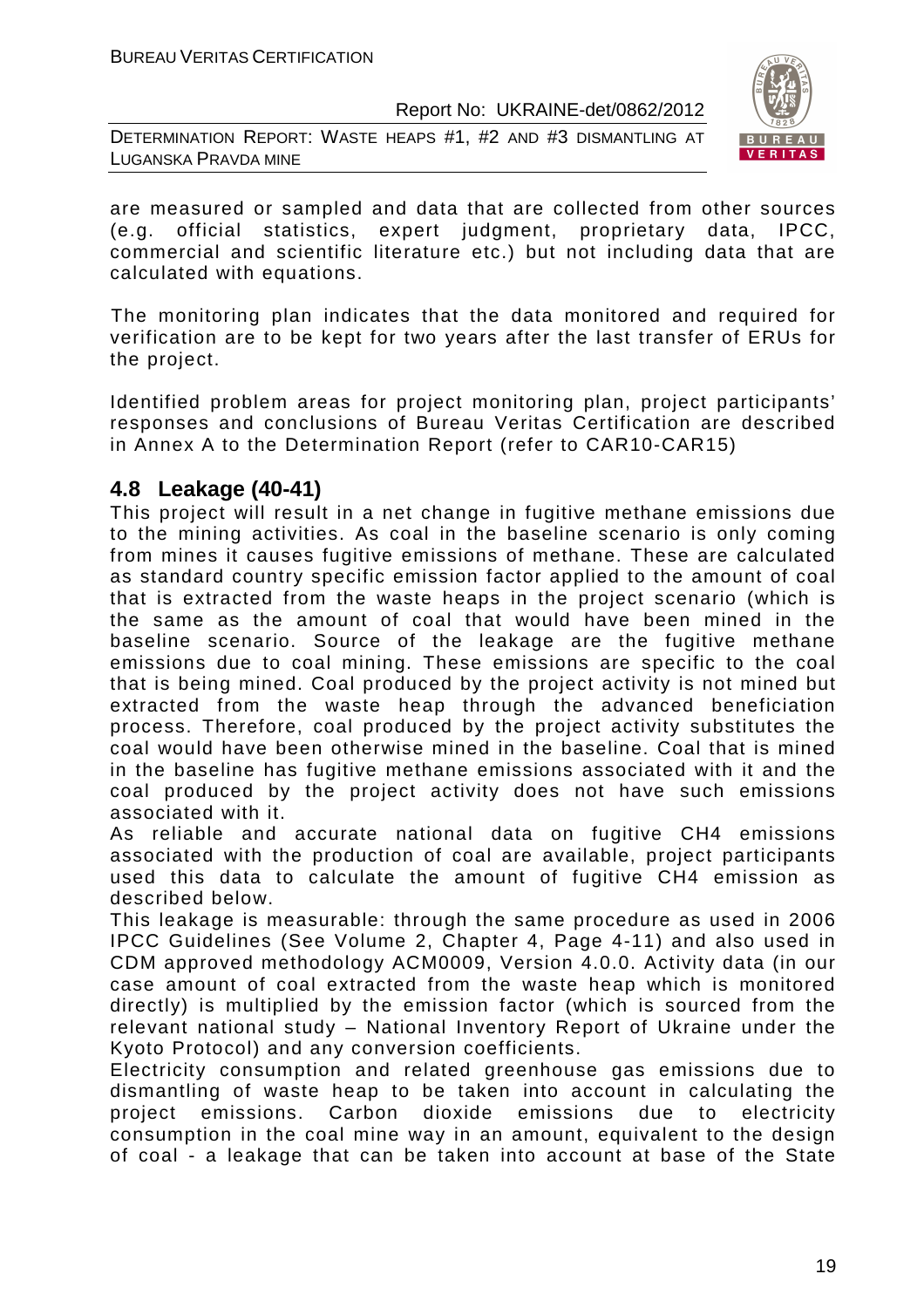DETERMINATION REPORT: WASTE HEAPS #1, #2 AND #3 DISMANTLING AT LUGANSKA PRAVDA MINE



Statistics Committee data, concerning unit costs of electricity at coal mines in Ukraine in the relevant year.

This leakage is directly attributable to the JI project activity according to the following assumption: the coal produced by the project activity from the waste heap will substitute the coal produced by underground mines of the region in the baseline scenario. This assumption is explained by the following logic: Energy coal market is demand driven as it is not feasible to produce coal without demand for it. Coal is a commodity that can be freely transported to the source of demand and coal of identical quality can substitute some other coal easily. The project activity cannot influence demand for coal on the market and supplies coal extracted from the waste heaps. In the baseline scenario demand for coal will stay the same and will be met by the traditional source – underground mines of the region. Therefore, the coal supplied by the project in the project scenario will have to substitute the coal mined in the baseline scenario. According to this approach equivalent product supplied by the project activity (with lower associated specific green-house gas emissions) will substitute the baseline product (with higher associated specific green-house gas emissions). This methodological approach is very common and is applied in all renewable energy projects (substitution of grid electricity with renewable-source electricity), projects in cement sector (e.g. JI0144 Slag usage and switch from wet to semi-dry process at JSC "Volyn-Cement", Ukraine), projects in metallurgy sector (e.g. UA1000181 Implementation of Arc Furnace Steelmaking Plant "Electrostal" at Kurakhovo, Donetsk Region) and others.

These leakages are significant and are estimated in the estimation of emissions adjustable to the project activity. Formulae on leakages calculations are provided ion the section 4.7 of this Report.

# **4.9 Estimation of emission reductions or enhancements of net removals (42-47)**

The PDD indicates assessment of emissions or net removals in the baseline scenario and in the project scenario as the approach chosen to estimate the emission reductions or enhancement of net removals generated by the project.

The PDD provides the ex ante estimates of 18/12/2008-31/12/2012:

(a) Emissions or net removals for the project scenario (within the project boundary), which are 89 752 tonnes of CO2eq;

(b) Leakage, as applicable, which are -1 044 958 tonnes of CO2eq;

(c) Emissions or net removals for the baseline scenario (within the project boundary), which are 3 598 345 tonnes of CO2eq;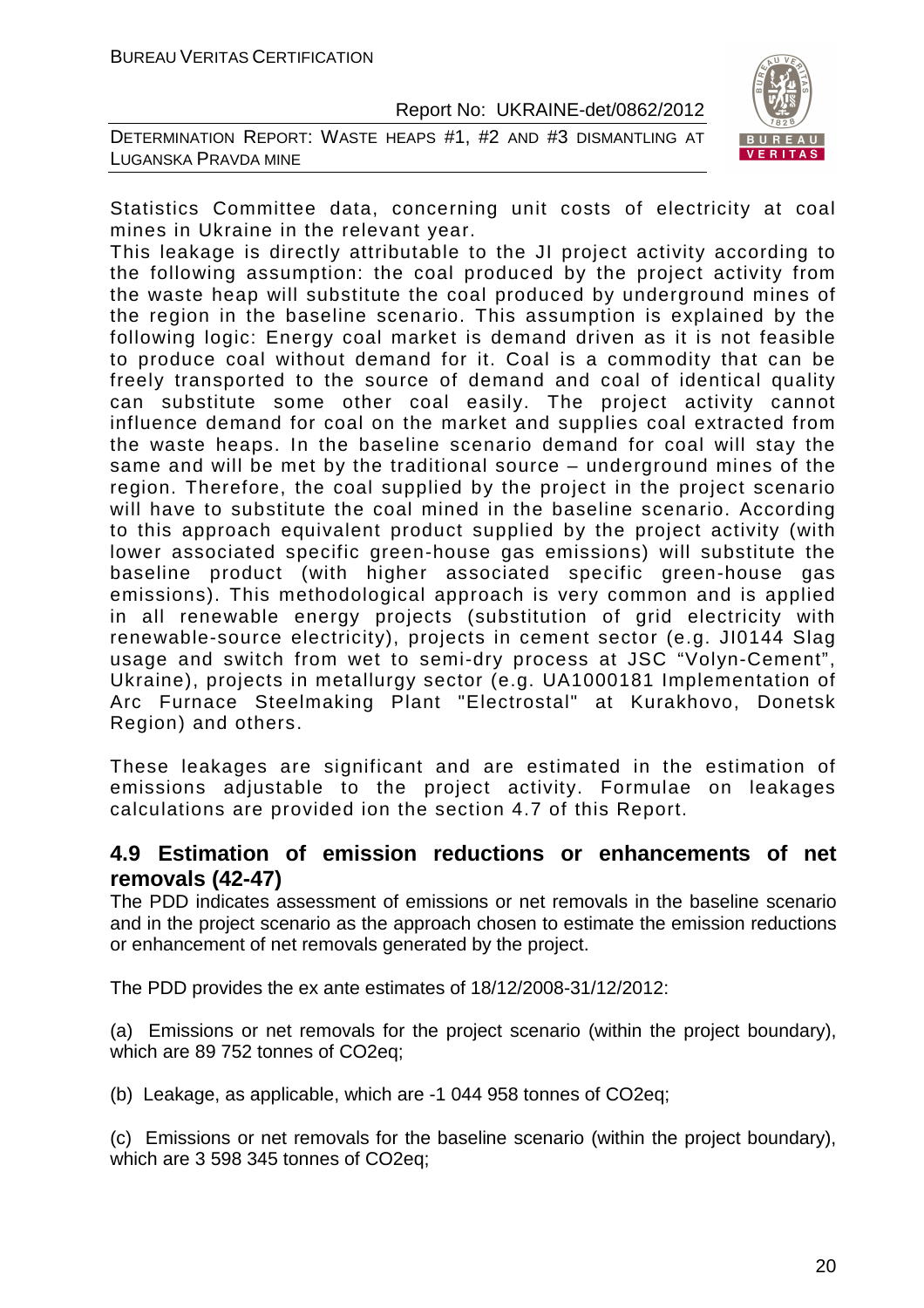DETERMINATION REPORT: WASTE HEAPS #1, #2 AND #3 DISMANTLING AT LUGANSKA PRAVDA MINE



(d) Emission reductions or enhancements of net removals adjusted by leakage (based on (a)-(c) above), which are 4 553 551 tonnes of CO2eq.

The PDD provides the ex ante estimates of:

The estimates referred to above are given:

- (a) On a yearly basis;
- (b) From 18/12/2008 to 31/12/2012, covering the whole crediting period;
- (c) On a source-by-source/sink-by-sink basis;
- (d) For each GHG gas, which is CO2, СН4

(e) In tonnes of CO2 equivalent, using global warming potentials defined by decision 2/CP.3 or as subsequently revised in accordance with Article 5 of the Kyoto Protocol;

The formula used for calculating the estimates referred above, which are described in the section 4.7 of this Determination Report, are consistent throughout the PDD.

For calculating the estimates referred to above, key factors, e.g. local prices for electricity, coal and diesel fuel, available production resources, influencing the baseline emissions or removals and the activity level of the project and the emissions or net removals as well as risks associated with the project were taken into account, as appropriate.

Data sources used for calculating the estimates referred to above, such as work and laboratory logbooks, work and laboratory monthly and yearly reports, production sailing invoices are clearly identified, reliable and transparent.

Emission factors, such as emission factor for electricity consumption, Carbon Oxidation Factor of Coal, Carbon Oxidation Factor of Diesel Fuel, etc, were selected by carefully balancing accuracy and reasonableness, and appropriately justified of the choice.

The estimation referred to above is based on conservative assumptions and the most plausible scenarios in a transparent manner.

The estimates referred to above are consistent throughout the PDD.

The annual average of estimated emission reductions or enhancements of net removals over the crediting period is calculated by dividing the total estimated emission reductions or enhancements of net removals over the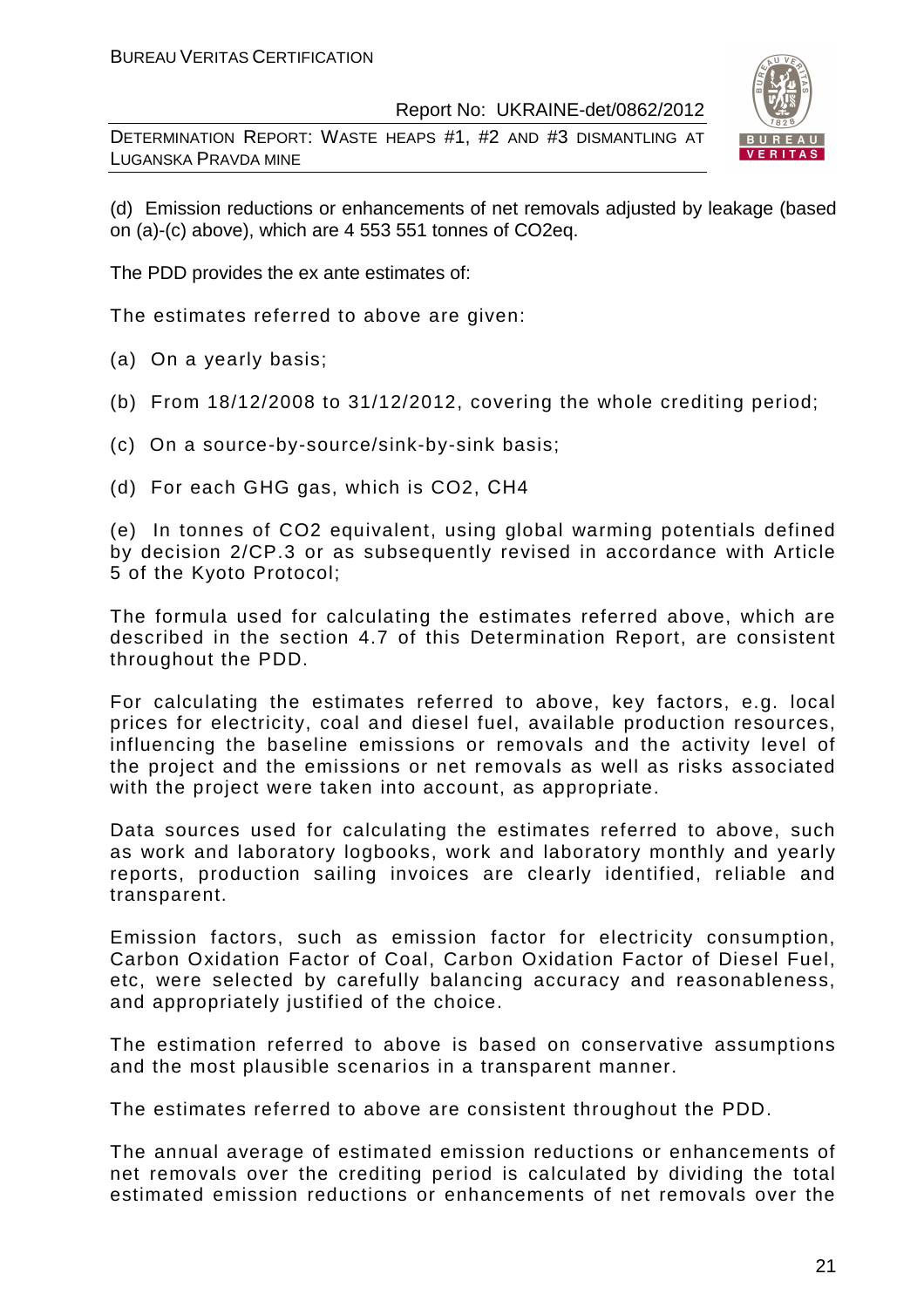DETERMINATION REPORT: WASTE HEAPS #1, #2 AND #3 DISMANTLING AT LUGANSKA PRAVDA MINE



crediting period by the total months of the crediting period, and multiplying by twelve.

# **4.10 Environmental impacts (48)**

The PDD lists and attaches documentation on the analysis of the environmental impacts of the project, including transboundary impacts, in accordance with procedures as determined by the host Party, such as permit on pollutant by stationary sources, analysis of the environmental impacts, a part of separation fabric work project which is mentioned in the PDD.

The PDD provides conclusion and all references to supporting documentation of an environmental impact assessment undertaken in accordance with the procedures as required by the host Party, if the analysis referred to above indicates that the environmental impacts are considered significant by the project participants or the host Party.

The problem areas for environmental impacts of the project were not identified

# **4.11 Stakeholder consultation (49)**

The host Party for the project is Ukraine. The project meets the applicable standards and requirements, set forth in Ukraine. The Host Party does not put forward the requirement to consult with stakeholders to JI projects. The project was presented to the local authorities, and was approved (approval on building, etc).

Any comments from local authorities or stakeholders were not obtained.

# **4.12 Determination regarding small scale projects (50-57)**

"Not applicable"

# **4.13 Determination regarding land use, land-use change and forestry (LULUCF) projects (58-64)**

"Not applicable"

# **4.14 Determination regarding programmes of activities (65-73)**

"Not applicable"

# **5 SUMMARY AND REPORT OF HOW DUE ACCOUNT WAS TAKEN OF COMMENTS RECEIVED PURSUANT TO PARAGRAPH 32 OF THE JI GUIDELINES**

No comments, pursuant to paragraph 32 of the JI Guidelines, were received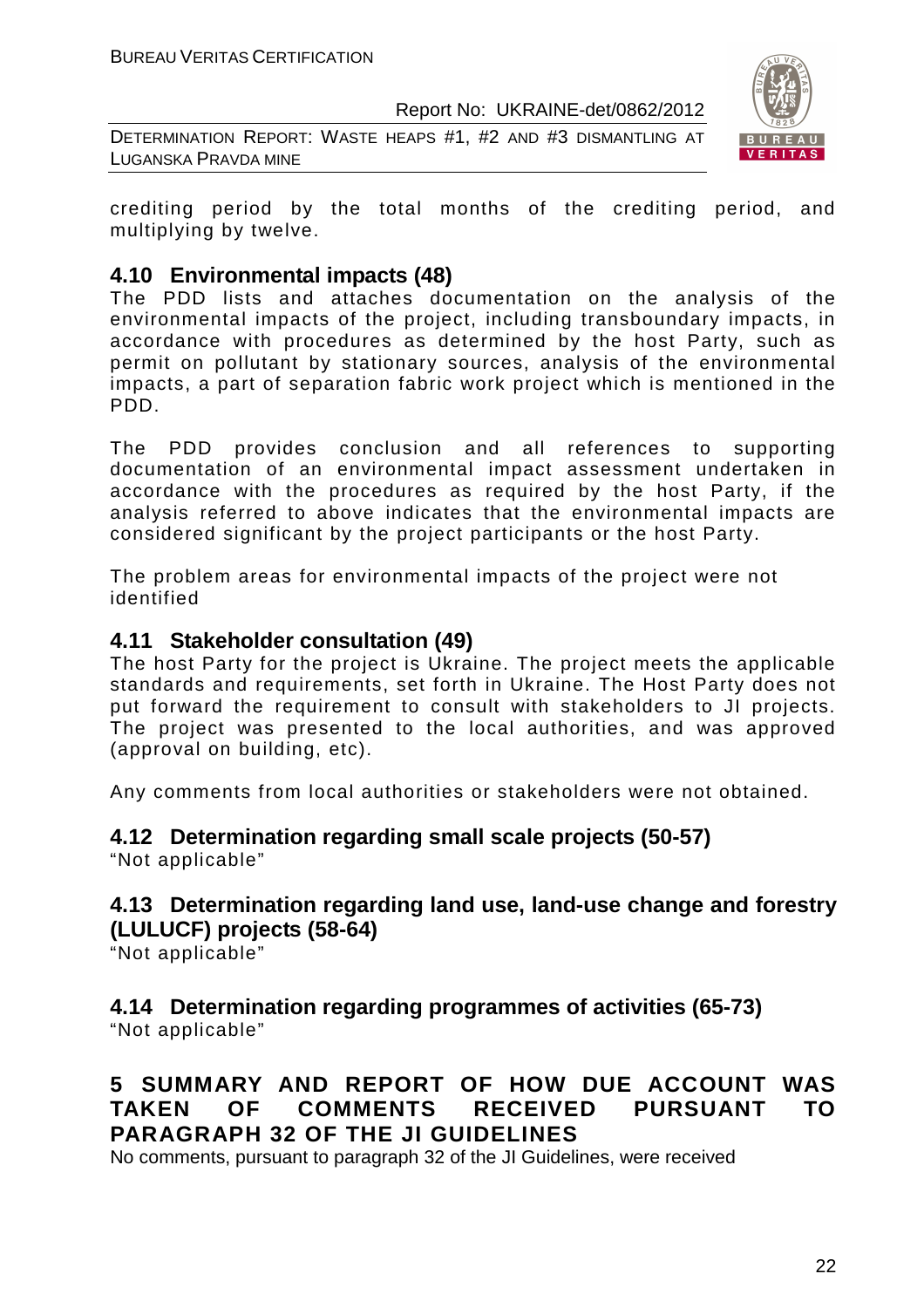DETERMINATION REPORT: WASTE HEAPS #1, #2 AND #3 DISMANTLING AT LUGANSKA PRAVDA MINE



# **6 DETERMINATION OPINION**

Bureau Veritas Certification has performed a determination of the "Waste heaps #1, #2, and #3 dismantling at Luhanska Pravda mine" Project in Schotove town, Antratsyt counsil land, Luhansk Region, Ukraine. The determination was performed on the basis of UNFCCC criteria and host country criteria and also on the criteria given to provide for consistent project operations, monitoring and reporting.

The determination consisted of the following three phases: i) a desk review of the project design and the baseline and monitoring plan; ii) follow-up interviews with project stakeholders; iii) the resolution of outstanding issues and the issuance of the final determination report and opinion.

Project participant/s used the latest tool for demonstration of the additionality. In line with this tool, the PDD provides barrier analysis AND common practice analysis, to determine that the project activity itself is not the baseline scenario.

Emission reductions attributable to the project are hence additional to any that would occur in the absence of the project activity. Given that the project is implemented and maintained as designed, the project is likely to achieve the estimated amount of emission reductions.

The determination revealed two pending issues related to the current determination stage of the project: the issue of the written approval of the project and the authorization of the project participant by the host Party. If the written approval and the authorization by the host Party are awarded, it is our opinion that the project as described in the Project Design Document, Version 2.0 meets all the relevant UNFCCC requirements for the determination stage and the relevant host Party criteria.

The review of the project design documentation (version 2.0) and the subsequent follow-up interviews have provided Bureau Veritas Certification with sufficient evidence to determine the fulfillment of stated criteria. In our opinion, the project correctly applies and meets the relevant UNFCCC requirements for the JI and the relevant host country criteria.

The determination is based on the information made available to us and the engagement conditions detailed in this report.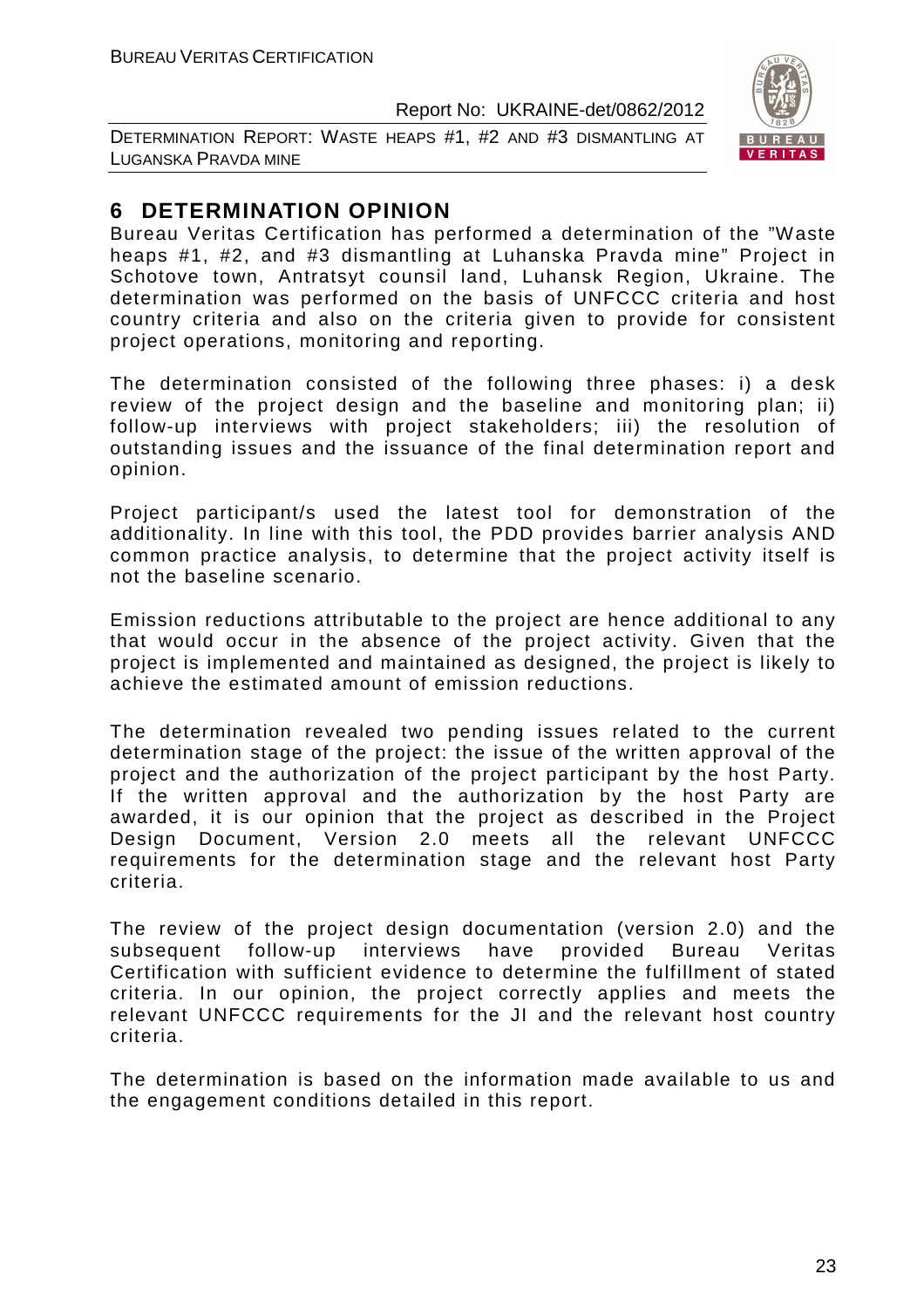DETERMINATION REPORT: WASTE HEAPS #1, #2 AND #3 DISMANTLING AT LUGANSKA PRAVDA MINE



# **7 REFERENCES**

# **Category 1 Documents:**

Documents provided by SIA "Vidzeme Eko" that relate directly to the GHG components of the project.

- /1/ Project Design Document "Waste heaps #1, #2, and #3 dismantling at Luhanska Pravda mine" version 1.0 dated 23/11/2012
- /2/ Project Design Document "Waste heaps #1, #2, and #3 dismantling at Luhanska Pravda mine" version 2.0 dated 03/12/2012
- /3/ ERUs calculation Excel-file "Calculation\_T41\_.xls"
- /4/ Letter of Endorsement #3609/23/7 dated 23/11/2012 issued by State Environment Investment Agency of Ukraine

#### **Category 2 Documents:**

Background documents related to the design and/or methodologies employed in the design or other reference documents.

- /1/ Delivery agreement #419 from 20/11/08 between "Remstroyproekt 2002" Ltd and "SMU" Ltd.
- /2/ Subcontract of works # 420 from 20/11/2008 between "Remstroyproekt 2002" Ltd and "Ksintorg" Ltd for waste heap dismantling.
- /3/ Contract of works# 418 from 20/11/2008 between "Azovtreyd" Ltd (customer) and "Kompaniya 'Persha Yurydychna" Ltd (performer) for waste heap dismantling.
- /4/ Attestation Certificate of "Tandem 2006" Ltd.
- /5/ Verification certificate of working measuring electronic scales ANG 200C, valid till 25/07/08.
- /6/ Verification certificate of working measuring electronic scales ANG 200C, valid till 25/08/09.
- /7/ Verification certificate of working measuring electronic scales ANG 200C, valid till 10/09/10.
- /8/ Verification certificate of working measuring electronic scales ANG 200C, valid till 27/10/11.
- /9/ Verification certificate of working measuring electronic scales ANG 200C, valid till 27/12/12.
- /10/ Passport and certificates of electronic scales ANG 200C
- /11/ Diary of equipment and SIEVES for coal chemical laboratory "TANDEM" Ltd.
- /12/ Passport and certificates of vibratory mill 75T-DRM.
- /13/ Passport and certificates of laboratory furnace SNOL 7,2/1100.
- /14/ Passport and certificates of laboratory sieve.
- /15/ Passport and certificates of drying box SNOL 58/350.
- /16/ Passport and certificates of drying box SNOL 100/350.
- /17/ Passport on dismantled waste heap
- /18/ Sale invoices on coal 0-30 mm, December 2008-October 2012
- /19/ Sale invoices on diesel fuel, December 2008-October 2012
- /20/ Statements on coal weighting, December 2008-October 2012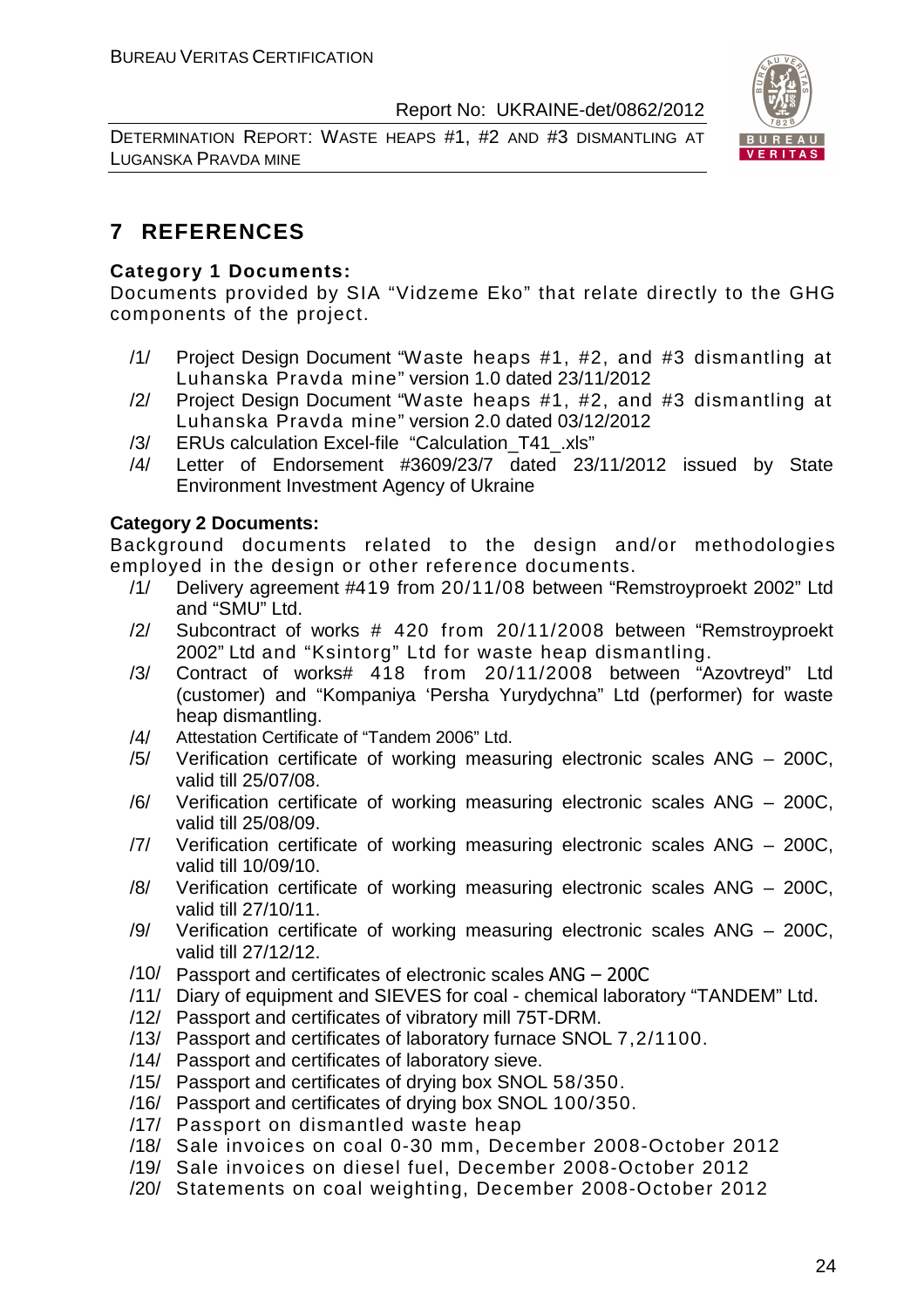DETERMINATION REPORT: WASTE HEAPS #1, #2 AND #3 DISMANTLING AT LUGANSKA PRAVDA MINE



#### **Persons interviewed:**

List persons interviewed during the determination or persons that contributed with other information that are not included in the documents listed above.

- /1/ Gints KIavinsh SIA "Vidzeme Eko" JI Project Manager
- /2/ Stah Yuri Mykhailovych SIA "Vidzeme Eko" JI Consultant
- /3/ Olena Mykolaivna Petrenko PE "Tandem 2006" Ltd. Head of Laboratory
- /4/ Volodymyr Mykhailovych Yakubenko manager of TCD "Ksyntorg" Ltd.
- /5/ Mykola Stepanovych Yukhymchuk record keeper at weigh station, "Ksyntorg" Ltd
- /6/ Vladyslav Volodymyrovych Klymenko director of "Kompaniya "Persha Yurydyhna" LLC

1. o0o -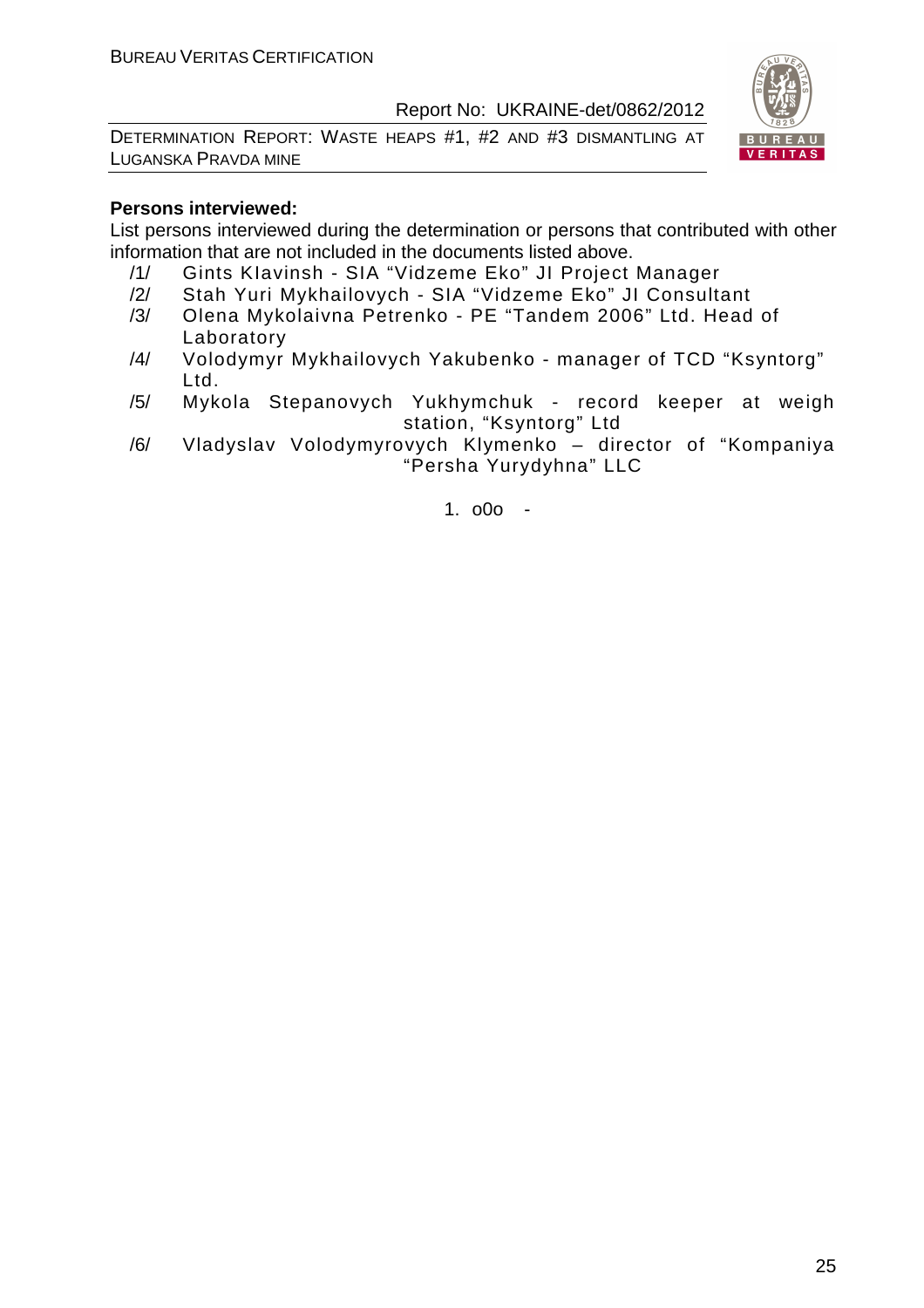DETERMINATION REPORT: WASTE HEAPS #1, #2 AND #3 DISMANTLING AT LUGANSKA PRAVDA MINE



#### **DETERMINATION PROTOCOL**

#### **Check list for determination, according JOINT IMPLEMENTATION DETERMINATION AND VERIFICATION MANUAL (Version 01)**

| <b>DVM</b>           | <b>Check Item</b>                                                                                                                                                                                                                                                                                  | <b>Initial finding</b>                                                                                                                                                                                                                                                                                                                                                                                                                                                                                                                                                                                                                                                                                     | <b>Draft</b>      | Final             |
|----------------------|----------------------------------------------------------------------------------------------------------------------------------------------------------------------------------------------------------------------------------------------------------------------------------------------------|------------------------------------------------------------------------------------------------------------------------------------------------------------------------------------------------------------------------------------------------------------------------------------------------------------------------------------------------------------------------------------------------------------------------------------------------------------------------------------------------------------------------------------------------------------------------------------------------------------------------------------------------------------------------------------------------------------|-------------------|-------------------|
| Paragrap             |                                                                                                                                                                                                                                                                                                    |                                                                                                                                                                                                                                                                                                                                                                                                                                                                                                                                                                                                                                                                                                            | <b>Conclusion</b> | <b>Conclusion</b> |
| h                    |                                                                                                                                                                                                                                                                                                    |                                                                                                                                                                                                                                                                                                                                                                                                                                                                                                                                                                                                                                                                                                            |                   |                   |
|                      | <b>General description of the project</b>                                                                                                                                                                                                                                                          |                                                                                                                                                                                                                                                                                                                                                                                                                                                                                                                                                                                                                                                                                                            |                   |                   |
| Title of the project |                                                                                                                                                                                                                                                                                                    |                                                                                                                                                                                                                                                                                                                                                                                                                                                                                                                                                                                                                                                                                                            |                   |                   |
|                      | Is the title of the project presented?                                                                                                                                                                                                                                                             | The title of project is "WASTE HEAPS #1, #2 AND #3<br>DISMANTLING AT LUGANSKA PRAVDA MINE »"                                                                                                                                                                                                                                                                                                                                                                                                                                                                                                                                                                                                               | OK.               | OK.               |
|                      | Is the sectoral scope to which the project<br>pertains presented?                                                                                                                                                                                                                                  | The sectoral scope is 8. Mining/mineral production                                                                                                                                                                                                                                                                                                                                                                                                                                                                                                                                                                                                                                                         | <b>OK</b>         | OK                |
| $\blacksquare$       | Is the current version number of the<br>document presented?                                                                                                                                                                                                                                        | The current version number is 1.0                                                                                                                                                                                                                                                                                                                                                                                                                                                                                                                                                                                                                                                                          | <b>OK</b>         | OK                |
|                      | Is the date when the document was<br>completed presented?                                                                                                                                                                                                                                          | The date when the document is completed is<br>23/11/2012                                                                                                                                                                                                                                                                                                                                                                                                                                                                                                                                                                                                                                                   | <b>OK</b>         | <b>OK</b>         |
|                      | <b>Description of the project</b>                                                                                                                                                                                                                                                                  |                                                                                                                                                                                                                                                                                                                                                                                                                                                                                                                                                                                                                                                                                                            |                   |                   |
|                      | Is the purpose of the project included with<br>a concise, summarizing explanation (max.<br>1-2 pages) of the:<br>a) Situation existing prior to the starting<br>date of the project;<br>b) Baseline scenario; and<br>c) Project scenario (expected outcome,<br>including a technical description)? | The situation existing prior to the starting date of the<br><i>project</i><br>Very often it was not economically feasible to extract all<br>100% of coal from the rock mass. Therefore, waste<br>heaps of Donbass region contains a large amount of<br>coal, which is self-ignited later on. All the waste heaps<br>that were self-ignited or the ones that are close to self-<br>ignition are the centre of uncontrolled pollutants and<br>greenhouse gas emissions<br>The baseline scenario assumed that the common<br>practice will be continued - heap can be spontaneously<br>ignited with a certain probability, and the process of<br>burning will continue till all coal, contained there, will be | CAR01<br>CAR02    |                   |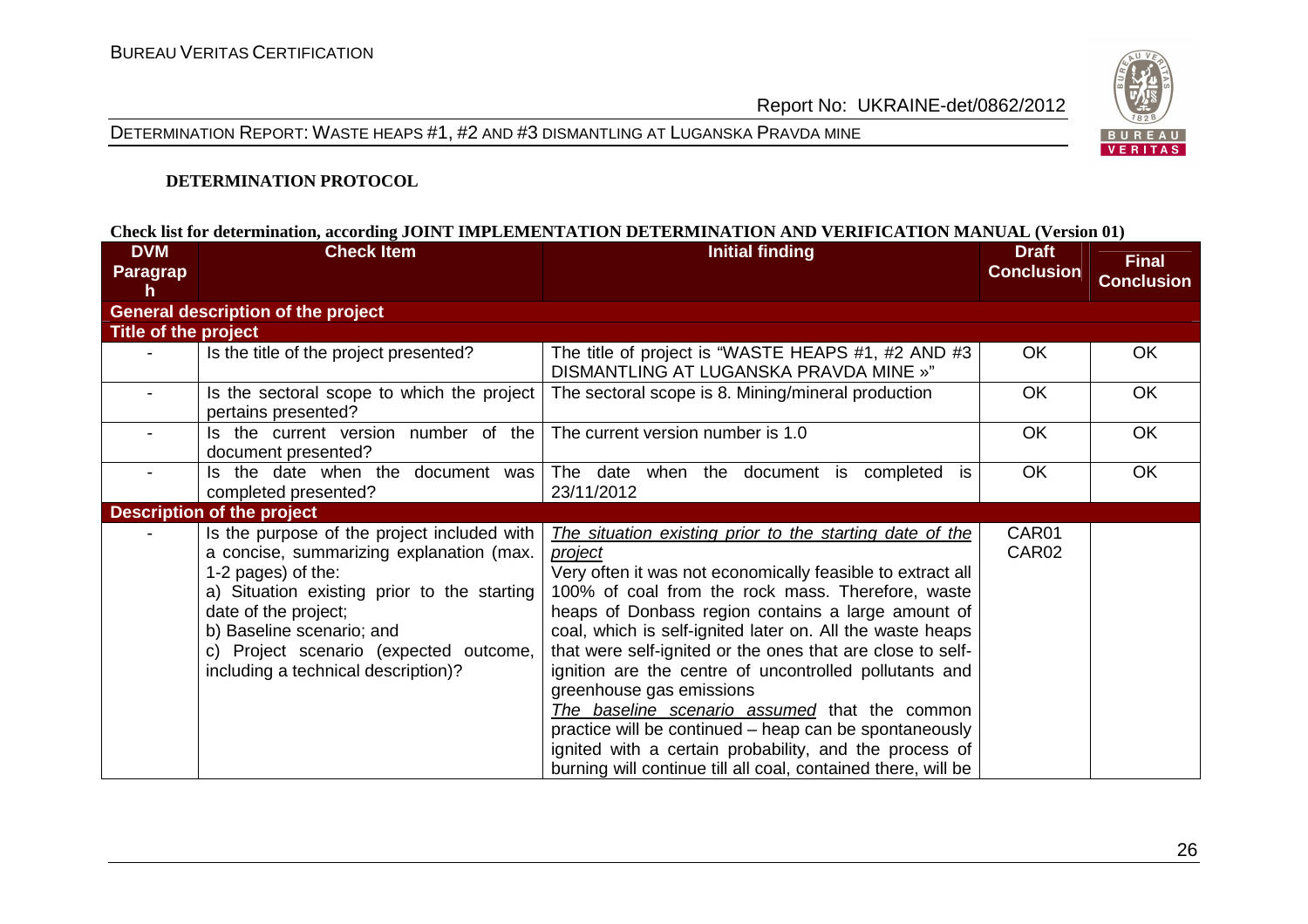**Contract Contract Contract** 

|                              | DETERMINATION REPORT: WASTE HEAPS #1, #2 AND #3 DISMANTLING AT LUGANSKA PRAVDA MINE |                                                                                                                                                                                                                                                                                                                                                                                                                                                                                                                                                                                                                                                                                                                                                                                                                                                                                                                                                                            |                                   | BUREAU                            |
|------------------------------|-------------------------------------------------------------------------------------|----------------------------------------------------------------------------------------------------------------------------------------------------------------------------------------------------------------------------------------------------------------------------------------------------------------------------------------------------------------------------------------------------------------------------------------------------------------------------------------------------------------------------------------------------------------------------------------------------------------------------------------------------------------------------------------------------------------------------------------------------------------------------------------------------------------------------------------------------------------------------------------------------------------------------------------------------------------------------|-----------------------------------|-----------------------------------|
| <b>DVM</b><br>Paragrap<br>h. | <b>Check Item</b>                                                                   | <b>Initial finding</b>                                                                                                                                                                                                                                                                                                                                                                                                                                                                                                                                                                                                                                                                                                                                                                                                                                                                                                                                                     | <b>Draft</b><br><b>Conclusion</b> | <b>Final</b><br><b>Conclusion</b> |
|                              |                                                                                     | burned. The process of combustion is accompanied by<br>release the carbon dioxide into atmosphere.<br>Project scenario-provides complete dismantling of the<br>dump. During dismantling of the dump, the rocks will be<br>divided into fractions, which will be used for blending<br>with steam coal and subsequently supplied to heat<br>power plants and boiler houses for burning as fuel.<br>After sorting, the large fractions will be used for building<br>and repairing of roads. As the result, rock mass of the<br>dump will be fully utilized, and the received coal will<br>replace coal, which otherwise would have had to be<br>mined. As the result of the project, the opportunity of<br>self-ignition of heap will be eliminated<br>CAR01<br>Please add data on subcontractors of "Kompaniya"<br>'Persha Yurydychna" Ltd " Ltd involved to the project<br>activity.<br>CAR02<br>Please provide correct numeration of tables and figures<br>through all PDD |                                   |                                   |
|                              | Is the history of the project (incl. its JI<br>component) briefly summarized?       | The history of project JI component is briefly<br>summarized<br>CAR03<br>Please add history of waste heaps dismantled in<br>project frames. According to "Моделювання<br>температурного поля згасаючих териконів, В.В.<br>Попович, А.Д. Кузик, канд. фіз.-мат. наук, доцент,<br>О.О. Карабин, канд. фіз.-мат. наук, доцент, О.Ю.<br>Чмир, канд. фіз.-мат. наук (Львівський державний                                                                                                                                                                                                                                                                                                                                                                                                                                                                                                                                                                                       | CAR03                             |                                   |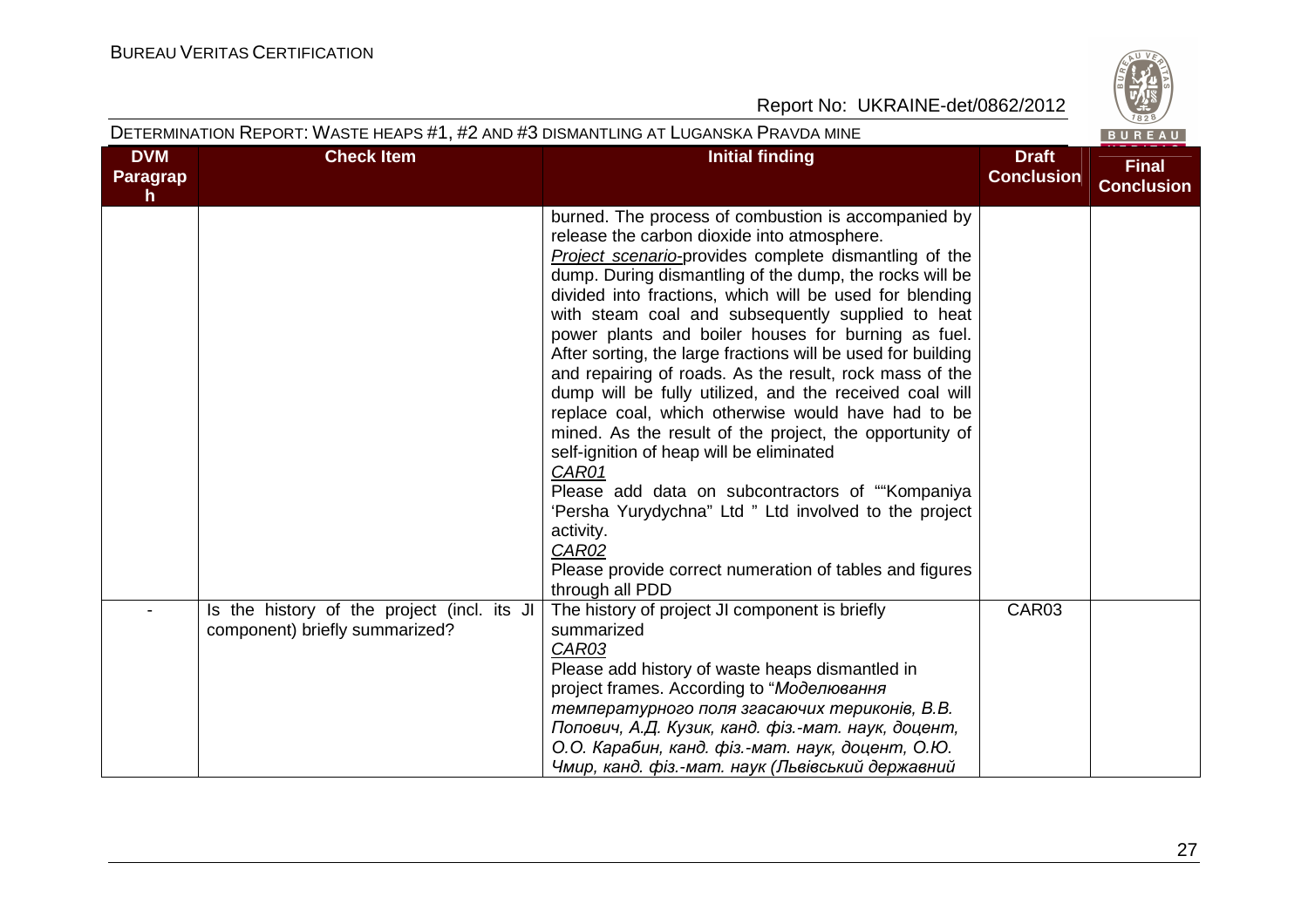| <b>DVM</b><br><b>Check Item</b>                                                                                                                                                                                                                                                             | <b>Initial finding</b>                                                                                                                                                                                                                                                                                                                                                    |                                   |                                   |
|---------------------------------------------------------------------------------------------------------------------------------------------------------------------------------------------------------------------------------------------------------------------------------------------|---------------------------------------------------------------------------------------------------------------------------------------------------------------------------------------------------------------------------------------------------------------------------------------------------------------------------------------------------------------------------|-----------------------------------|-----------------------------------|
| <b>Paragrap</b><br>h.                                                                                                                                                                                                                                                                       |                                                                                                                                                                                                                                                                                                                                                                           | <b>Draft</b><br><b>Conclusion</b> | <b>Final</b><br><b>Conclusion</b> |
|                                                                                                                                                                                                                                                                                             | університет безпеки життєдіяльності)" time of<br>waste heap burning is about 15-20 years after finishing<br>of waste heap mantling                                                                                                                                                                                                                                        |                                   |                                   |
| <b>Project participants</b>                                                                                                                                                                                                                                                                 |                                                                                                                                                                                                                                                                                                                                                                           |                                   |                                   |
| Are project participants and Party(ies)<br>involved in the project listed?                                                                                                                                                                                                                  | "Kompaniya 'Persha Yurydychna" Ltd and<br><b>SIA</b><br>"Vidzeme Eko" is indicated as the project participants<br>and Ukraine and Republic Latvia are indicated as<br>Parties involved                                                                                                                                                                                    | OK                                | <b>OK</b>                         |
| Is the data of the project participants<br>$\blacksquare$<br>presented in tabular format?                                                                                                                                                                                                   | The data of the project participants are presented in<br>tabular format                                                                                                                                                                                                                                                                                                   | OK                                | OK                                |
| Is contact information provided in Annex 1<br>of the PDD?                                                                                                                                                                                                                                   | The contact information on project participants are<br>indicated in the Annex 1                                                                                                                                                                                                                                                                                           | <b>OK</b>                         | <b>OK</b>                         |
| Is it indicated, if it is the case, if the Party<br>involved is a host Party?                                                                                                                                                                                                               | The Host Party Ukraine is indicated as the Party<br>Involved                                                                                                                                                                                                                                                                                                              | OK                                | <b>OK</b>                         |
| <b>Technical description of the project</b>                                                                                                                                                                                                                                                 |                                                                                                                                                                                                                                                                                                                                                                           |                                   |                                   |
| <b>Location of the project</b>                                                                                                                                                                                                                                                              |                                                                                                                                                                                                                                                                                                                                                                           |                                   |                                   |
| Host Party(ies)<br>$\blacksquare$                                                                                                                                                                                                                                                           | Ukraine                                                                                                                                                                                                                                                                                                                                                                   | OK                                | <b>OK</b>                         |
| Region/State/Province etc.                                                                                                                                                                                                                                                                  | Luhansk Region,                                                                                                                                                                                                                                                                                                                                                           | <b>OK</b>                         | <b>OK</b>                         |
| City/Town/Community etc.                                                                                                                                                                                                                                                                    | Schetove town                                                                                                                                                                                                                                                                                                                                                             | <b>OK</b>                         | <b>OK</b>                         |
| Detail of the physical location, including<br>$\blacksquare$<br>information<br>allowing<br>the<br>unique<br>identification of the project. (This section<br>should not exceed one page)<br>Technologies to be employed, or measures, operations or actions to be implemented by the project | Geographical coordinates of the waste heaps and<br>enrichment plant are provided in the section A.4.1.4<br>CAR04<br>Please provide more actual satellite photos of<br>dismantled waste heaps and enrichment plant or<br>indicate date of proposed in the PDD photo.<br>CAR05<br>Please add coordinates of sorting unit and clarify<br>source of project geographical data | CAR04<br>CAR05                    |                                   |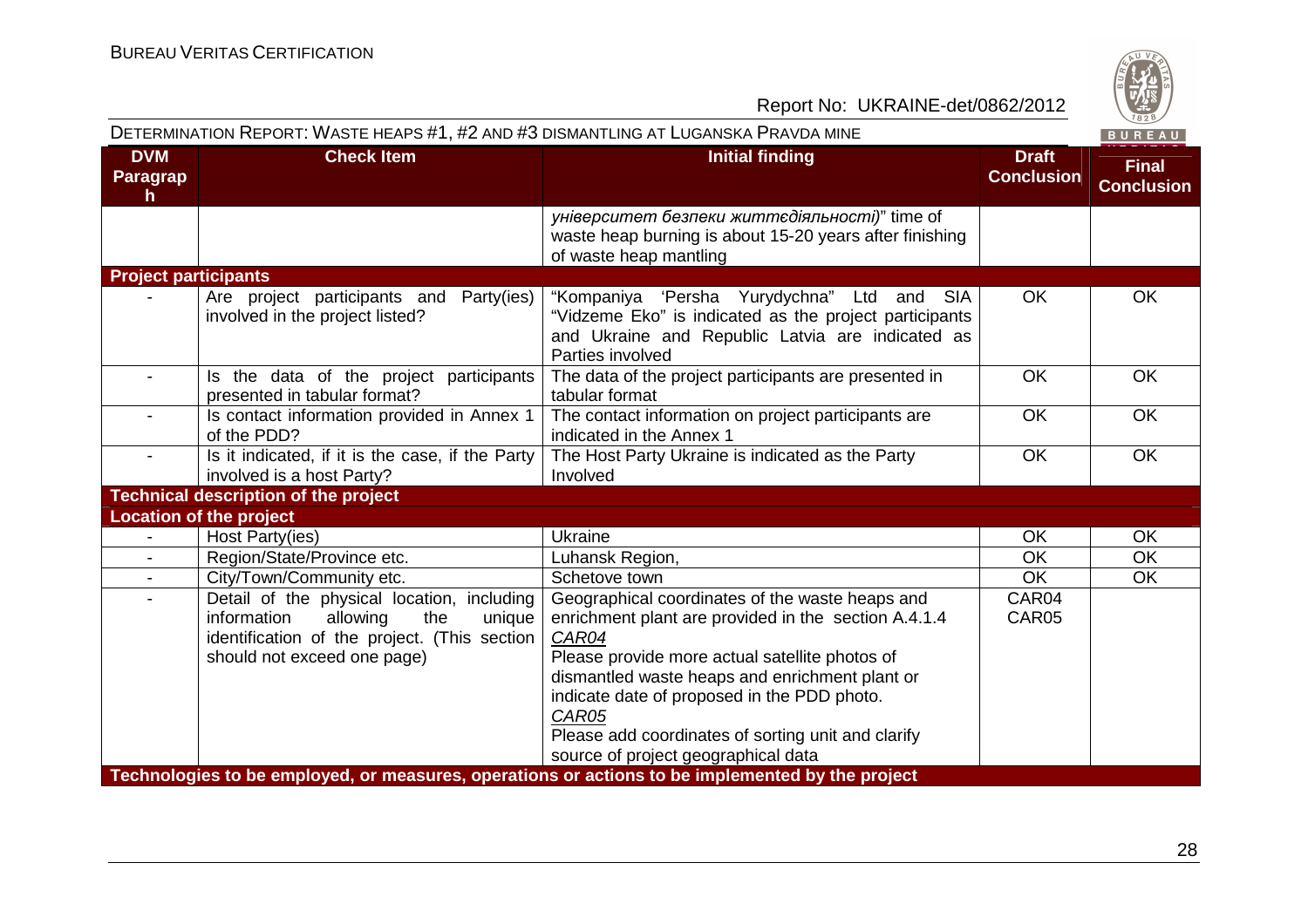

|                                     | DETERMINATION REPORT: WASTE HEAPS #1, #2 AND #3 DISMANTLING AT LUGANSKA PRAVDA MINE                                                                                                                                    |                                                                                                                                                                                                                                                                                                                                                                                                                                                                                                                                                                                                                                                                                                                 |                                   | BUREAU                            |
|-------------------------------------|------------------------------------------------------------------------------------------------------------------------------------------------------------------------------------------------------------------------|-----------------------------------------------------------------------------------------------------------------------------------------------------------------------------------------------------------------------------------------------------------------------------------------------------------------------------------------------------------------------------------------------------------------------------------------------------------------------------------------------------------------------------------------------------------------------------------------------------------------------------------------------------------------------------------------------------------------|-----------------------------------|-----------------------------------|
| <b>DVM</b><br><b>Paragrap</b><br>h. | <b>Check Item</b>                                                                                                                                                                                                      | <b>Initial finding</b>                                                                                                                                                                                                                                                                                                                                                                                                                                                                                                                                                                                                                                                                                          | <b>Draft</b><br><b>Conclusion</b> | <b>Final</b><br><b>Conclusion</b> |
|                                     | Are the technology (ies) to be employed, or<br>measures, operations or actions to be<br>implemented by the project, including all<br>relevant<br>technical<br>data<br>and<br>the<br>implementation schedule described? | Technology used in this project is describe in the<br>section A.4.2<br>CL <sub>01</sub><br>The proposed project envisages processing around of<br>million tonnes of coal containing rock mass from waste<br>heap per year. These means that about 550 000<br>tCO2eq is obtained per year. PDD indicates annual<br>average ERUs value about 1 100 000 per year. Please<br>correct or explain this misamendment.<br>CL <sub>02</sub><br>Please add data on quantities of sorting and<br>enrichment equipment involved in the project and shift-<br>cycle on enrichment plant<br>Brief explanation of how the anthropogenic emissions of greenhouse gases by sources are to be reduced by the proposed JI project, | CL <sub>01</sub><br><b>CL02</b>   |                                   |
|                                     | sectoral policies and circumstances                                                                                                                                                                                    | including why the emission reductions would not occur in the absence of the proposed project, taking into account national and/or                                                                                                                                                                                                                                                                                                                                                                                                                                                                                                                                                                               |                                   |                                   |
|                                     | Is it stated how anthropogenic GHG<br>emission reductions are to be achieved?<br>(This section should not exceed one page)                                                                                             | The<br>project is aimed<br>proposed<br>at reducing<br>anthropogenic emissions. Emission reductions created<br>by:<br>- Elimination of greenhouse gases sources associated<br>with burning waste heaps, by extracting coal from the<br>rock dumps;<br>- Reduction of uncontrolled methane emissions due to<br>replacement of coal that would have been extracted<br>through mining;<br>- Reduction of electricity consumption at waste heap<br>dismantling in comparison to electricity consumption at<br>coal mine.                                                                                                                                                                                             | <b>OK</b>                         | <b>OK</b>                         |
|                                     | Is it provided the estimation of emission                                                                                                                                                                              | The estimation of emission reduction over crediting                                                                                                                                                                                                                                                                                                                                                                                                                                                                                                                                                                                                                                                             | OK                                | <b>OK</b>                         |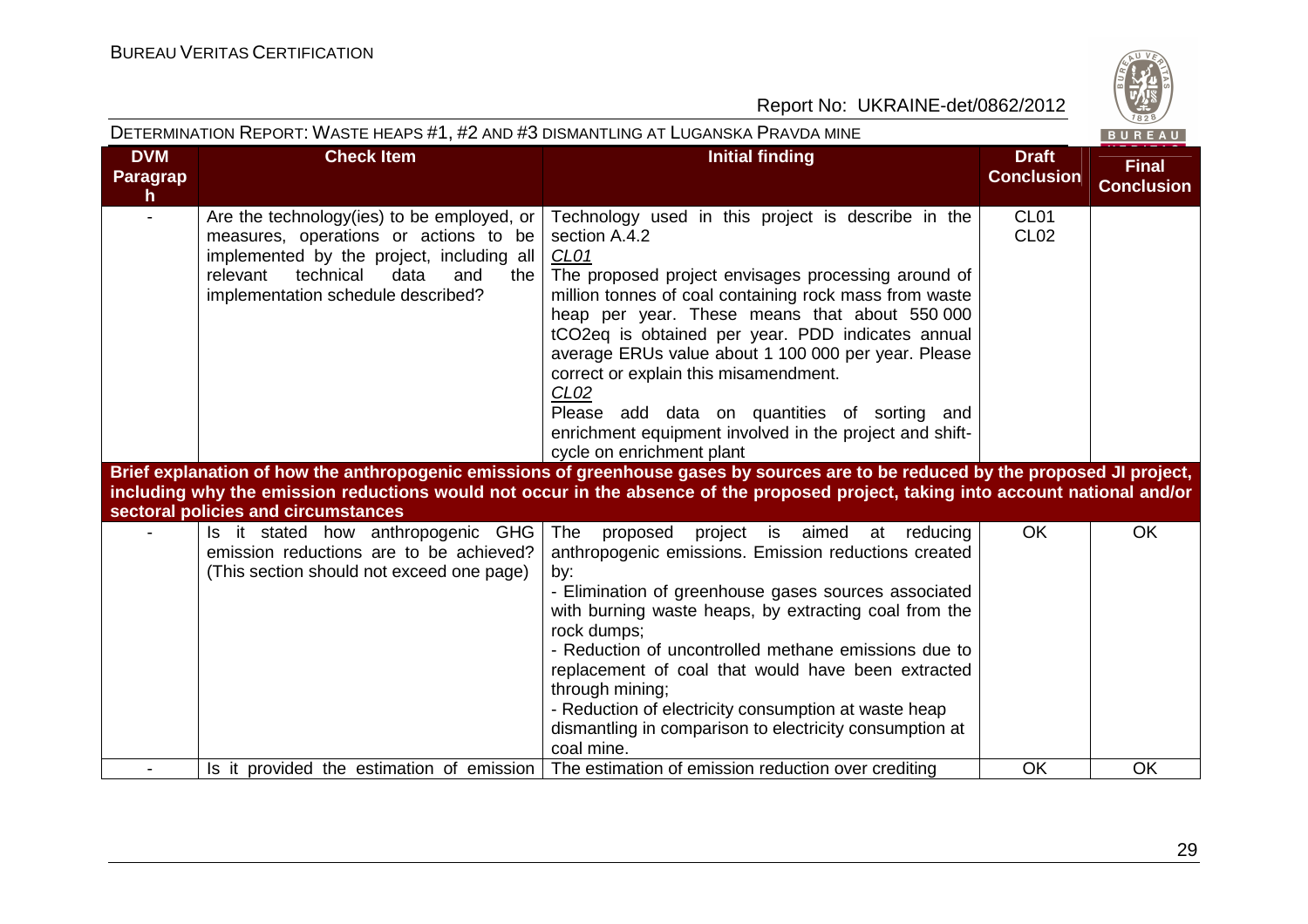

|                              | DETERMINATION REPORT: WASTE HEAPS #1, #2 AND #3 DISMANTLING AT LUGANSKA PRAVDA MINE<br>BUREAU                               |                                                                                                                                                            |                                   |                                   |  |
|------------------------------|-----------------------------------------------------------------------------------------------------------------------------|------------------------------------------------------------------------------------------------------------------------------------------------------------|-----------------------------------|-----------------------------------|--|
| <b>DVM</b><br>Paragrap<br>h. | <b>Check Item</b>                                                                                                           | <b>Initial finding</b>                                                                                                                                     | <b>Draft</b><br><b>Conclusion</b> | <b>Final</b><br><b>Conclusion</b> |  |
|                              | reductions over the crediting period?                                                                                       | period 18/12/2008-31/12/2012 is 4 553 551 tonnes of<br>CO2 equivalent                                                                                      |                                   |                                   |  |
| $\sim$                       | Is it provided the estimated annual<br>reduction for the chosen credit period in<br>$tCO2e$ ?                               | The estimated annual reduction for chosen crediting<br>period is 1 138 388 tonnes of CO2 equivalent.                                                       | <b>OK</b>                         | <b>OK</b>                         |  |
| $\sim$                       | Are the data from questions above<br>presented in tabular format?                                                           | The data from questions above is presented in tabular<br>format                                                                                            | <b>OK</b>                         | <b>OK</b>                         |  |
|                              | Estimated amount of emission reductions over the crediting period                                                           |                                                                                                                                                            |                                   |                                   |  |
|                              | Is the length of the crediting period<br>Indicated?                                                                         | The length of crediting period is 4 years or 48 months<br>from 18/12/2008 till 31/12/2012<br>CAR06<br>Please correctly indicate length of crediting period | CAR06                             | <b>OK</b>                         |  |
| $\blacksquare$               | Are estimates of total as well as annual<br>and average annual emission reductions in<br>tonnes of CO2 equivalent provided? | The estimates of total as well as annual and average<br>annual emission reductions are provided in tonnes of<br>CO2 equivalent                             | <b>OK</b>                         | <b>OK</b>                         |  |
|                              | <b>Project approvals by Parties</b>                                                                                         |                                                                                                                                                            |                                   |                                   |  |
| 19                           | Have the DFPs of all Parties listed as<br>"Parties involved" in the PDD provided<br>written project approvals?              | The project obtained Letter of Endorsement #3609/23/7<br>dated 23/11/2012 from State Environment Investment<br>Agency of Ukraine                           | <b>OK</b>                         | OK                                |  |
| 19                           | Does the PDD identify at least the host<br>Party as a "Party involved"?                                                     | The Host party Ukraine is indicated as the Party<br>Involved                                                                                               | <b>OK</b>                         | <b>OK</b>                         |  |
| 19                           | Has the DFP of the host Party issued a<br>written project approval?                                                         | CAR07<br>Please provide written project approvals from the both<br>Parties Involved                                                                        | CAR07                             |                                   |  |
| 20                           | Are all the written project approvals by<br>Parties involved unconditional?                                                 | See CAR07                                                                                                                                                  | Pending                           | Pending                           |  |
|                              | Authorization of project participants by Parties involved                                                                   |                                                                                                                                                            |                                   |                                   |  |
| 21                           | Is each of the legal entities listed as project<br>participants in the PDD authorized by $a \mid$                           | authorisation of legal entities, indicated as Parties<br>involved will be provided by project written approvals                                            | Pending                           | Pending                           |  |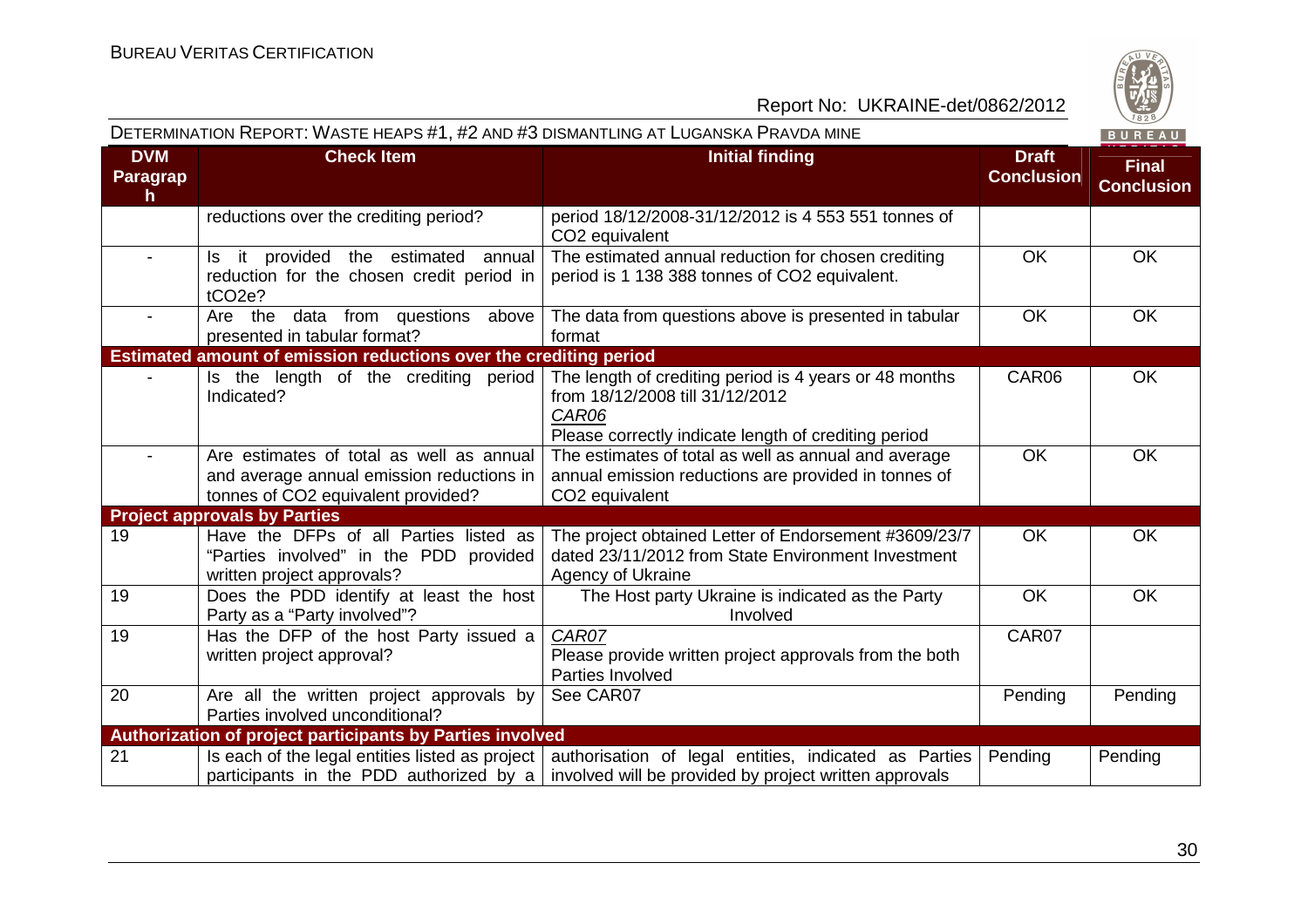| i,           |
|--------------|
|              |
| CO.          |
|              |
| 6<br>۰.<br>╾ |
| 828          |

|                                               | DETERMINATION REPORT: WASTE HEAPS #1, #2 AND #3 DISMANTLING AT LUGANSKA PRAVDA MINE                                                                                                                                                                                                                                                                                                                    |                                                                                                                                                                                                                                                                                                                                                                                                                                                     |                                   | BUREAU                            |
|-----------------------------------------------|--------------------------------------------------------------------------------------------------------------------------------------------------------------------------------------------------------------------------------------------------------------------------------------------------------------------------------------------------------------------------------------------------------|-----------------------------------------------------------------------------------------------------------------------------------------------------------------------------------------------------------------------------------------------------------------------------------------------------------------------------------------------------------------------------------------------------------------------------------------------------|-----------------------------------|-----------------------------------|
| <b>DVM</b><br><b>Paragrap</b><br>$\mathsf{h}$ | <b>Check Item</b>                                                                                                                                                                                                                                                                                                                                                                                      | <b>Initial finding</b>                                                                                                                                                                                                                                                                                                                                                                                                                              | <b>Draft</b><br><b>Conclusion</b> | <b>Final</b><br><b>Conclusion</b> |
|                                               | Party<br>involved, which is also listed in the PDD,<br>through:<br>- A written project approval by a Party<br>involved, explicitly indicating the name of<br>the legal entity? or<br>- Any other form of project participant<br>authorization in writing, explicitly indicating<br>the name of the legal entity?                                                                                       |                                                                                                                                                                                                                                                                                                                                                                                                                                                     |                                   |                                   |
| <b>Baseline setting</b><br>22                 | Does the PDD explicitly indicate which of<br>the following approaches is used for<br>identifying the baseline?<br>- JI specific approach<br>- Approved CDM methodology approach                                                                                                                                                                                                                        | The PDD explicitly indicates that JI specific approach<br>was used for baseline establishing                                                                                                                                                                                                                                                                                                                                                        | <b>OK</b>                         | <b>OK</b>                         |
|                                               | JI specific approach only                                                                                                                                                                                                                                                                                                                                                                              |                                                                                                                                                                                                                                                                                                                                                                                                                                                     |                                   |                                   |
| 23                                            | Does the PDD provide a detailed<br>theoretical description in a complete and<br>transparent manner?                                                                                                                                                                                                                                                                                                    | The PDD contains a detailed theoretical description of<br>proposed baseline                                                                                                                                                                                                                                                                                                                                                                         | <b>OK</b>                         | OK                                |
| 23                                            | Does the PDD provide justification that the<br>baseline is established:<br>(a) By listing and describing plausible<br>the<br>scenarios<br>basis<br>future<br>on<br>of<br>conservative assumptions and selecting<br>the most plausible one?<br>(b) Taking into account relevant national<br>and/or sectoral policies and circumstance?<br>Are key factors that affect a baseline<br>taken into account? | The PDD provides justification of baseline establishing<br>(a) By listing and describing five plausible future<br>scenarious<br>(b) Taking into account national and sectoral<br>policies. Ukrainian policies doesn't require or<br>encourage waste heaps dismantling<br>(c) In transparent manner, with regard to the<br>approaches, methodologies, parameters, data<br>sources and key factors<br>(d) Uncertaintites and conservative assumptions | CAR08<br>CL <sub>04</sub>         |                                   |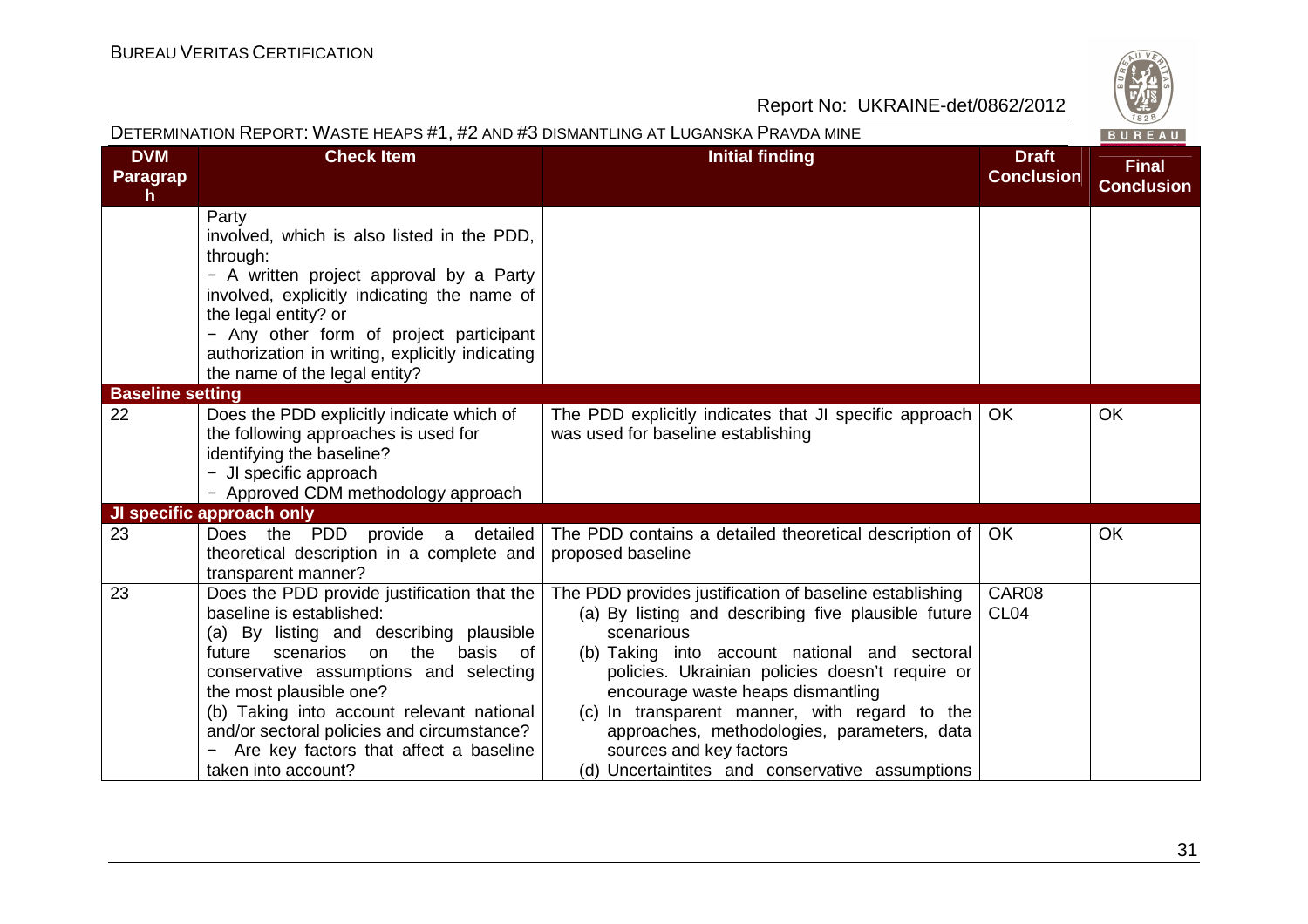$R \cup R$ 

|                                        | DETERMINATION REPORT: WASTE HEAPS #1, #2 AND #3 DISMANTLING AT LUGANSKA PRAVDA MINE                                                                                                                                                                                                                                                                                                                                                                                                                                                               |                                                                                                                                                                                                                                                                                                                                                                                                                           |                                   | BUREAU                            |
|----------------------------------------|---------------------------------------------------------------------------------------------------------------------------------------------------------------------------------------------------------------------------------------------------------------------------------------------------------------------------------------------------------------------------------------------------------------------------------------------------------------------------------------------------------------------------------------------------|---------------------------------------------------------------------------------------------------------------------------------------------------------------------------------------------------------------------------------------------------------------------------------------------------------------------------------------------------------------------------------------------------------------------------|-----------------------------------|-----------------------------------|
| <b>DVM</b><br>Paragrap<br>$\mathsf{h}$ | <b>Check Item</b>                                                                                                                                                                                                                                                                                                                                                                                                                                                                                                                                 | <b>Initial finding</b>                                                                                                                                                                                                                                                                                                                                                                                                    | <b>Draft</b><br><b>Conclusion</b> | <b>Final</b><br><b>Conclusion</b> |
|                                        | (c) In a transparent manner with regard to<br>the choice of approaches, assumptions,<br>methodologies, parameters, date sources<br>and key factors?<br>(d) Taking into account of uncertainties and<br>using conservative assumptions?<br>(e) In such a way that ERUs cannot be<br>earned for decreases in activity levels<br>outside the project or due to force<br>majeure?<br>(f) By drawing on the list of standard<br>variables contained in appendix B to<br>"Guidance on criteria for baseline setting<br>and monitoring", as appropriate? | are taken into account<br>(e) ERUs cannot be earned for decreasing in<br>activity levels outside the project, because in<br>case of projects stop, generation of emission<br>reduction will be stopped also.<br>(f) Variables used for baseline calculations in line<br>within appendix B to "Guidance on criteria for<br>baseline setting and monitoring"<br>CAR08<br>Please provide analysis of additional alternatives |                                   |                                   |
| 24                                     | If selected elements or combinations of<br>CDM<br>methodologies<br>approved<br>or<br>methodological tools for baseline setting<br>are used, are the selected elements or<br>combinations together with the elements<br>supplementary developed by the project<br>participants in line with 23 above?                                                                                                                                                                                                                                              | The selected elements of CDM methodology ACM0009<br>ver. 4.0.0 were used.                                                                                                                                                                                                                                                                                                                                                 | <b>OK</b>                         | <b>OK</b>                         |
| 25                                     | If a multi-project emission factor is used,<br>does the PDD provide appropriate<br>justification?                                                                                                                                                                                                                                                                                                                                                                                                                                                 | The multi-project emission factors used in line with<br>National GHG Inventory Report for 1990-2010 years,<br>approved by SEIA                                                                                                                                                                                                                                                                                            | <b>OK</b>                         | <b>OK</b>                         |
|                                        | Approved CDM methodology approach only_Paragraphs 26(a) - 26(d)_Not applicable                                                                                                                                                                                                                                                                                                                                                                                                                                                                    |                                                                                                                                                                                                                                                                                                                                                                                                                           |                                   |                                   |
| <b>Additionality</b>                   |                                                                                                                                                                                                                                                                                                                                                                                                                                                                                                                                                   |                                                                                                                                                                                                                                                                                                                                                                                                                           |                                   |                                   |
|                                        | JI specific approach only                                                                                                                                                                                                                                                                                                                                                                                                                                                                                                                         |                                                                                                                                                                                                                                                                                                                                                                                                                           |                                   |                                   |
| 28                                     |                                                                                                                                                                                                                                                                                                                                                                                                                                                                                                                                                   | Does the PDD indicate which of the The PDD indicates that approach (b) Provision of $\overline{OK}$<br>following approaches for demonstrating traceable and transparent information that an AIE has                                                                                                                                                                                                                       |                                   | OK                                |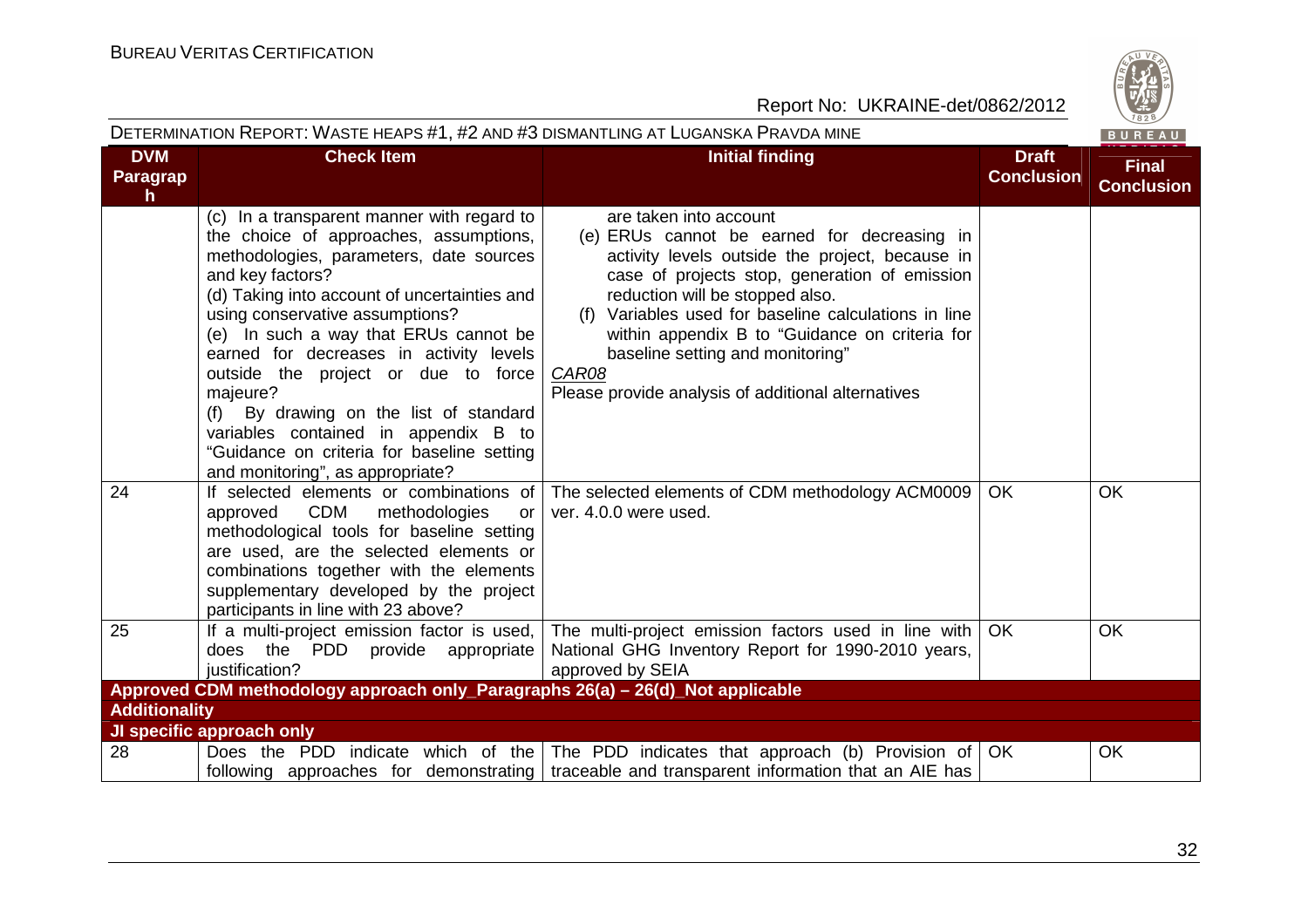|                              | DETERMINATION REPORT: WASTE HEAPS #1, #2 AND #3 DISMANTLING AT LUGANSKA PRAVDA MINE<br>BUREAU                                                                                                                                                                                                                                                                                                                                                                                                                                                                                                                                                                                                                                                                                                                                                 |                                                                                                                                                                                                                                                                                     |                                   |                                   |  |
|------------------------------|-----------------------------------------------------------------------------------------------------------------------------------------------------------------------------------------------------------------------------------------------------------------------------------------------------------------------------------------------------------------------------------------------------------------------------------------------------------------------------------------------------------------------------------------------------------------------------------------------------------------------------------------------------------------------------------------------------------------------------------------------------------------------------------------------------------------------------------------------|-------------------------------------------------------------------------------------------------------------------------------------------------------------------------------------------------------------------------------------------------------------------------------------|-----------------------------------|-----------------------------------|--|
| <b>DVM</b><br>Paragrap<br>h. | <b>Check Item</b>                                                                                                                                                                                                                                                                                                                                                                                                                                                                                                                                                                                                                                                                                                                                                                                                                             | <b>Initial finding</b>                                                                                                                                                                                                                                                              | <b>Draft</b><br><b>Conclusion</b> | <b>Final</b><br><b>Conclusion</b> |  |
|                              | additionality is used?<br>(a) Provision of traceable and transparent<br>information showing the baseline was<br>identified on the basis of conservative<br>assumptions, that the project scenario is<br>not part of the identified baseline scenario<br>and that the project will lead to emission<br>reductions or enhancements of removals;<br>(b) Provision of traceable and transparent<br>information that an AIE has already<br>positively determined that a comparable<br>be) implemented<br>project (to<br>under<br>comparable<br>circumstances<br>has<br>additionality;<br>(c) Application of the most recent version<br>of the "Tool for the demonstration and<br>assessment of additionality. (allowing for a<br>two-month grace period) or any other<br>method for proving additionality approved<br>by the CDM Executive Board". | already positively determined that a comparable project<br>(to be) implemented under comparable circumstances<br>has additionality; was used for demonstration of<br>addtionality                                                                                                   |                                   |                                   |  |
| 29(a)                        | Does the PDD provide a justification of the<br>applicability of the approach with a clear<br>and transparent description?                                                                                                                                                                                                                                                                                                                                                                                                                                                                                                                                                                                                                                                                                                                     | The justification of proposed approach applicability is<br>provided                                                                                                                                                                                                                 | OK.                               | <b>OK</b>                         |  |
| 29(b)                        | Are additionality proofs provided?                                                                                                                                                                                                                                                                                                                                                                                                                                                                                                                                                                                                                                                                                                                                                                                                            | a) GHG mitigation measure. The project boundary<br>is virtually identical, the expected annual<br>average GHG emission reduction is differ by<br>20.93%. Criteria is satisfied<br>Geography and time. Both projects<br>b)<br><b>is</b><br>implemented in Ukraine, starting date are | <b>OK</b>                         | OK                                |  |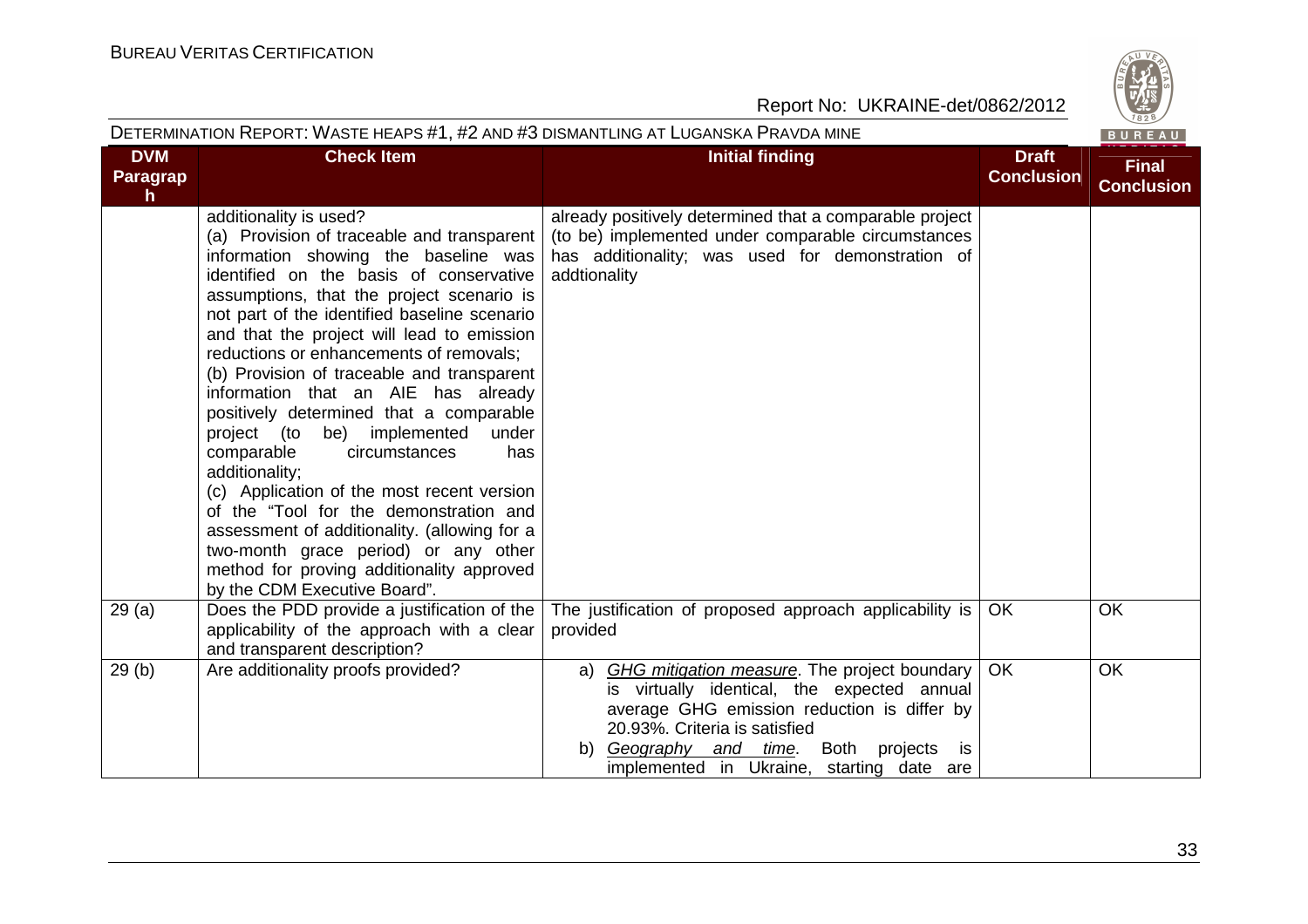| DETERMINATION REPORT: WASTE HEAPS #1, #2 AND #3 DISMANTLING AT LUGANSKA PRAVDA MINE<br>BUREAU |                                                                                                                                                                                                                                                                            |                                                                                                                                                                                                                                                                                                                                                                                                                                                                                                                                                     |                                   |                                   |  |
|-----------------------------------------------------------------------------------------------|----------------------------------------------------------------------------------------------------------------------------------------------------------------------------------------------------------------------------------------------------------------------------|-----------------------------------------------------------------------------------------------------------------------------------------------------------------------------------------------------------------------------------------------------------------------------------------------------------------------------------------------------------------------------------------------------------------------------------------------------------------------------------------------------------------------------------------------------|-----------------------------------|-----------------------------------|--|
| <b>DVM</b><br>Paragrap<br>h.                                                                  | <b>Check Item</b>                                                                                                                                                                                                                                                          | <b>Initial finding</b>                                                                                                                                                                                                                                                                                                                                                                                                                                                                                                                              | <b>Draft</b><br><b>Conclusion</b> | <b>Final</b><br><b>Conclusion</b> |  |
|                                                                                               |                                                                                                                                                                                                                                                                            | divided by 3 months. Criteria is satisfied<br>c) Scale. The projects envisage production of the<br>same product (coal).<br>d) Regulatory framework.<br><b>There</b><br>were<br>no<br>significant changes in regulatory framework<br>between the starting dates of two projects.<br>Criteria is satisfied.                                                                                                                                                                                                                                           |                                   |                                   |  |
| 29 <sub>(c)</sub>                                                                             | additionality<br>the<br>demonstrated<br>ls.<br>appropriately as a result?                                                                                                                                                                                                  | The additionality is demonstrated in appropriate way                                                                                                                                                                                                                                                                                                                                                                                                                                                                                                | OK                                | <b>OK</b>                         |  |
| 30                                                                                            | If the approach 28 (c) is chosen, are all The Approach $28(b)$ was chosen<br>explanations, descriptions and analyses<br>made in accordance with the selected tool<br>or method?                                                                                            |                                                                                                                                                                                                                                                                                                                                                                                                                                                                                                                                                     | <b>OK</b>                         | <b>OK</b>                         |  |
|                                                                                               | Approved CDM methodology approach only_ Paragraphs 31(a) - 31(e)_Not applicable                                                                                                                                                                                            |                                                                                                                                                                                                                                                                                                                                                                                                                                                                                                                                                     |                                   |                                   |  |
|                                                                                               | Project boundary (applicable except for JI LULUCF projects                                                                                                                                                                                                                 |                                                                                                                                                                                                                                                                                                                                                                                                                                                                                                                                                     |                                   |                                   |  |
|                                                                                               | JI specific approach only                                                                                                                                                                                                                                                  |                                                                                                                                                                                                                                                                                                                                                                                                                                                                                                                                                     |                                   |                                   |  |
| 32(a)                                                                                         | Does the project boundary defined in the<br><b>PDD</b><br>all<br>anthropogenic<br>encompass<br>emissions<br>by sources of GHGs that are:<br>Under the control of the project<br>(i)<br>participants?<br>(ii) Reasonably attributable to the project?<br>(iii) Significant? | The project boundaries defined in the PDD encompass<br>all anthropogenic emissions by GHG sources that are<br>Under control of the project participants,<br>(i)<br>such as emissions of electricity and diesel<br>fuel consumption during waste heap<br>dismantling<br>Reasonably attributable to the project, such<br>(ii)<br>as emissions from waste heap burning or<br>methane emissions as result of coal industry<br>Significant<br>(iii)<br>CAR09<br>Please provide evidences that coal obtained in project<br>frames will be used in Ukraine | CAR09                             |                                   |  |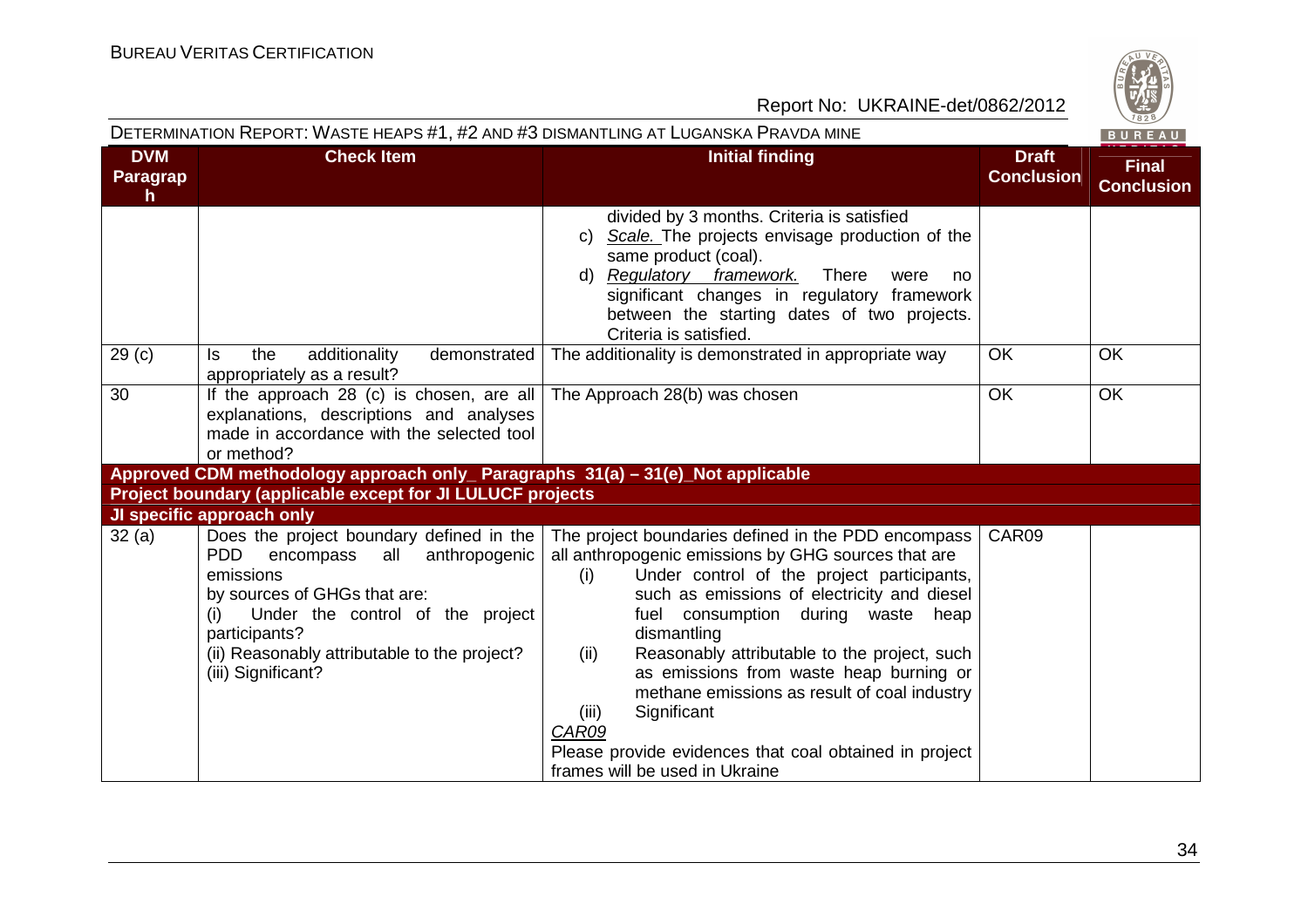

| DETERMINATION REPORT: WASTE HEAPS #1, #2 AND #3 DISMANTLING AT LUGANSKA PRAVDA MINE<br>BUREAU |                                                                                                                                                                                             |                                                                                                                                                                                         |                                   |                                   |
|-----------------------------------------------------------------------------------------------|---------------------------------------------------------------------------------------------------------------------------------------------------------------------------------------------|-----------------------------------------------------------------------------------------------------------------------------------------------------------------------------------------|-----------------------------------|-----------------------------------|
| <b>DVM</b><br><b>Paragrap</b><br>h.                                                           | <b>Check Item</b>                                                                                                                                                                           | <b>Initial finding</b>                                                                                                                                                                  | <b>Draft</b><br><b>Conclusion</b> | <b>Final</b><br><b>Conclusion</b> |
| 32(b)                                                                                         | Is the project boundary defined on the<br>basis of a case-by-case assessment with<br>regard to the criteria referred to in 32 (a)<br>above?                                                 | The project boundary is defined on the basis of a case-<br>by-case assessment with regard to the criteria in 32(a)<br>above                                                             | <b>OK</b>                         | <b>OK</b>                         |
| 32(c)                                                                                         | Are the delineation of the project boundary<br>and the gases and sources included<br>appropriately described and justified in the<br>PDD by using a figure or flow chart as<br>appropriate? | The delineation of project boundaries and gases and<br>sources excluded is clearly described in the PDD,<br>using flow charts.                                                          | OK.                               | OK                                |
| 32 <sub>(d)</sub>                                                                             | Are all gases and sources included<br>explicitly stated, and the exclusions of any<br>sources related to the baseline or the<br>project are appropriately justified?                        | All gases and sources inclusions are explicitly stated in  <br>the project and baseline scenarios                                                                                       | OK.                               | OK                                |
|                                                                                               | Approved CDM methodology approach only_Paragraph 33_ Not applicable                                                                                                                         |                                                                                                                                                                                         |                                   |                                   |
| <b>Crediting period</b>                                                                       |                                                                                                                                                                                             |                                                                                                                                                                                         |                                   |                                   |
| 34(a)                                                                                         | Does the PDD state the starting date of the<br>project as the date on which the<br>implementation or construction or real<br>action of the project will begin or began?                     | The project starting date is stated in 18/12/2008 the<br>day when the project equipment installation begun.<br>CAR <sub>10</sub><br>Please mention documents confirm project start date | CAR <sub>10</sub>                 | OK                                |
| 34(a)                                                                                         | Is the starting date after the beginning of<br>2000?                                                                                                                                        | The starting date is after beginning of 2000                                                                                                                                            | <b>OK</b>                         | OK                                |
| 34(b)                                                                                         | Does the PDD state the expected<br>operational lifetime of the project in years<br>and months?                                                                                              | The project equipment expected operational lifetime is<br>indicated in 4 years (48 months)                                                                                              | <b>OK</b>                         | <b>OK</b>                         |
| 34 <sub>(c)</sub>                                                                             | Does the PDD state the length of the<br>crediting period in years and months?                                                                                                               | The length of crediting period is identical with project<br>operational lifetime                                                                                                        | <b>OK</b>                         | <b>OK</b>                         |
| 34(c)                                                                                         | Is the starting date of the crediting period<br>on or after the date of the first emission<br>reductions or enhancements<br>of net                                                          | The starting date of crediting period is 18/12/2008, the<br>date when the waste heap dismantling begun and first<br>emission reductions were generated                                  | <b>OK</b>                         | OK                                |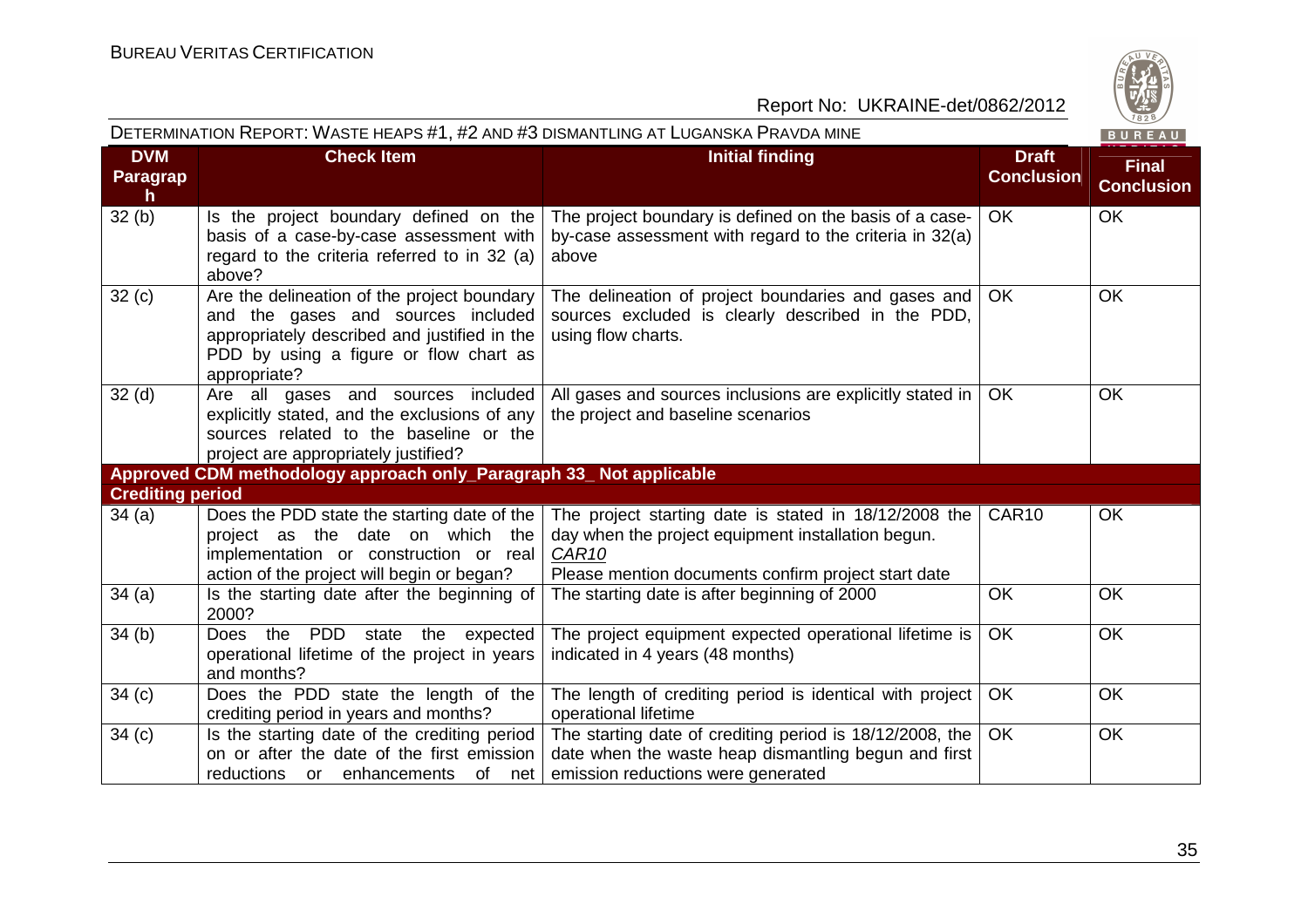

|                             | DETERMINATION REPORT: WASTE HEAPS #1, #2 AND #3 DISMANTLING AT LUGANSKA PRAVDA MINE<br>BUREAU                                                                                                                                                                                              |                                                                                                                                                                                                                                                                                                                                                                                                                           |                                   |                                   |  |
|-----------------------------|--------------------------------------------------------------------------------------------------------------------------------------------------------------------------------------------------------------------------------------------------------------------------------------------|---------------------------------------------------------------------------------------------------------------------------------------------------------------------------------------------------------------------------------------------------------------------------------------------------------------------------------------------------------------------------------------------------------------------------|-----------------------------------|-----------------------------------|--|
| <b>DVM</b><br>Paragrap<br>h | <b>Check Item</b>                                                                                                                                                                                                                                                                          | <b>Initial finding</b>                                                                                                                                                                                                                                                                                                                                                                                                    | <b>Draft</b><br><b>Conclusion</b> | <b>Final</b><br><b>Conclusion</b> |  |
|                             | removals generated by the project?                                                                                                                                                                                                                                                         |                                                                                                                                                                                                                                                                                                                                                                                                                           |                                   |                                   |  |
| 34 <sub>(d)</sub>           | Does the PDD state that the crediting<br>period for issuance of ERUs starts only<br>after the beginning of 2008 and does not<br>extend beyond the operational lifetime of<br>the project?                                                                                                  | Yes, the crediting period starts after the 2008 year<br>beginning and doesn't extend the project operational<br>lifetime.                                                                                                                                                                                                                                                                                                 | OK.                               | <b>OK</b>                         |  |
| 34 <sub>(d)</sub>           | If the crediting period extends beyond<br>2012, does the PDD state that the<br>extension is subject to the host Party<br>approval?<br>Are the estimates of emission reductions or<br>enhancements of net removals presented<br>separately for those until 2012 and those<br>after 2012?    | The crediting period doesn't extends beyond 2012                                                                                                                                                                                                                                                                                                                                                                          | <b>OK</b>                         | OK                                |  |
| <b>Monitoring plan</b>      |                                                                                                                                                                                                                                                                                            |                                                                                                                                                                                                                                                                                                                                                                                                                           |                                   |                                   |  |
| 35                          | Does the PDD explicitly indicate which of<br>the following approaches is used?<br>- JI specific approach<br>- Approved CDM methodology approach                                                                                                                                            | The JI specific approach was used for monitoring plan<br>identification                                                                                                                                                                                                                                                                                                                                                   | <b>OK</b>                         | OK                                |  |
|                             | JI specific approach only                                                                                                                                                                                                                                                                  |                                                                                                                                                                                                                                                                                                                                                                                                                           |                                   |                                   |  |
| 36 (a)                      | Does the monitoring plan describe:<br>factors<br>All<br>relevant<br>key<br>and<br>characteristics that will be monitored?<br>The period in which they will be<br>$\overline{\phantom{0}}$<br>monitored?<br>- All decisive factors for the control and<br>reporting of project performance? | The monitoring plan describes all relevant factors and<br>key characteristics that will be monitored, such as:<br>electricity and fuel consumed in project activity;<br>value of extracted fraction 0-30 mm, its ash<br>content and moisture.<br>The period in which they will be monitored are<br>indicated, frequency of measuring procedures is<br>identified<br>All decisive factors for the control and reporting of | <b>OK</b>                         | OK                                |  |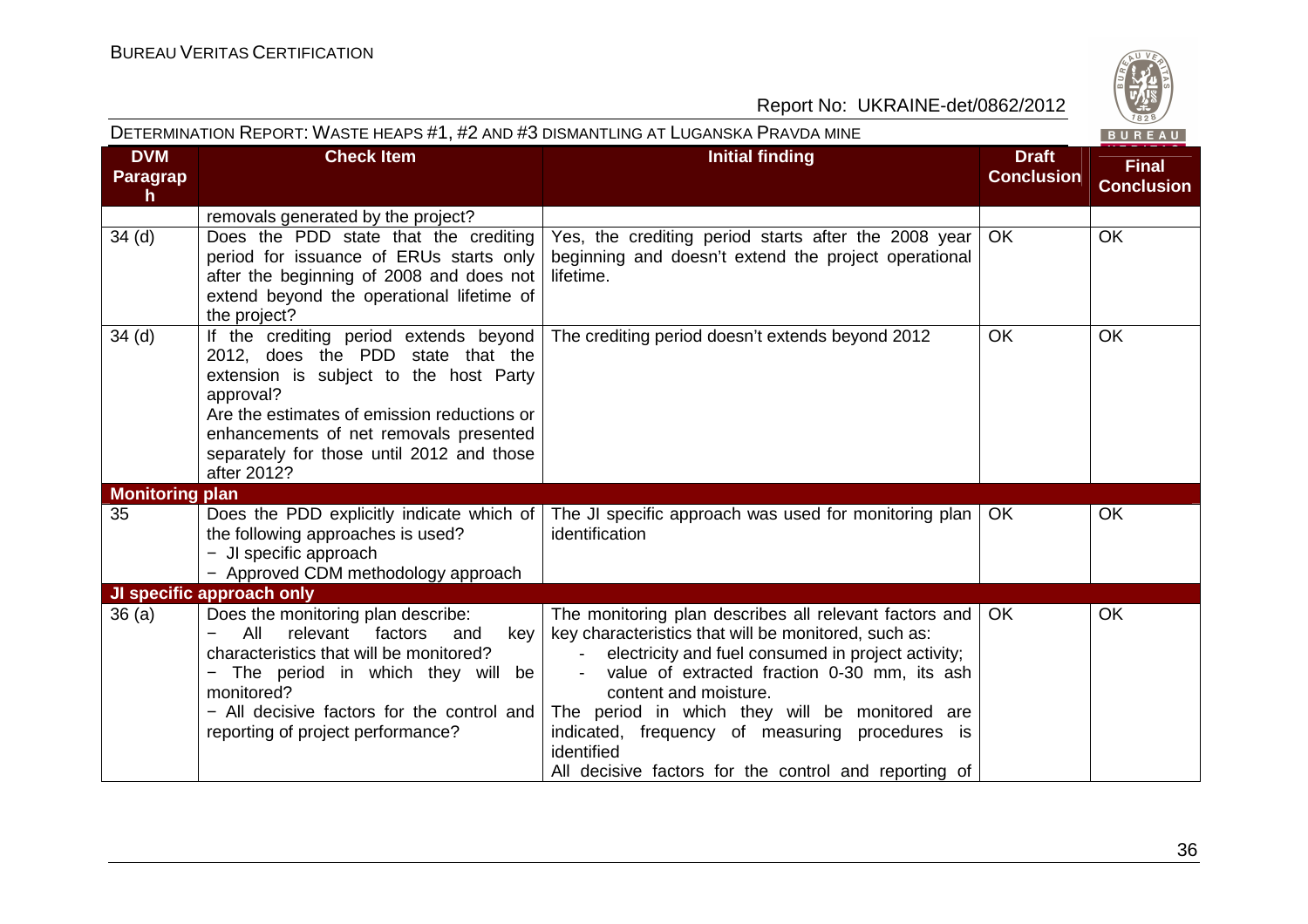|                                    | DETERMINATION REPORT: WASTE HEAPS #1, #2 AND #3 DISMANTLING AT LUGANSKA PRAVDA MINE<br>BUREAU                                                                                                                                                                                                                                                           |                                                                                                                                                                                                                                                                                                                                                                                                                                                                                   |                                   |                                   |  |  |
|------------------------------------|---------------------------------------------------------------------------------------------------------------------------------------------------------------------------------------------------------------------------------------------------------------------------------------------------------------------------------------------------------|-----------------------------------------------------------------------------------------------------------------------------------------------------------------------------------------------------------------------------------------------------------------------------------------------------------------------------------------------------------------------------------------------------------------------------------------------------------------------------------|-----------------------------------|-----------------------------------|--|--|
| <b>DVM</b><br><b>Paragrap</b><br>h | <b>Check Item</b>                                                                                                                                                                                                                                                                                                                                       | <b>Initial finding</b>                                                                                                                                                                                                                                                                                                                                                                                                                                                            | <b>Draft</b><br><b>Conclusion</b> | <b>Final</b><br><b>Conclusion</b> |  |  |
|                                    |                                                                                                                                                                                                                                                                                                                                                         | project performance are described                                                                                                                                                                                                                                                                                                                                                                                                                                                 |                                   |                                   |  |  |
| 36 <sub>(b)</sub>                  | Does the monitoring plan specify the<br>indicators, constants and variables used<br>that are reliable, valid and provide<br>transparent picture of the<br>emission<br>reductions or enhancements<br>of net<br>removals to be monitored?                                                                                                                 | The monitoring plan specify the indicators, constants<br>and variables used, that are reliable, valid and provide<br>transparent picture of the emission reductions to be<br>monitored<br>CAR11<br>Please provide to AIE documents, that describe project<br>key parameters, such as<br>sale invoices on consumed coal containing rock<br>mass<br>sale invoices on delivered coal concentrate<br>invoices on consumed diesel fuel<br>monthly acts on electric energy consumptions | CAR <sub>11</sub>                 | <b>OK</b>                         |  |  |
| 36(b)                              | If default values are used:<br>Are accuracy and reasonableness<br>carefully balanced in their selection?<br>- Do the default values originate from<br>recognized sources?<br>- Are the default values supported by<br>statistical analyses providing reasonable<br>confidence levels?<br>- Are the default values presented in a<br>transparent manner? | The default values, such as:<br>global warming potential of methane<br>methane density in standard conditions<br>$\blacksquare$<br>carbon<br>emission<br>electricity<br>factors<br>for<br>$\overline{\phantom{a}}$<br>consumption<br>carbon oxidation factors for coal and diesel fuel<br>$\blacksquare$<br>carbon content of diesel fuel and coal, etc<br>these default values is in line within National GHG<br>inventory Report developed and approved by Ukraine<br>DFP(SEIA) | <b>OK</b>                         | <b>OK</b>                         |  |  |
| $36$ (b) (i)                       | For those values that are to be provided by<br>project participants,<br>does<br>the<br>the<br>monitoring plan clearly indicate how the<br>values are to be selected and justified?                                                                                                                                                                      | For monitored data provided by the project participants<br>monitoring plan identify selection and justification                                                                                                                                                                                                                                                                                                                                                                   | <b>OK</b>                         | OK                                |  |  |
| $36$ (b) (ii)                      | For other values,                                                                                                                                                                                                                                                                                                                                       | References on values obtained from sources another<br>- Does the monitoring plan clearly indicate   from indicated above is provided. Conservativeness of                                                                                                                                                                                                                                                                                                                         | OK.                               | OK                                |  |  |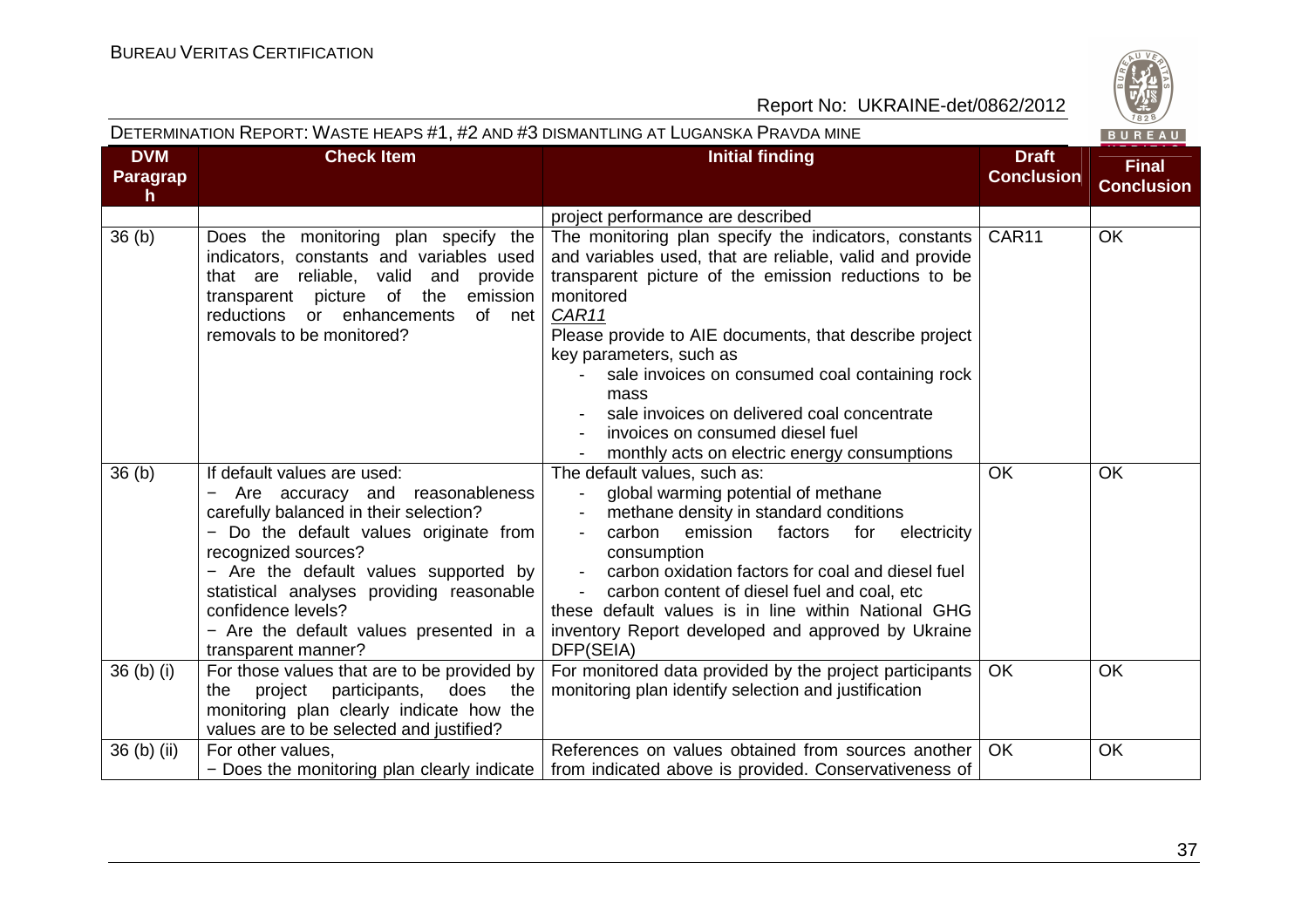

| DETERMINATION REPORT: WASTE HEAPS #1, #2 AND #3 DISMANTLING AT LUGANSKA PRAVDA MINE<br>BUREAU |                                                                                                                                                                                               |                                                                                                                                                                                                                                                                                                                                                                                                                                                                                                                                |                                   |                                   |
|-----------------------------------------------------------------------------------------------|-----------------------------------------------------------------------------------------------------------------------------------------------------------------------------------------------|--------------------------------------------------------------------------------------------------------------------------------------------------------------------------------------------------------------------------------------------------------------------------------------------------------------------------------------------------------------------------------------------------------------------------------------------------------------------------------------------------------------------------------|-----------------------------------|-----------------------------------|
| <b>DVM</b><br>Paragrap<br>h.                                                                  | <b>Check Item</b>                                                                                                                                                                             | <b>Initial finding</b>                                                                                                                                                                                                                                                                                                                                                                                                                                                                                                         | <b>Draft</b><br><b>Conclusion</b> | <b>Final</b><br><b>Conclusion</b> |
|                                                                                               | the precise references from which these<br>values are taken?<br>- Is the conservativeness of the values<br>provided justified?                                                                | this value is justified                                                                                                                                                                                                                                                                                                                                                                                                                                                                                                        |                                   |                                   |
| 36 (b) (iii)                                                                                  | For all data sources, does the monitoring<br>plan specify the procedures to be followed<br>if expected data are unavailable?                                                                  | The procedures following if expected<br>data is<br>unavailable are described in the section D.1 of the PDD                                                                                                                                                                                                                                                                                                                                                                                                                     | <b>OK</b>                         | OK                                |
| $36(b)$ (iv)                                                                                  | Are International System Unit (SI units)<br>used?                                                                                                                                             | Some units from International System Unit are used                                                                                                                                                                                                                                                                                                                                                                                                                                                                             | OK                                | OK                                |
| 36 <sub>(b)</sub> <sub>(v)</sub>                                                              | Does the monitoring plan note<br>any<br>parameters, coefficients, variables, etc.<br>that are used to calculate baseline<br>emissions or net removals but are obtained<br>through monitoring? | The monitoring plan clearly indicate next parameters<br>that obtained through monitoring but used for baseline<br>calculations:<br>amount of coal that has been mined in the<br>baseline scenario and combusted for energy<br>use, equivalent to the amount of coal extracted<br>from the waste heap because of the project<br>activity<br>net Calorific Value of coal<br>carbon Oxidation factor of coal<br>carbon content of coal<br>the average ash content of sorted fractions<br>the average humidity of sorted fractions | <b>OK</b>                         | OK                                |
| 36 <sub>(b)</sub> <sub>(v)</sub>                                                              | Is the use of parameters, coefficients,<br>variables, etc. consistent between the<br>baseline and monitoring plan?                                                                            | The use of parameters, coefficients, variables is<br>consistent between the baseline and the monitoring<br>plan                                                                                                                                                                                                                                                                                                                                                                                                                | <b>OK</b>                         | OK                                |
| 36 <sub>(c)</sub>                                                                             | Does the monitoring plan draw on the list<br>variables<br>contained<br>standard<br>of<br>-in<br>appendix B of "Guidance on criteria for<br>baseline setting and monitoring"?                  | The monitoring plan was drawn in accordance with the<br>list of standard variables contained in appendix B of<br>"Guidance on criteria for baseline setting and<br>monitoring"                                                                                                                                                                                                                                                                                                                                                 | OK                                | OK                                |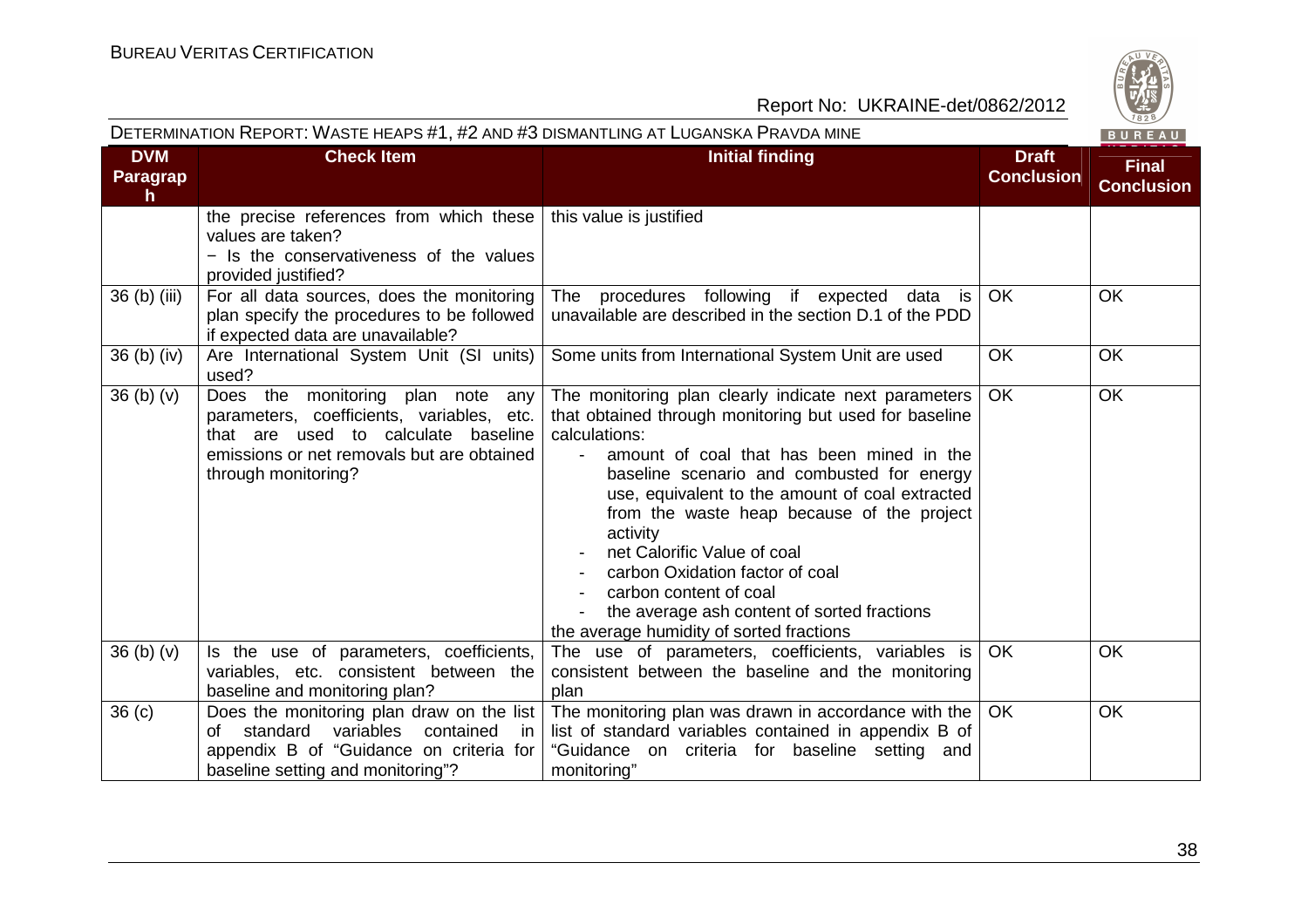**DVM** 



Report No: UKRAINE-det/0862/2012

#### DETERMINATION REPORT: WASTE HEAPS #1, #2 AND #3 DISMANTLING AT LUGANSKA PRAVDA MINE

**Check Item Initial finding Check Item Initial finding** 

|                                                                |                                   | EAU<br>R                   |
|----------------------------------------------------------------|-----------------------------------|----------------------------|
|                                                                | <b>Draft</b><br><b>Conclusion</b> | Final<br><b>Conclusion</b> |
| inguish:<br>monitored<br>determined<br>ghout the<br>ady at the | OK                                | OK                         |

| <u>Pa</u> ragrap<br>h |                                                                                                                                                                                                                                                                                                                                                                                                                                                                                                                                                                                                                                                                           |                                                                                                                                                                                                                                                                                                                                                                                                                                                                                                                                                                                                                                                           | <b>Conclusion</b> | <b>Conclusion</b> |
|-----------------------|---------------------------------------------------------------------------------------------------------------------------------------------------------------------------------------------------------------------------------------------------------------------------------------------------------------------------------------------------------------------------------------------------------------------------------------------------------------------------------------------------------------------------------------------------------------------------------------------------------------------------------------------------------------------------|-----------------------------------------------------------------------------------------------------------------------------------------------------------------------------------------------------------------------------------------------------------------------------------------------------------------------------------------------------------------------------------------------------------------------------------------------------------------------------------------------------------------------------------------------------------------------------------------------------------------------------------------------------------|-------------------|-------------------|
| 36 <sub>(d)</sub>     | Does the monitoring plan explicitly and<br>clearly distinguish:<br>Data and parameters that are not<br>(i)<br>monitored throughout the crediting period,<br>but are determined only once (and thus<br>remain fixed throughout the crediting<br>period), and that are available already at  <br>the stage of determination?<br>(ii) Data and parameters that are not<br>monitored throughout the crediting period,<br>but are determined only once (and thus<br>remain fixed throughout the crediting<br>period), but that are not already available<br>at the stage of determination?<br>(iii) Data and parameters that are<br>monitored throughout the crediting period? | The monitoring plan explicitly and clearly distinguish:<br>Data and parameters that are not monitored<br>(i)<br>throughout the crediting period, but are determined<br>only once (and thus remain fixed throughout the<br>crediting period), and that are available already at the<br>stage of determination?<br>(ii) Data and parameters that are not monitored<br>throughout the crediting period, but are determined<br>only once (and thus remain fixed throughout the<br>crediting period), but that are not already available at<br>the stage of determination?<br>(iii) Data and parameters that are monitored throughout<br>the crediting period. | OK                | <b>OK</b>         |
| 36(e)                 | Does the monitoring plan describe the<br>methods employed for data monitoring<br>(including its frequency) and recording?                                                                                                                                                                                                                                                                                                                                                                                                                                                                                                                                                 | The monitoring plan clearly describes the methods<br>employed for data monitored, such as direct measuring<br>with metering devices and laboratory samples, account<br>from bookkeeper invoices; frequency of monitoring<br>procedures and recording.<br>CAR <sub>12</sub><br>Please add in the section D.1 sub-section Measuring<br>devices reference on Annex 3 contained data on<br>project measuring equipment                                                                                                                                                                                                                                        | CAR <sub>12</sub> | OK                |
| 36(f)                 | Does the monitoring plan elaborate all<br>algorithms and formulae used for the<br>estimation/calculation<br>baseline<br>of<br>emissions/removals<br>project<br>and                                                                                                                                                                                                                                                                                                                                                                                                                                                                                                        | The monitoring plan elaborates all formulae required to<br>baseline and project emissions adjusted by leakages<br>calculation                                                                                                                                                                                                                                                                                                                                                                                                                                                                                                                             | <b>OK</b>         | OK                |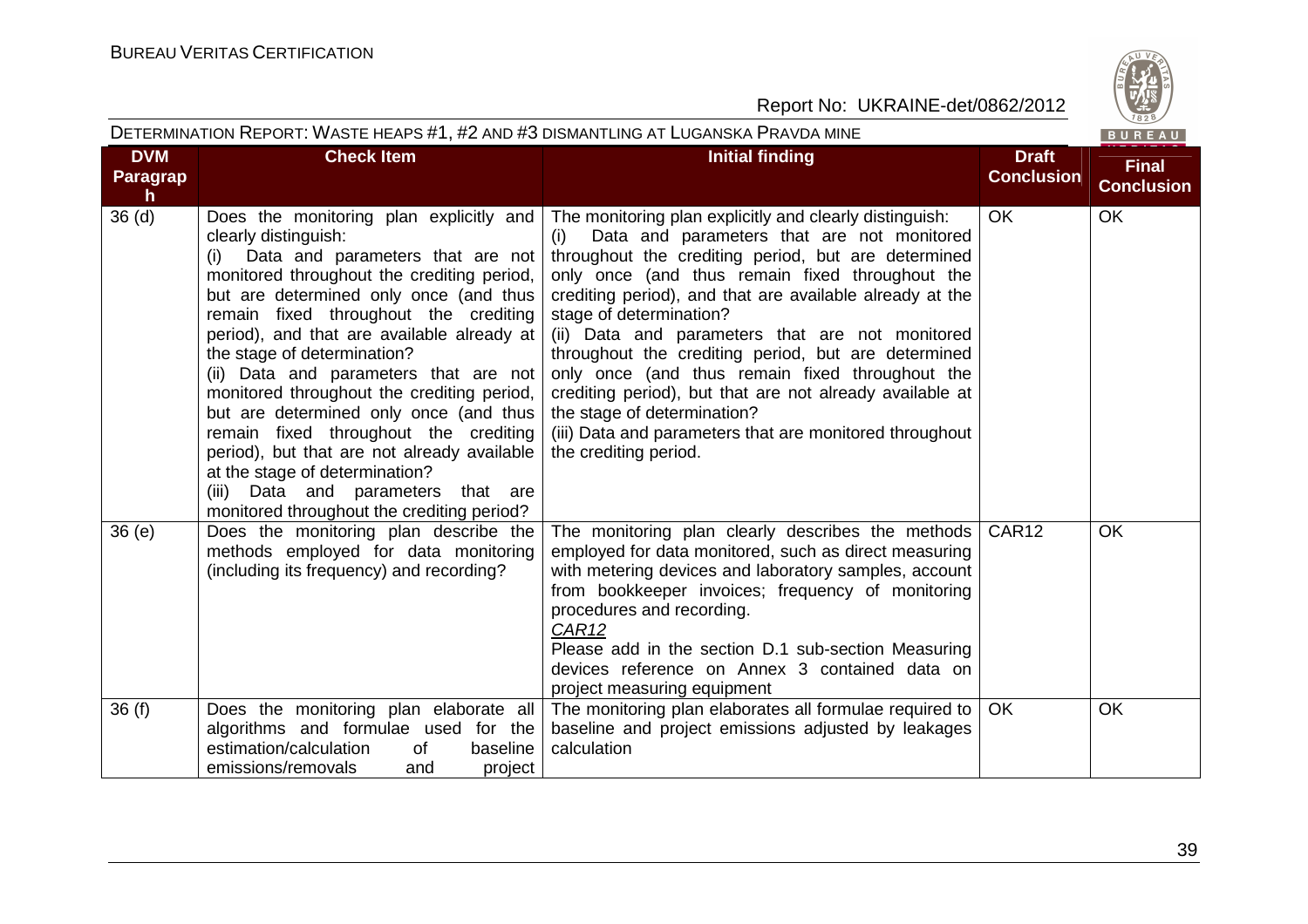

#### DETERMINATION REPORT: WASTE HEAPS #1, #2 AND #3 DISMANTLING AT LUGANSKA PRAVDA MINE

|  | ٠ |  |  |
|--|---|--|--|
|  |   |  |  |

| <b>DVM</b>            | <b>Check Item</b><br><b>Initial finding</b>                                                                                                                          |                                                                                                                                                                                          | <b>Draft</b>      | <b>Final</b>      |
|-----------------------|----------------------------------------------------------------------------------------------------------------------------------------------------------------------|------------------------------------------------------------------------------------------------------------------------------------------------------------------------------------------|-------------------|-------------------|
| <b>Paragrap</b><br>h. |                                                                                                                                                                      |                                                                                                                                                                                          | <b>Conclusion</b> | <b>Conclusion</b> |
|                       | emissions/removals or direct monitoring of<br>emission reductions from the project,<br>leakage, as appropriate?                                                      |                                                                                                                                                                                          |                   |                   |
| 36 (f) (i)            | Is the underlying<br>rationale<br>for<br>the<br>algorithms/formulae explained?                                                                                       | The underlying rationale for the formulae is explained                                                                                                                                   | <b>OK</b>         | OK                |
| 36 (f) (ii)           | Are consistent variables, equation formats,<br>subscripts etc. used?                                                                                                 | All variables, equation formats, subscripts are used in<br>consistent way                                                                                                                | <b>OK</b>         | <b>OK</b>         |
| 36 (f) (iii)          | Are all equations numbered?                                                                                                                                          | All equations are numbered                                                                                                                                                               | OK                | OK                |
| 36(f)(iv)             | Are all variables, with units indicated<br>defined?                                                                                                                  | All variables with units are indentified                                                                                                                                                 | <b>OK</b>         | OK                |
| 36 $(f)(v)$           | the<br>conservativeness<br>of<br>the<br>ls.<br>algorithms/procedures justified?                                                                                      | CAR <sub>13</sub><br>Please add information how values of coal concentrate<br>will be crosschecked                                                                                       | CAR <sub>13</sub> | <b>OK</b>         |
| 36 $(f)(v)$           | To the extent possible, are methods to<br>quantitatively account for uncertainty in key<br>parameters included?                                                      | Uncertainty level of Key parameters is indicated as low<br>in the section D.2 of the PDD. Only uncertainty level of<br>probability of waste heap self-ignition is indicated as<br>medium | <b>OK</b>         | <b>OK</b>         |
| 36 (f) (vi)           | Is consistency between the elaboration of<br>the<br>baseline scenario and the procedure for<br>calculating the emissions or net removals<br>of the baseline ensured? | CAR14<br>The PDD in the section B notes that coal NCV is<br>lowered comparable with data of Ukrainian Statistic<br>Service. Please add data on coal NCV lowering in the<br>section D     | CAR14             | OK                |
| 36 (f) (vii)          | Are any parts of the algorithms or formulae<br>that are not self-evident explained?                                                                                  | The monitoring plan contains detailed explanation of<br>each part of formulae                                                                                                            | OK                | OK                |
| 36 (f) (vii)          | Is it justified that the procedure is<br>with<br>consistent<br>standard<br>technical<br>procedures in the relevant sector?                                           | The proposed monitoring plan is similar with monitoring<br>plans of JI projects implemented at SIA "Antracit", SIA<br>"Monolit", "Temp" LLC etc, determined by Global<br>Carbon B.V.     | <b>OK</b>         | <b>OK</b>         |
| 36 (f) (vii)          | Are references provided as necessary?                                                                                                                                | The references are provided in relevant points                                                                                                                                           | <b>OK</b>         | OK                |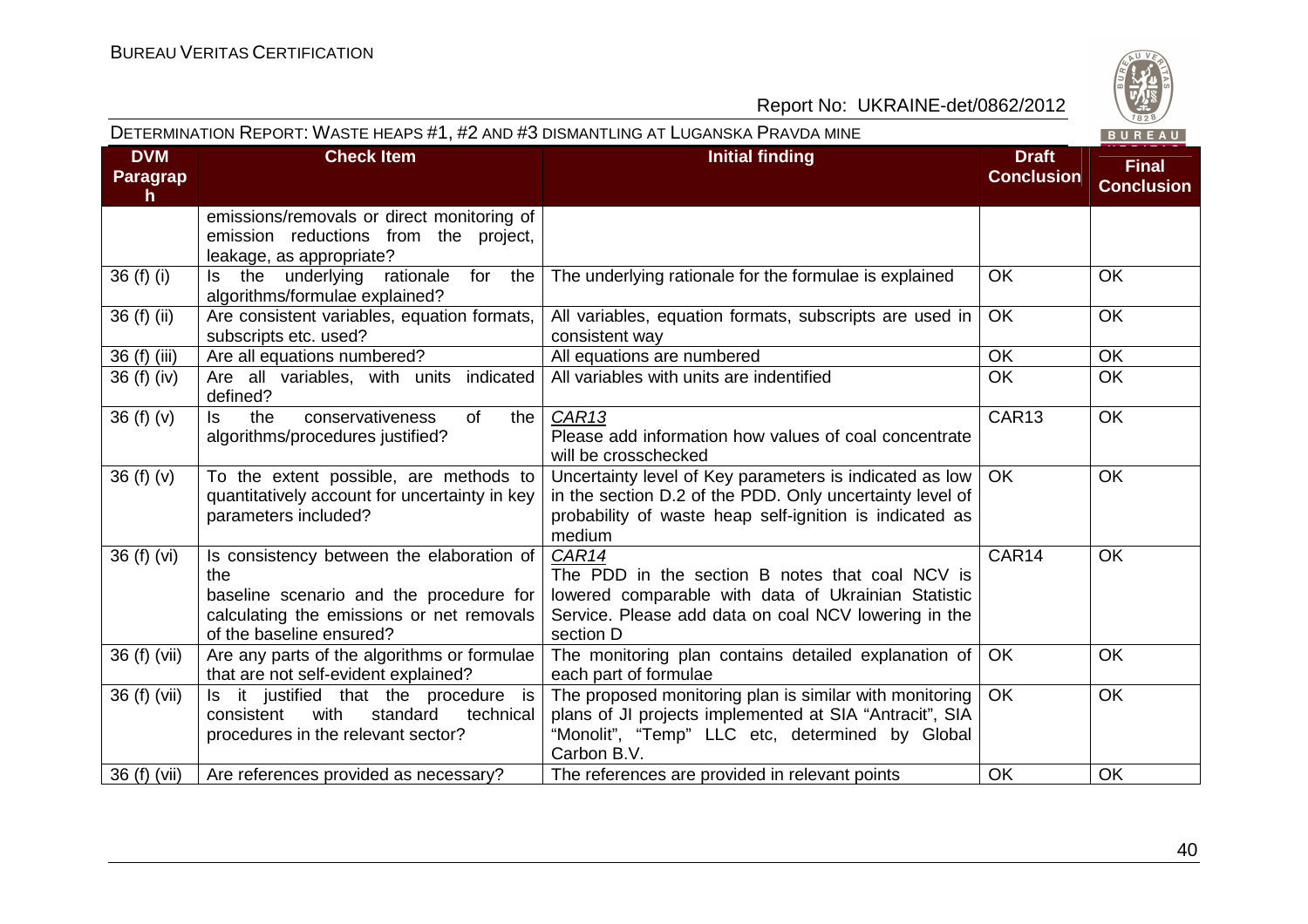



| <b>DVM</b>            | <b>Check Item</b>                                                                                                                                                                                                                                                                                    | <b>Initial finding</b>                                                                                                                                                                                                                                                           | <b>Draft</b>      |                                   |
|-----------------------|------------------------------------------------------------------------------------------------------------------------------------------------------------------------------------------------------------------------------------------------------------------------------------------------------|----------------------------------------------------------------------------------------------------------------------------------------------------------------------------------------------------------------------------------------------------------------------------------|-------------------|-----------------------------------|
| <b>Paragrap</b><br>h. |                                                                                                                                                                                                                                                                                                      |                                                                                                                                                                                                                                                                                  | <b>Conclusion</b> | <b>Final</b><br><b>Conclusion</b> |
| 36 (f) (vii)          | Are implicit and explicit key assumptions<br>explained in a transparent manner?                                                                                                                                                                                                                      | The explicit and implicit key assumptions are explained<br>in transparent manner                                                                                                                                                                                                 | OK                | OK                                |
| 36 (f) (vii)          | Is it clearly stated which assumptions and<br>procedures have significant uncertainty<br>associated with them, and how such<br>uncertainty is to be addressed?                                                                                                                                       | The project participants describe uncertainty level of<br>key factors as low. Key project parameters monitoring<br>equipment is calibrated/verified in accordance with<br>state rules and approved methodologies of quality<br>control and quality assurance                     | <b>OK</b>         | OK                                |
| 36 (f) (vii)          | Is the uncertainty of key parameters<br>described and, where possible, is an<br>uncertainty range at 95% confidence level<br>for key parameters for the calculation of<br>emission reductions or enhancements of<br>net removals provided?                                                           | The uncertainty level of parameters monitored is<br>indicated in the section D.2, quality control and quality<br>assurance procedures. The uncertainty level of<br>parameters monitored is indicated as low, only<br>Probability of waste heap burning is indicated as<br>medium | <b>OK</b>         | <b>OK</b>                         |
| 36(9)                 | Does the monitoring plan identify a national<br>or international monitoring standard if such<br>standard has to be and/or is applied to<br>certain aspects of the project?<br>Does the monitoring plan provide a<br>as to where a detailed<br>reference<br>description of the standard can be found? | The monitoring plan identifies next state ruling<br>documents:<br>GOST 11022-95 and GOST 11014-2001 for<br>(a)<br>sampling analysis process<br>GOST 305-82 on diesel fuel parameters<br>(b)<br>References on detailed description of mentioned<br>standard are provided          | OK                | OK                                |
| 36(h)                 | Does the monitoring plan document<br>techniques, if<br>statistical<br>used<br>for<br>monitoring, and that they are used in a<br>conservative manner?                                                                                                                                                 | The monitoring plan uses some statistical data sources<br>such as researches of waste heap self-ignition<br>probability from Scientific Centre "Respirator", data<br>from Ukrainian State Statistic Service                                                                      | <b>OK</b>         | <b>OK</b>                         |
| 36 (i)                | Does the monitoring plan present the<br>quality assurance and control procedures<br>for the monitoring process, including, as<br>appropriate, information on calibration and<br>on how records on data and/or method                                                                                 | The quality control and quality assurance procedures of<br>monitoring process are presented. Information on<br>project measuring devices calibration is provided                                                                                                                 | <b>OK</b>         | OK                                |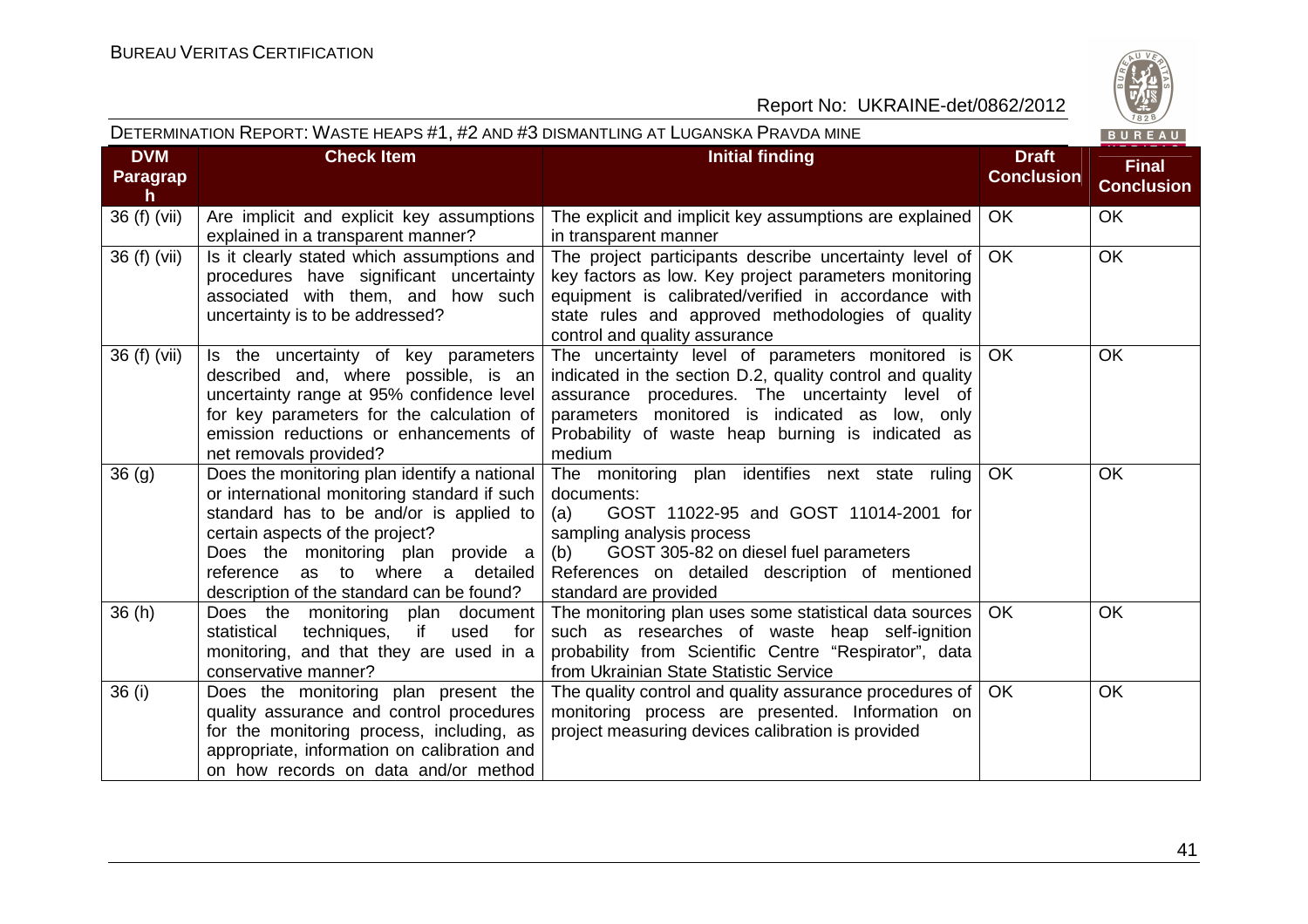| DETERMINATION REPORT: WASTE HEAPS #1, #2 AND #3 DISMANTLING AT LUGANSKA PRAVDA MINE<br>BUREAU |                                                                                                                                                                                                                                                                                                                    |                                                                                                                                                                                                                                                                                                                |                                   |                                   |  |
|-----------------------------------------------------------------------------------------------|--------------------------------------------------------------------------------------------------------------------------------------------------------------------------------------------------------------------------------------------------------------------------------------------------------------------|----------------------------------------------------------------------------------------------------------------------------------------------------------------------------------------------------------------------------------------------------------------------------------------------------------------|-----------------------------------|-----------------------------------|--|
| <b>DVM</b><br>Paragrap<br>h                                                                   | <b>Check Item</b>                                                                                                                                                                                                                                                                                                  | <b>Initial finding</b>                                                                                                                                                                                                                                                                                         | <b>Draft</b><br><b>Conclusion</b> | <b>Final</b><br><b>Conclusion</b> |  |
|                                                                                               | validity and accuracy are kept and made<br>available upon request?                                                                                                                                                                                                                                                 |                                                                                                                                                                                                                                                                                                                |                                   |                                   |  |
| 36(j)                                                                                         | Does the monitoring plan clearly identify<br>the responsibilities and the authority<br>regarding the monitoring activities?                                                                                                                                                                                        | identifies<br>The<br>monitoring<br>plan<br>clearly<br>the<br>responsibilities and the authorities regarding<br>the<br>monitoring activities, see please figure 9, section D.3 of<br>the PDD                                                                                                                    | OK                                | <b>OK</b>                         |  |
| 36(k)                                                                                         | Does the monitoring plan, on the whole,<br>reflect<br>monitoring<br>good<br>practices<br>appropriate to the project type?<br>If it is a JI LULUCF project, is the good<br>practice guidance developed by IPCC<br>applied?                                                                                          | The monitoring plan is identical to monitoring plans in<br>JI projects implemented at SIA "Antracit", SIA "Monolit",<br>"Temp" LLC etc, determined by Global Carbon B.V.                                                                                                                                       | OK                                | <b>OK</b>                         |  |
| 36 (I)                                                                                        | Does the monitoring plan provide, in<br>tabular form, a complete compilation of the<br>data that need to be collected for its<br>application, including<br>data that are<br>measured or sampled and data that are<br>collected from other sources but not<br>including data that are calculated with<br>equations? | The monitoring plan provides in tabular form a<br>complete compilation of the data collected and required<br>for emission reduction calculation, including data that<br>are measured or sampled and data that are collected<br>from other sources but not including data that are<br>calculated with equations | OK.                               | <b>OK</b>                         |  |
| 36(m)                                                                                         | Does the monitoring plan indicate that the<br>data monitored and required for verification<br>are to be kept for two years after the last<br>transfer of ERUs for the project?                                                                                                                                     | The monitoring plan indicates that data monitored and<br>required for ERUs calculation will be kept two years<br>after the last ERUs transfer<br>CAR <sub>15</sub><br>Please add reference on relevant order describing data<br>collecting and keeping procedures                                              | CAR <sub>15</sub>                 |                                   |  |
| 37                                                                                            | If selected elements or combinations of<br><b>CDM</b><br>methodologies<br>approved<br>or l<br>methodological<br>tools<br>are<br>used                                                                                                                                                                               | Selected<br>elements<br>of<br><b>CDM</b><br>methodology<br>ACM0009, Version 4.0.0 was used for leakages<br>for estimations in line within the section 36 above                                                                                                                                                 | <b>OK</b>                         | <b>OK</b>                         |  |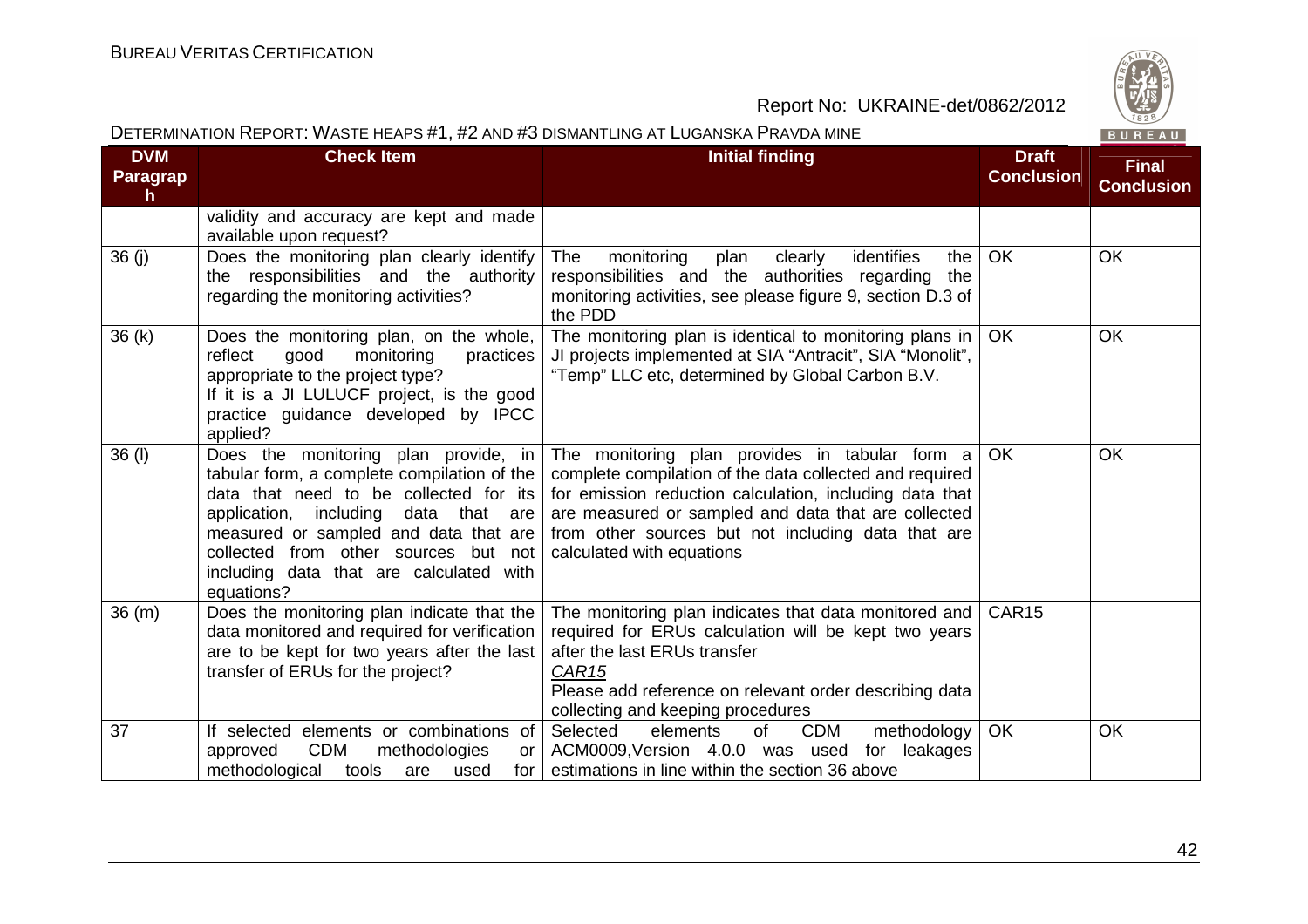| S            |
|--------------|
| W<br>۰.<br>= |
| 828          |

| Report No: UKRAINE-det/0862/2012    |                                                                                                                                                                                                                                     |                                                                                                                                                                                 |                                   |                                   |  |
|-------------------------------------|-------------------------------------------------------------------------------------------------------------------------------------------------------------------------------------------------------------------------------------|---------------------------------------------------------------------------------------------------------------------------------------------------------------------------------|-----------------------------------|-----------------------------------|--|
|                                     | DETERMINATION REPORT: WASTE HEAPS #1, #2 AND #3 DISMANTLING AT LUGANSKA PRAVDA MINE                                                                                                                                                 |                                                                                                                                                                                 |                                   | $\frac{720}{1828}$<br>BUREAU      |  |
| <b>DVM</b><br><b>Paragrap</b><br>h. | <b>Check Item</b>                                                                                                                                                                                                                   | <b>Initial finding</b>                                                                                                                                                          | <b>Draft</b><br><b>Conclusion</b> | <b>Final</b><br><b>Conclusion</b> |  |
|                                     | establishing the monitoring plan, are the<br>selected elements or combination, together<br>with elements supplementary developed by<br>the project participants in line with 36<br>above?                                           |                                                                                                                                                                                 |                                   |                                   |  |
|                                     | Approved CDM methodology approach only_Paragraphs 38(a) - 38(d)_Not applicable                                                                                                                                                      |                                                                                                                                                                                 |                                   |                                   |  |
| Leakage                             |                                                                                                                                                                                                                                     | Applicable to both JI specific approach and approved CDM methodology approach_Paragraph 39_Not applicable                                                                       |                                   |                                   |  |
|                                     | JI specific approach only                                                                                                                                                                                                           |                                                                                                                                                                                 |                                   |                                   |  |
| 40(a)                               | Does the PDD appropriately describe an<br>assessment of the potential leakage of the<br>project and appropriately explain which<br>sources of leakage are to be calculated<br>and which can be neglected?                           | The PDD appropriately describe an assessment of $\overline{\phantom{a}}$ OK<br>project leakages and explain which sources of leakage<br>are to be calculated or to be neglected |                                   | <b>OK</b>                         |  |
| 40(b)                               | Does the PDD provide a procedure for an<br>ex ante estimate of leakage?                                                                                                                                                             | The procedure of ex ante leakages estimates are<br>provided in the PDD                                                                                                          | OK                                | <b>OK</b>                         |  |
|                                     | Approved CDM methodology approach only_Paragraph 41_Not applicable                                                                                                                                                                  |                                                                                                                                                                                 |                                   |                                   |  |
|                                     | <b>Estimation of emission reductions or enhancements of net removals</b>                                                                                                                                                            |                                                                                                                                                                                 |                                   |                                   |  |
| 42                                  | Does the PDD indicate which of the<br>following approaches it chooses?<br>(a) Assessment of emissions or net<br>removals in the baseline scenario and in<br>the project scenario<br>(b) Direct assessment of emission<br>reductions | The PDD indicates that assessment of emissions in the<br>baseline scenario and in the project scenario was<br>chosen                                                            | OK                                | <b>OK</b>                         |  |
| 43                                  | If the approach (a) in 42 is chosen, does<br>the PDD provide ex ante estimates of:<br>(a) Emissions or net removals for the<br>project scenario<br>(within<br>the<br>project                                                        | The PDD provides ex ante estimates for period<br>18/12/2008-31/12/2012<br>(a) Emissions for the project scenario within the<br>project boundary which is 89 752 tonnes of       | <b>OK</b>                         | <b>OK</b>                         |  |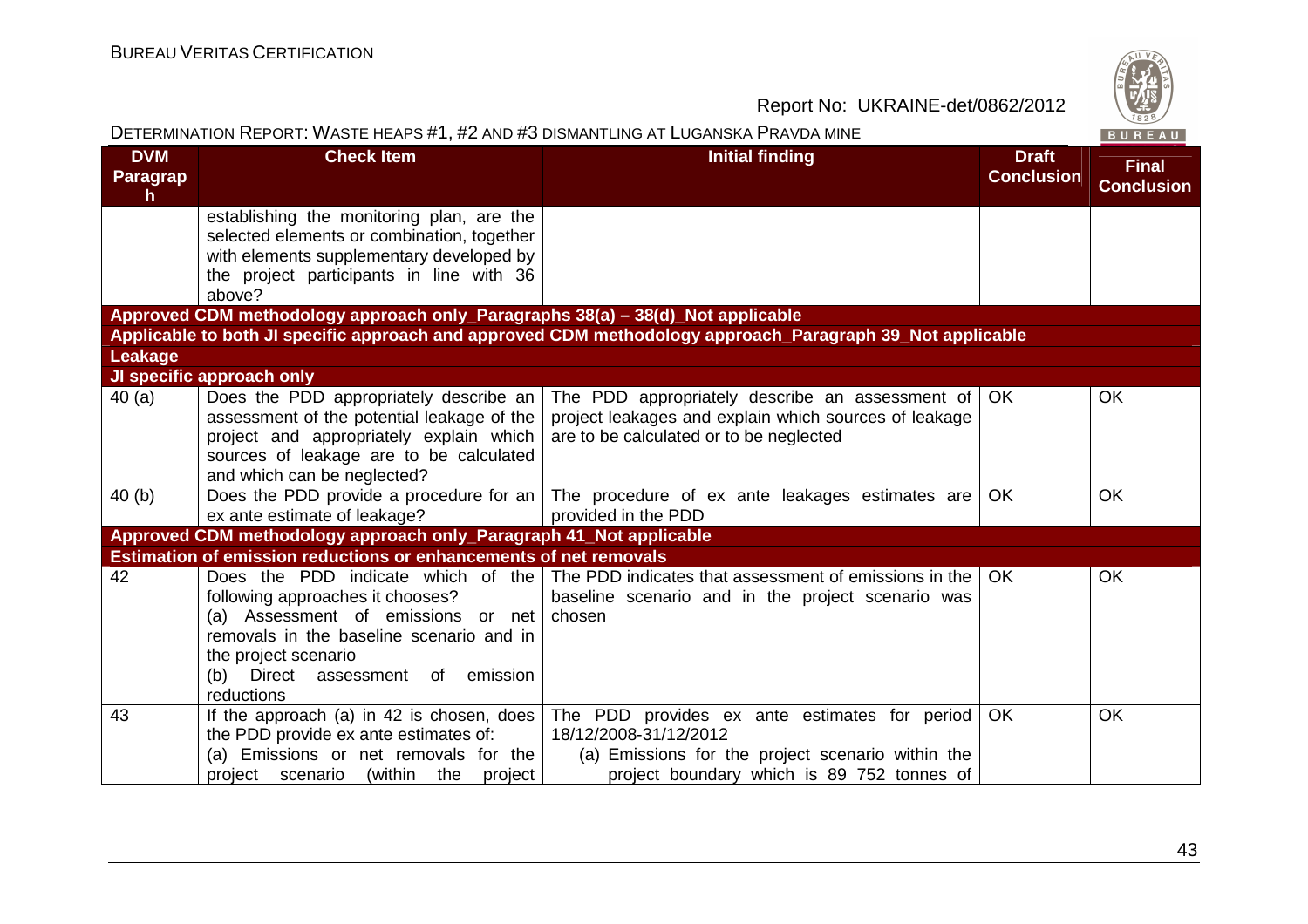| DETERMINATION REPORT: WASTE HEAPS #1, #2 AND #3 DISMANTLING AT LUGANSKA PRAVDA MINE |                                                                                                                                                                                                                                                                                                                                                                                                                                                                                                      |                                                                                                                                                                                                                                                                                                                                                                                                                                                                                                                                                                                                                 |                                   |                                   |  |
|-------------------------------------------------------------------------------------|------------------------------------------------------------------------------------------------------------------------------------------------------------------------------------------------------------------------------------------------------------------------------------------------------------------------------------------------------------------------------------------------------------------------------------------------------------------------------------------------------|-----------------------------------------------------------------------------------------------------------------------------------------------------------------------------------------------------------------------------------------------------------------------------------------------------------------------------------------------------------------------------------------------------------------------------------------------------------------------------------------------------------------------------------------------------------------------------------------------------------------|-----------------------------------|-----------------------------------|--|
| <b>DVM</b><br>Paragrap<br>h                                                         | <b>Check Item</b>                                                                                                                                                                                                                                                                                                                                                                                                                                                                                    | <b>Initial finding</b>                                                                                                                                                                                                                                                                                                                                                                                                                                                                                                                                                                                          | <b>Draft</b><br><b>Conclusion</b> | <b>Final</b><br><b>Conclusion</b> |  |
|                                                                                     | boundary)?<br>(b) Leakage, as applicable?<br>(c) Emissions or net removals for the<br>baseline scenario (within the project<br>boundary)?<br>(d) Emission reductions or enhancements<br>of net removals adjusted by leakage?                                                                                                                                                                                                                                                                         | CO2 equivalent<br>(b) Leakages which is -1 044 958 tonnes of CO2<br>equivalent<br>(c) Emissions for the baseline scenario which is<br>3 598 345 tonnes of CO2 equivalent<br>(d) Emission reductions adjusted by leakages<br>which is 4 553 551 tonnes of CO2 equivalent                                                                                                                                                                                                                                                                                                                                         |                                   |                                   |  |
| 44                                                                                  | If the approach (b) in 42 is chosen, does<br>the PDD provide ex ante estimates of:<br>(a) Emission reductions or enhancements<br>net removals (within the project<br>оf<br>boundary)?<br>(b) Leakage, as applicable?<br>(c) Emission reductions or enhancements<br>of net removals adjusted by leakage?                                                                                                                                                                                              | The approach 42(a) was chosen                                                                                                                                                                                                                                                                                                                                                                                                                                                                                                                                                                                   | <b>OK</b>                         | <b>OK</b>                         |  |
| 45                                                                                  | For both approaches in 42<br>(a) Are the estimates in 43 or 44 given:<br>(i) On a periodic basis?<br>(ii) At least from the beginning until the<br>end of the crediting period?<br>(iii) On a source-by-source/sink-by-sink<br>basis?<br>(iv) For each GHG?<br>(v) In tones of CO2 equivalent, using<br>global warming potentials defined by<br>decision 2/CP.3 or as subsequently<br>revised in accordance with Article 5 of the<br>Kyoto Protocol?<br>(b) Are the formula used for calculating the | a) The estimates are given on<br>(i) on a yearly basis<br>(ii) from 18/12/2008 till 31/12/2012<br>(iii) On a source-by-source/sink-by-sink basis<br>- for each GHG, which are CH4 and CO2<br>- in tonnes of CO2 equivalent<br>- using global warming potentials defined by decision<br>2/CP.3<br>(b) The formula used for calculating in 43 is consistent<br>throughout the PDD<br>(c) The key factors influencing the baseline emissions<br>and the activity level of the project and the emissions<br>as well as risks associated with the project were taken<br>into account for calculating estimates in 43 | OK                                | <b>OK</b>                         |  |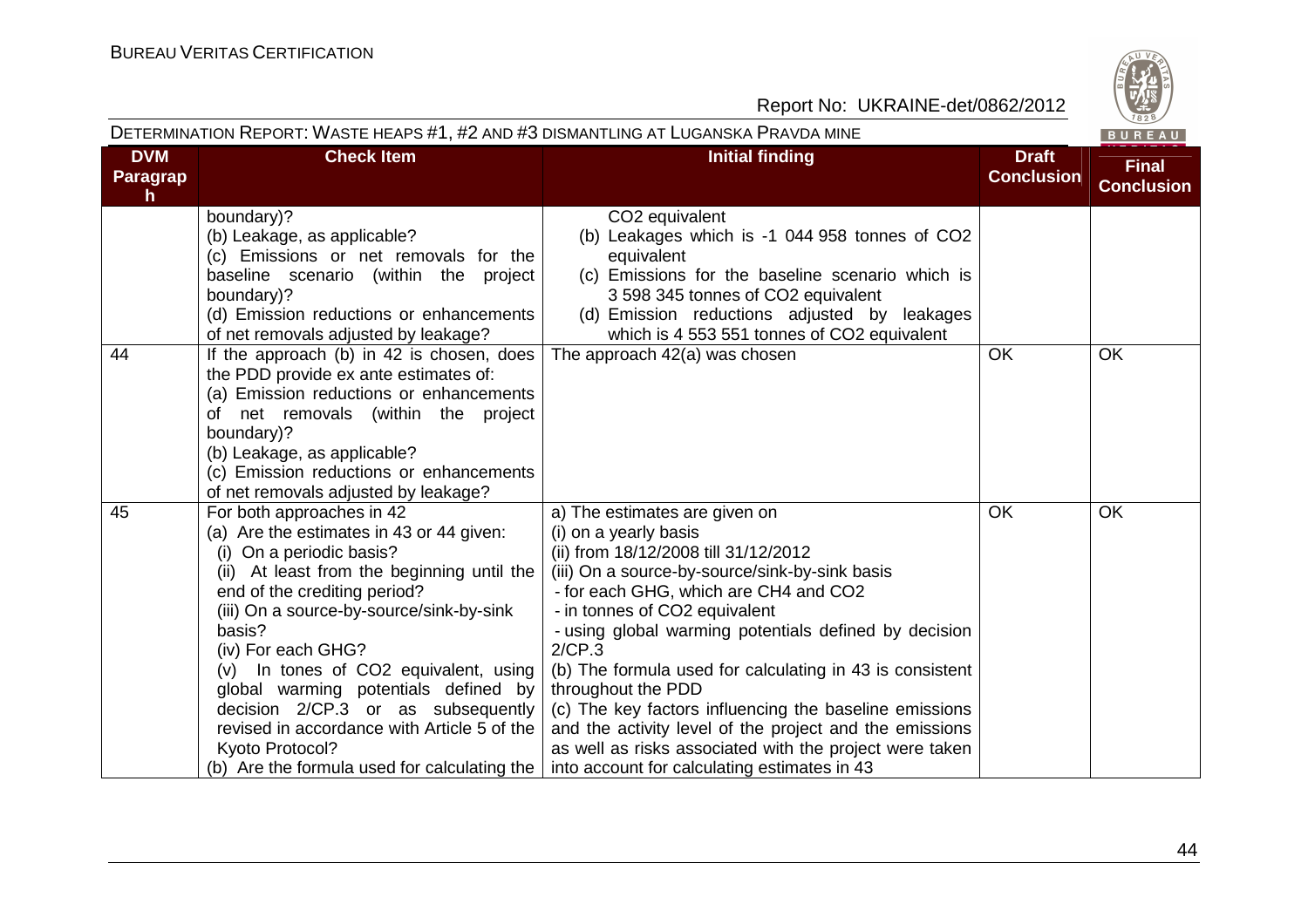|                                        | DETERMINATION REPORT: WASTE HEAPS #1, #2 AND #3 DISMANTLING AT LUGANSKA PRAVDA MINE                                                                                                                                                                                                                                                                                                                                                                                                                                                                                                                                                                                                                                                                                                                                                                                                                                                                                                                                                                                                                                                                                                                    |                                                                                                                                                                                                                                                                                                                                                                                                                                                                                                                                                                                                                                                                                                                                                       |                                   | BUREAU                            |
|----------------------------------------|--------------------------------------------------------------------------------------------------------------------------------------------------------------------------------------------------------------------------------------------------------------------------------------------------------------------------------------------------------------------------------------------------------------------------------------------------------------------------------------------------------------------------------------------------------------------------------------------------------------------------------------------------------------------------------------------------------------------------------------------------------------------------------------------------------------------------------------------------------------------------------------------------------------------------------------------------------------------------------------------------------------------------------------------------------------------------------------------------------------------------------------------------------------------------------------------------------|-------------------------------------------------------------------------------------------------------------------------------------------------------------------------------------------------------------------------------------------------------------------------------------------------------------------------------------------------------------------------------------------------------------------------------------------------------------------------------------------------------------------------------------------------------------------------------------------------------------------------------------------------------------------------------------------------------------------------------------------------------|-----------------------------------|-----------------------------------|
| <b>DVM</b><br>Paragrap<br>$\mathsf{h}$ | <b>Check Item</b>                                                                                                                                                                                                                                                                                                                                                                                                                                                                                                                                                                                                                                                                                                                                                                                                                                                                                                                                                                                                                                                                                                                                                                                      | <b>Initial finding</b>                                                                                                                                                                                                                                                                                                                                                                                                                                                                                                                                                                                                                                                                                                                                | <b>Draft</b><br><b>Conclusion</b> | <b>Final</b><br><b>Conclusion</b> |
|                                        | estimates in 43 or 44 consistent throughout<br>the PDD?<br>(c) For calculating estimates in 43 or 44,<br>are key factors influencing the baseline<br>emissions or removals and the activity<br>level of the project and the emissions or<br>net removals as well as risks associated<br>with the project taken into account, as<br>appropriate?<br>(d) Are data sources used for calculating<br>the estimates in 43 or 44 clearly identified,<br>reliable and transparent?<br>(e) Are emission factors (including default<br>emission factors) if used for calculating the<br>estimates in 43 or 44 selected by carefully<br>balancing accuracy and reasonableness,<br>and appropriately justified of the choice?<br>(f) Is the estimation in 43 or 44 based on<br>conservative assumptions and the most<br>plausible scenarios in a transparent<br>manner?<br>(q)<br>Are the estimates in 43 or 44<br>consistent throughout the PDD?<br>(h) Is the annual average of estimated<br>emission reductions or enhancements of<br>net removals calculated by dividing the<br>total estimated emission reductions or<br>enhancements of net removals over the<br>crediting period by the total months of the | (d) The data sources used for calculating the estimates<br>in 43 are clearly identified, reliable and transparent.<br>(e) emission factors used for calculations in 43 are in<br>line with National GHG Inventory Report approved by<br><b>Ukrainian DFP</b><br>(f) The estimations in 43 are based on conservative<br>assumptions and the most plausible scenarios in a<br>transparent manner<br>(g) the estimates in 43 are consistent throughout the<br><b>PDD</b><br>(h) the annual average value of estimated emission<br>reductions is calculated by dividing the total estimated<br>emission reductions or enhancements of net removals<br>over the crediting period by the total months of the<br>crediting period and multiplying by twelve. |                                   |                                   |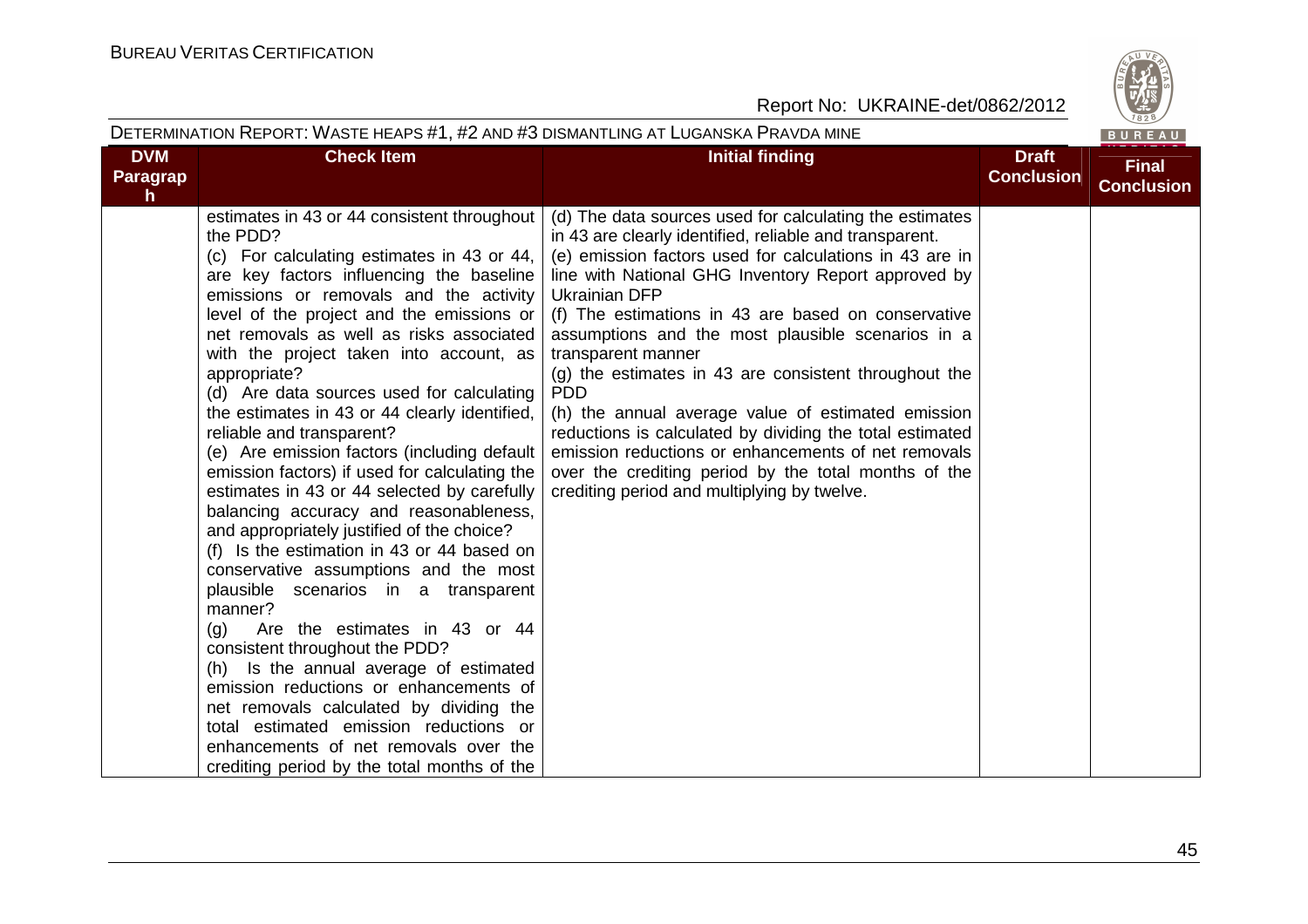| ί.            |
|---------------|
| $\omega$<br>۵ |
| 6.            |
| 828           |

| DETERMINATION REPORT: WASTE HEAPS #1, #2 AND #3 DISMANTLING AT LUGANSKA PRAVDA MINE<br>BUREAU |                                                                                                                                                                                                                                                                                                                                                                       |                                                                                                                                                                                                    |                                   |                                   |
|-----------------------------------------------------------------------------------------------|-----------------------------------------------------------------------------------------------------------------------------------------------------------------------------------------------------------------------------------------------------------------------------------------------------------------------------------------------------------------------|----------------------------------------------------------------------------------------------------------------------------------------------------------------------------------------------------|-----------------------------------|-----------------------------------|
| <b>DVM</b><br>Paragrap<br>$\mathsf{h}$                                                        | <b>Check Item</b>                                                                                                                                                                                                                                                                                                                                                     | <b>Initial finding</b>                                                                                                                                                                             | <b>Draft</b><br><b>Conclusion</b> | <b>Final</b><br><b>Conclusion</b> |
|                                                                                               | crediting period and multiplying by twelve?                                                                                                                                                                                                                                                                                                                           |                                                                                                                                                                                                    |                                   |                                   |
| 46                                                                                            | If the calculation of the baseline emissions<br><sub>or</sub><br>net removals is to be performed ex post,<br>does the PDD include an illustrative ex<br>emissions<br>net<br>removals<br>ante<br>or<br>calculation?                                                                                                                                                    | PDD contains ex-post calculations for 2008-2011<br>years. Ex-ante calculations is provided for 2012 year                                                                                           | <b>OK</b>                         | <b>OK</b>                         |
|                                                                                               | Approved CDM methodology approach only_Paragraphs 47(a) - 47(b)_Not applicable                                                                                                                                                                                                                                                                                        |                                                                                                                                                                                                    |                                   |                                   |
|                                                                                               | <b>Environmental impacts</b>                                                                                                                                                                                                                                                                                                                                          |                                                                                                                                                                                                    |                                   |                                   |
| 48 (a)                                                                                        | <b>PDD</b><br>list<br>Does<br>the<br>and<br>attach<br>documentation on the analysis<br>of the<br>environmental<br>impacts of the project,<br>including transboundary impacts, in<br>accordance with procedures as determined<br>by the host Party?                                                                                                                    | The PDD lists<br>documentation<br>on the project<br>environmental impact analysis in accordance with<br>actual Ukrainian legislation.                                                              | <b>OK</b>                         | <b>OK</b>                         |
| 48 (b)                                                                                        | If the analysis in 48 (a) indicates that the<br>environmental impacts are considered<br>significant by the project participants or the<br>host Party, does the PDD provide<br>conclusion and all references to supporting<br>documentation of an environmental impact<br>assessment undertaken in accordance with<br>the procedures as required by the host<br>Party? | The analysis mentioned in 48(a) indicates that impact<br>on air is significant. Assessment of impact on the<br>environment under the laws of Ukraine was held for the<br>proposed project in 2008. | OK.                               | OK                                |
|                                                                                               | <b>Stakeholder consultation</b>                                                                                                                                                                                                                                                                                                                                       |                                                                                                                                                                                                    |                                   |                                   |
| 49                                                                                            | If stakeholder consultation was undertaken<br>ın<br>accordance with the procedure as required<br>by the host Party, does the PDD provide:                                                                                                                                                                                                                             | Actual Ukraine legislation doesn't require public<br>information for JI project. Any comments from local<br>stakeholders are obtained. Comments will be collect<br>during determination process    | <b>OK</b>                         | OK                                |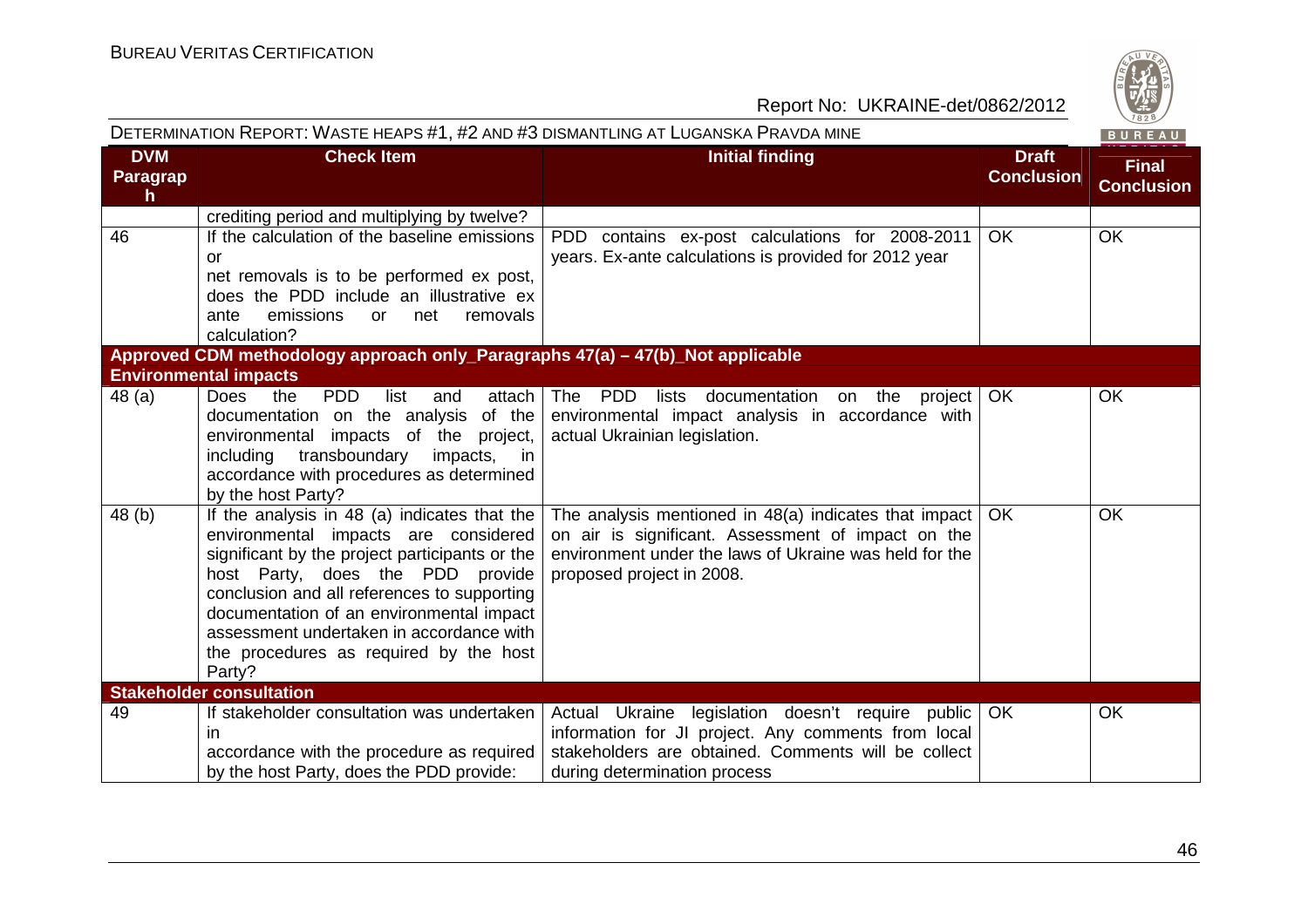| S<br>Q,<br>۰, |  |
|---------------|--|
| 828           |  |
|               |  |

| DETERMINATION REPORT: WASTE HEAPS #1, #2 AND #3 DISMANTLING AT LUGANSKA PRAVDA MINE<br>BUREAU                       |                                                                                                                                                                                                                    |                 |                                   |                                   |  |  |
|---------------------------------------------------------------------------------------------------------------------|--------------------------------------------------------------------------------------------------------------------------------------------------------------------------------------------------------------------|-----------------|-----------------------------------|-----------------------------------|--|--|
| <b>DVM</b><br><b>Paragrap</b><br><sub>n</sub>                                                                       | <b>Check Item</b>                                                                                                                                                                                                  | Initial finding | <b>Draft</b><br><b>Conclusion</b> | <b>Final</b><br><b>Conclusion</b> |  |  |
|                                                                                                                     | A list of stakeholders from whom<br>(a)<br>comments on the projects have been<br>received, if any?<br>(b) The nature of the comments?<br>(c) A description on whether and how the<br>comments have been addressed? |                 |                                   |                                   |  |  |
| Determination regarding small-scale projects (additional elements for assessment)_Paragraphs 50 - 57_Not applicable |                                                                                                                                                                                                                    |                 |                                   |                                   |  |  |
| Determination regarding land use, land-use change and forestry projects _Paragraphs 58 - 64(d)_Not applicable       |                                                                                                                                                                                                                    |                 |                                   |                                   |  |  |
|                                                                                                                     | Determination regarding programmes of activities_Paragraphs 66 - 73 Not applicable                                                                                                                                 |                 |                                   |                                   |  |  |

## **Table 2 Resolution of Corrective Action and Clarification Requests**

| report clarifications and<br><b>Draft</b><br>corrective<br>action requests by validation team                                                     | Ref. to<br>checklist<br>question<br>in table 1 | participant<br><b>Determination team conclusion</b><br><b>Summary</b><br>project<br><b>of</b><br>response                                                                                                                             |
|---------------------------------------------------------------------------------------------------------------------------------------------------|------------------------------------------------|---------------------------------------------------------------------------------------------------------------------------------------------------------------------------------------------------------------------------------------|
| CAR01<br>Please<br>add<br>subcontractors<br>data<br>of<br>on<br>""Kompaniya 'Persha Yurydychna" Ltd "<br>Ltd<br>involved to the project activity. |                                                | "Remstroyproekt 2002" Ltd is the<br>contractor of waste heap sorting and<br>dismantling. Contract for work #418<br>The issue is closed<br>from $120/11/08$ between<br>"Remstroyproekt 2002" Ltd<br>and"Kompaniya 'Persha Yurydychna". |
| CAR02<br>Please provide correct numeration of tables and<br>figures through all PDD                                                               |                                                | Correct numeration of tables and figures<br>The issue is closed<br>is provided                                                                                                                                                        |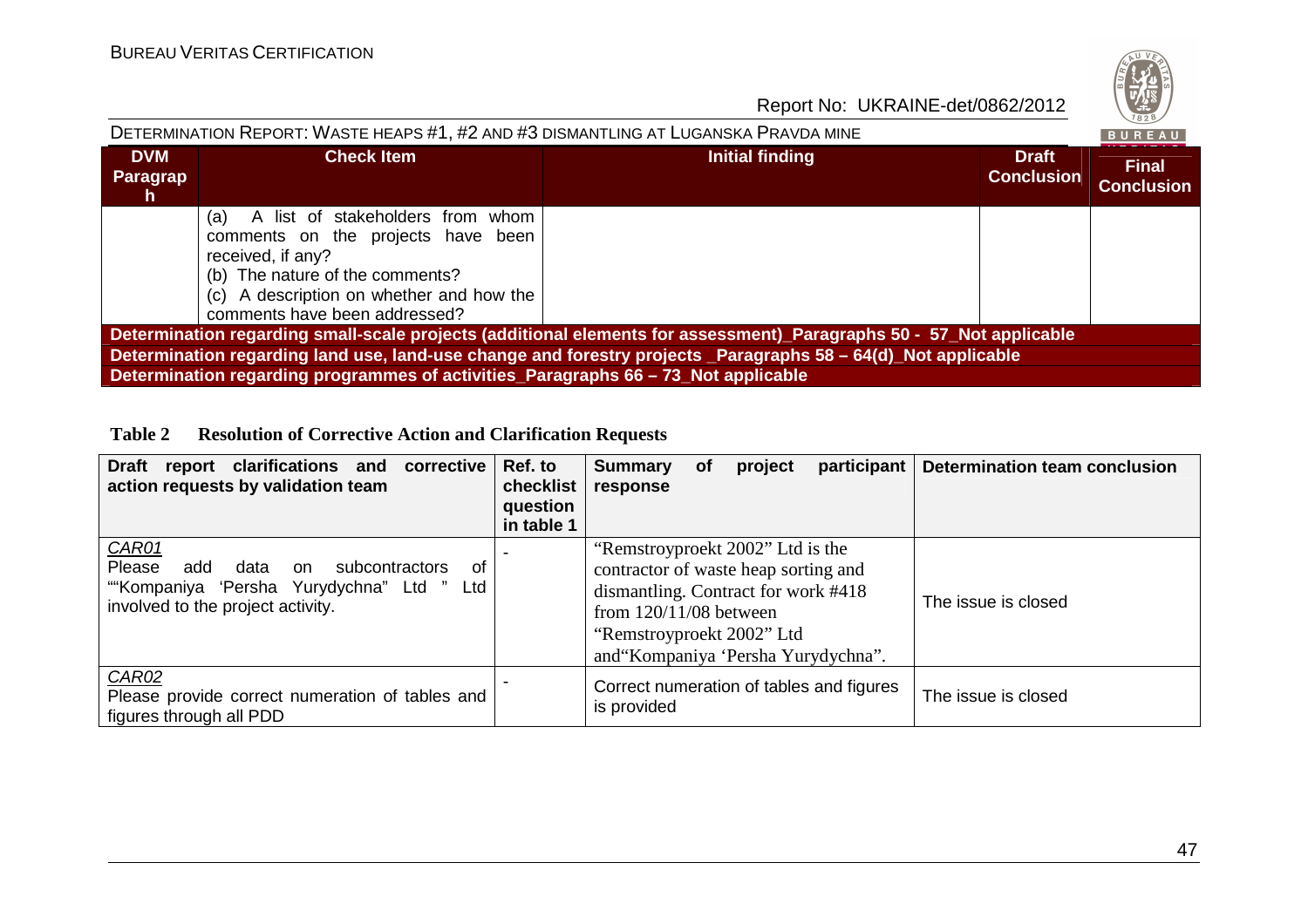

| DETERMINATION REPORT: WASTE HEAPS #1, #2 AND #3 DISMANTLING AT LUGANSKA PRAVDA MINE<br>BUREAU                                                                                                                                                                                                                                                                                                                                                                         |    |                                                                                                                                                                                                                                                                                                                                                                                            |                     |                |
|-----------------------------------------------------------------------------------------------------------------------------------------------------------------------------------------------------------------------------------------------------------------------------------------------------------------------------------------------------------------------------------------------------------------------------------------------------------------------|----|--------------------------------------------------------------------------------------------------------------------------------------------------------------------------------------------------------------------------------------------------------------------------------------------------------------------------------------------------------------------------------------------|---------------------|----------------|
| CAR03<br>Please add history of waste heaps dismantled in<br>project frames. According to "Моделювання<br>температурного поля згасаючих териконів,<br>В.В. Попович, А.Д. Кузик, канд. фіз.-мат. наук,<br>доцент, О.О. Карабин, канд. фіз.-мат. наук,<br>доцент, О.Ю. Чмир, канд. фіз.-мат. наук<br>(Львівський державний університет безпеки<br><i>життедіяльності)</i> " time of waste heap burning<br>is about 15-20 years after finishing of waste heap<br>mantling |    | Start of waste heaps dumping - 1938<br>year, the end - 1987. Concerning<br>duration of burning waste heaps, it is still<br>controversial subject. In the literature<br>there are numbers from 5 to 50 years. In<br>terms of the project, an important matter<br>is the time of waste heap ignition.<br>However, in this project waste heaps that<br>are being dismantled were not burning. | The issue is closed | <b>VERITAS</b> |
| CAR04<br>Please provide more actual satellite photos of<br>dismantled waste heaps and enrichment plant or<br>indicate date of proposed in the PDD photo                                                                                                                                                                                                                                                                                                               |    | provided                                                                                                                                                                                                                                                                                                                                                                                   | The issue is closed |                |
| CAR05<br>Please add coordinates of sorting unit and clarify<br>source of project geographical data                                                                                                                                                                                                                                                                                                                                                                    |    | Added in Section A 4.1.4: geographical<br>coordinates of enrichment plant : 48°8'<br>3.92"N. Lt and 39°3' 46.40" E.Ln.<br>Source of geographical coordinates - the<br>program Google -Earth, Version 6.0                                                                                                                                                                                   | The issue is closed |                |
| CAR06<br>Please correctly indicate length of crediting period                                                                                                                                                                                                                                                                                                                                                                                                         |    | The length of the crediting period is<br>corrected                                                                                                                                                                                                                                                                                                                                         | The issue is closed |                |
| CAR07<br>Please provide written project approvals from the<br>both Parties Involved                                                                                                                                                                                                                                                                                                                                                                                   | 19 | Project approvals from the both Parties<br>Involved are provided in PDD, Section<br>A.5                                                                                                                                                                                                                                                                                                    | Pending             |                |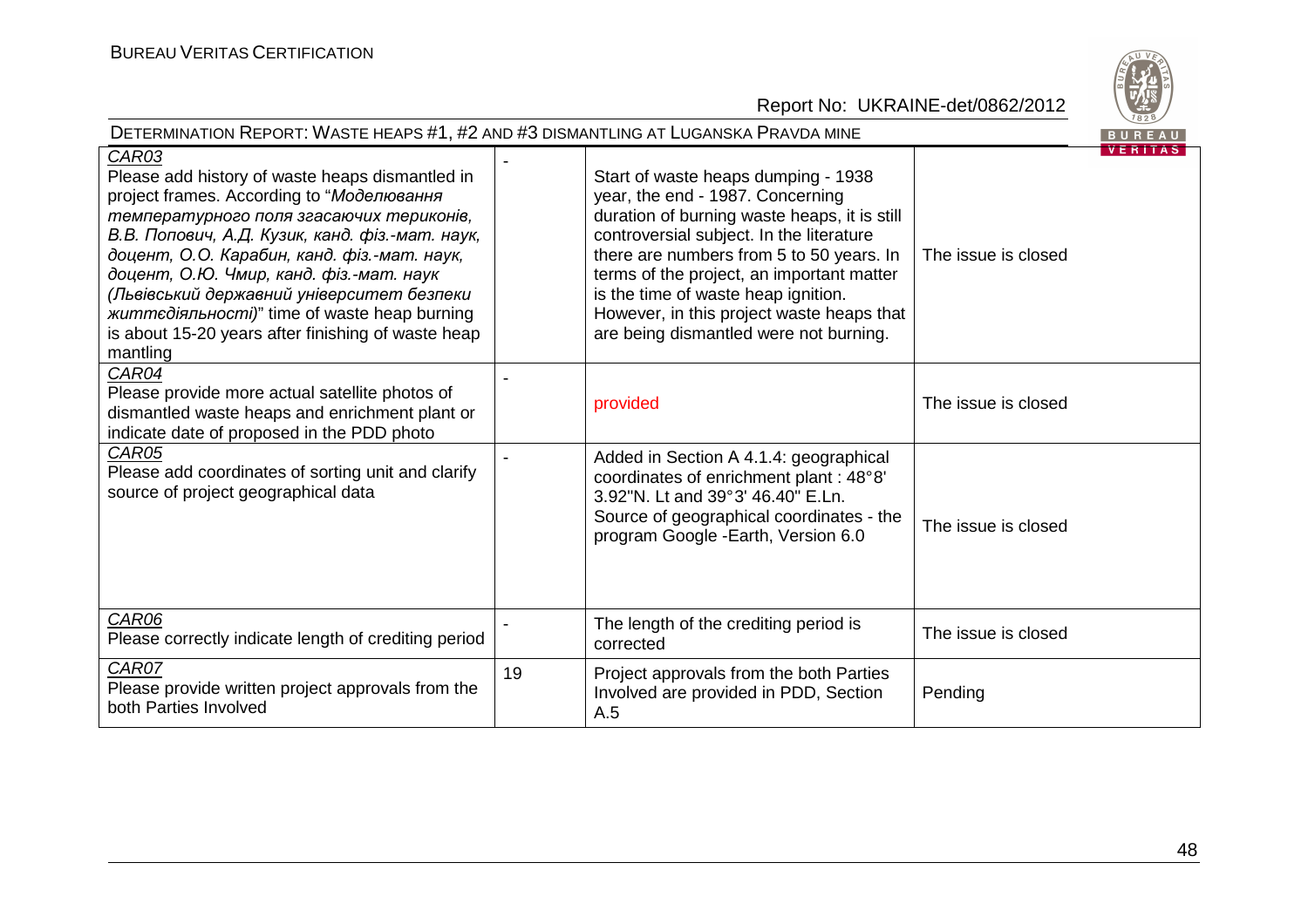| DETERMINATION REPORT: WASTE HEAPS #1, #2 AND #3 DISMANTLING AT LUGANSKA PRAVDA MINE                                                                                                                                                                                                                                    |                   |                                                                                                                                                                                                                                                                                                                                                                           |                     |                |
|------------------------------------------------------------------------------------------------------------------------------------------------------------------------------------------------------------------------------------------------------------------------------------------------------------------------|-------------------|---------------------------------------------------------------------------------------------------------------------------------------------------------------------------------------------------------------------------------------------------------------------------------------------------------------------------------------------------------------------------|---------------------|----------------|
| CAR08<br>Please provide analysis of additional alternatives                                                                                                                                                                                                                                                            | 23                | -inverse filling rock in the mine is<br>progressive, but highly expensive<br>method, compared to dumping rocks into<br>piles.                                                                                                                                                                                                                                             |                     | <b>VERITAS</b> |
|                                                                                                                                                                                                                                                                                                                        |                   | -afforestation is possible only under<br>complete burnup of coal in waste heaps.<br>The probability of waste heaps ignition in<br>Luhansk region is very high (0.78%<br>according to the research of the<br>Respirator Institute).As the result, we<br>can not consider the afforestation on<br>burning heaps, which are considered in<br>the project, as an alternative. | The issue is closed |                |
| CAR09<br>Please provide evidences that coal obtained in<br>project frames will be used in Ukraine                                                                                                                                                                                                                      | 32(a)             | Carbonaceous fraction, which is the end<br>product of this project, does not meet<br>European standards for coal quality. As<br>the result, it may be consumed only in<br>the region where the project activities<br>take place.                                                                                                                                          | The issue is closed |                |
| CAR <sub>10</sub><br>Please mention documents confirm project start<br>date                                                                                                                                                                                                                                            | 34(a)             | The beginning of waste heap dismantling<br>is determined by the Order for the start<br>of work.                                                                                                                                                                                                                                                                           | The issue is closed |                |
| CAR11<br>Please provide to AIE documents, that describe<br>project key parameters, such as<br>sale<br>invoices<br>on<br>consumed<br>coal<br>containing rock mass<br>delivered<br>invoices<br>sale<br>coal<br>on<br>concentrate<br>- invoices on consumed diesel fuel<br>- monthly acts on electric energy consumptions | 36 <sub>(b)</sub> | All necessary documentation has been<br>submitted to AIE                                                                                                                                                                                                                                                                                                                  | The issue is closed |                |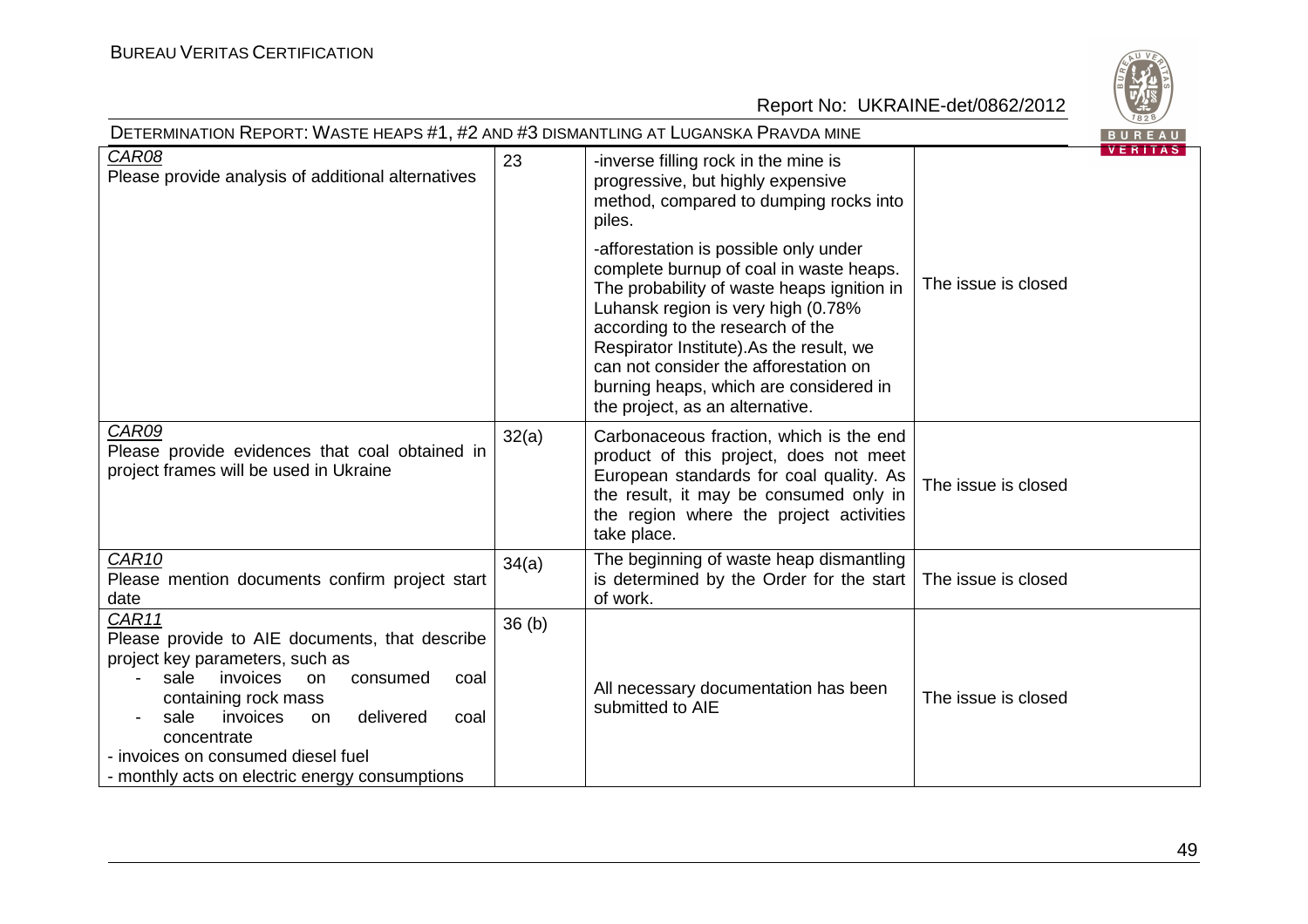

| DETERMINATION REPORT: WASTE HEAPS #1, #2 AND #3 DISMANTLING AT LUGANSKA PRAVDA MINE                                                                                                         |             |                                                                                                                                                                                                                                                                                                                                                                                                                                                                                                                  |                     | BUREAU  |
|---------------------------------------------------------------------------------------------------------------------------------------------------------------------------------------------|-------------|------------------------------------------------------------------------------------------------------------------------------------------------------------------------------------------------------------------------------------------------------------------------------------------------------------------------------------------------------------------------------------------------------------------------------------------------------------------------------------------------------------------|---------------------|---------|
| CAR <sub>12</sub><br>Please add in the section D.1 sub-section<br>Measuring devices reference on Annex 3<br>contained data on project measuring equipment                                   | 36(e)       | Reference on Annex 3 «Monitiring plan»<br>contains data on project measuring<br>equipment.                                                                                                                                                                                                                                                                                                                                                                                                                       | The issue is closed | VERITAS |
| <u>CAR13</u><br>Please add information how values of coal<br>concentrate will be crosschecked                                                                                               | 36 $(f)(v)$ | Noted in Section D.1 (3.1): To determine<br>this parameter the commercial data of<br>company are used. To confirm the<br>amount of fraction (0-30 mm) checks and<br>documents from customers are used.<br>Taken into account and refers to the<br>project activity only product which<br>delivered to the customer. Weighing<br>takes place on site using certified scales.<br>Regular cross-inspections with<br>customers are executed. Information of<br>summurized reports is based on these<br>delivery data | The issue is closed |         |
| <b>CAR14</b><br>The PDD in the section B notes that coal NCV is<br>lowered comparable with data of Ukrainian<br>Statistic Service. Please add data on coal NCV<br>lowering in the section D | 36 (f) (vi) | Added in Section D: Net Calorific Value,<br>calculated by formula (14), value<br>provided by National Inventory is about<br>10% lower, so for reasons of<br>conservatism, the project takes the value<br>calculated by the formula (14).                                                                                                                                                                                                                                                                         | The issue is closed |         |